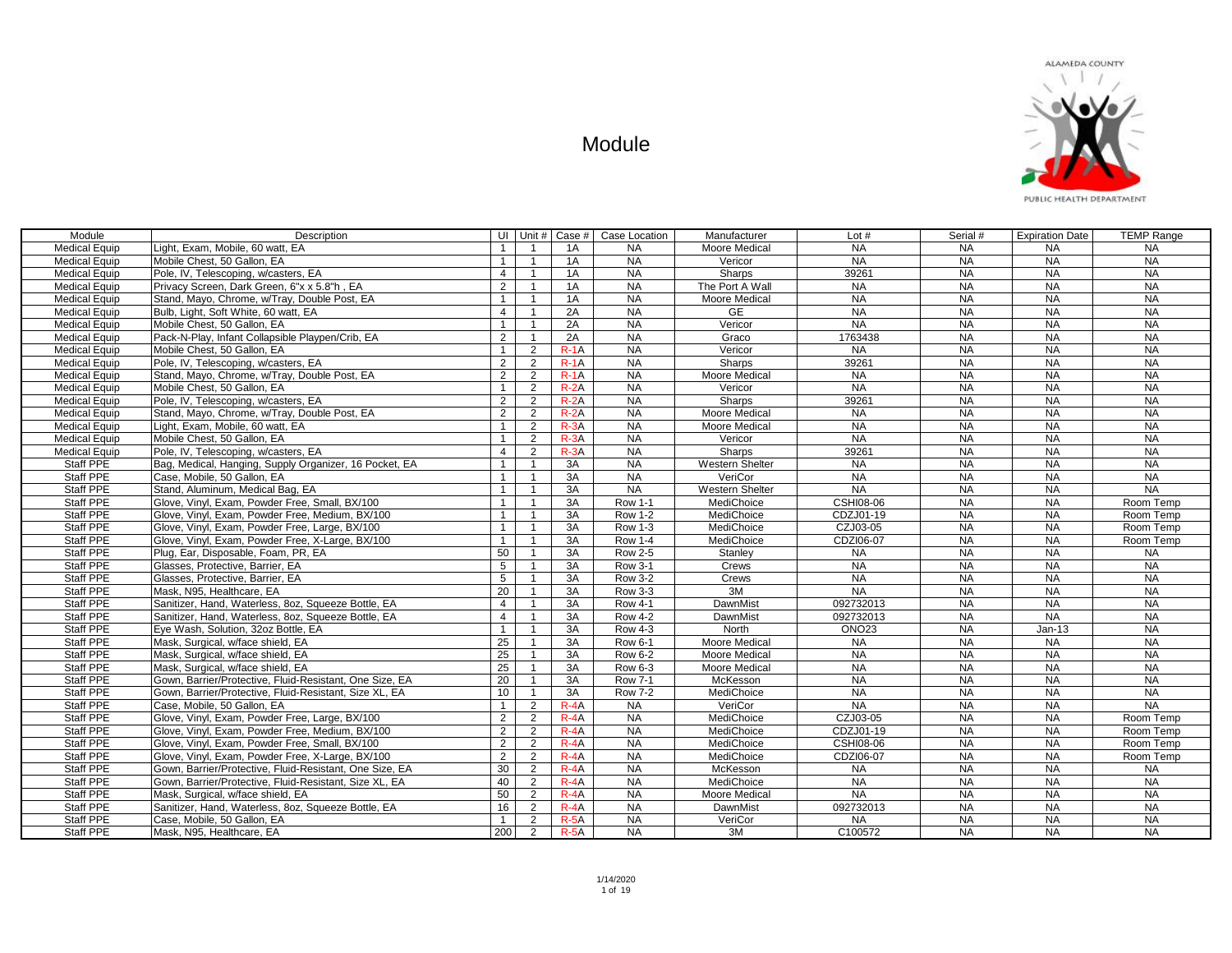

| Module      | Description                                            |                | UI Unit #      | Case # | Case Location  | Manufacturer                | Lot $#$          | Serial #  | <b>Expiration Date</b> | <b>TEMP Range</b> |
|-------------|--------------------------------------------------------|----------------|----------------|--------|----------------|-----------------------------|------------------|-----------|------------------------|-------------------|
| Staff PPE   | Mask, N95, Healthcare, EA                              | 260            | $\overline{2}$ | $R-5A$ | <b>NA</b>      | 3M                          | C100312          | <b>NA</b> | <b>NA</b>              | NA                |
| Examination | Bag, Medical, Hanging, Supply Organizer, 16 Pocket, EA | $\mathbf{1}$   | $\mathbf{1}$   | 4A     | <b>NA</b>      | <b>Western Shelter</b>      | <b>NA</b>        | NA        | $N_A$                  | NA                |
| Examination | Case, Mobile, 50 Gallon, EA                            | $\mathbf{1}$   | $\mathbf{1}$   | 4A     | <b>NA</b>      | VeriCor                     | NA               | NA        | NA                     | NA                |
| Examination | Glove, Vinyl, Exam, Powder Free, Large, BX/100         | $\mathbf{1}$   | $\mathbf{1}$   | 4A     | <b>NA</b>      | Dynarex                     | CSJ03-05         | <b>NA</b> | <b>NA</b>              | Room Temp         |
| Examination | Glove, Vinyl, Exam, Powder Free, Medium, BX/100        | $\overline{1}$ | $\mathbf{1}$   | 4A     | <b>NA</b>      | MediChoice                  | CDZJ01-19        | <b>NA</b> | <b>NA</b>              | Room Temp         |
| Examination | Glove, Vinyl, Exam, Powder Free, Small, BX/100         | $\mathbf{1}$   | $\mathbf{1}$   | 4A     | <b>NA</b>      | MediChoice                  | <b>CSHI08-06</b> | <b>NA</b> | <b>NA</b>              | Room Temp         |
| Examination | Glove, Vinyl, Exam, Powder Free, X-Large, BX/100       | $\overline{1}$ | $\overline{1}$ | 4A     | NA             | MediChoice                  | CDZ106-07        | NA        | NA                     | Room Temp         |
| Examination | Stand, Aluminum, Medical Bag, EA                       | $\overline{1}$ | $\mathbf{1}$   | 4A     | <b>NA</b>      | Western Shelter             | NA               | <b>NA</b> | <b>NA</b>              | <b>NA</b>         |
| Examination | Glove, Vinyl, Exam, Powder Free, Small, BX/100         | $\overline{1}$ | $\mathbf{1}$   | 4A     | <b>Row 1-1</b> | MediChoice                  | <b>CSHI08-06</b> | <b>NA</b> | <b>NA</b>              | Room Temp         |
| Examination | Glove, Vinyl, Exam, Powder Free, Medium, BX/100        | $\overline{1}$ | $\mathbf{1}$   | 4A     | <b>Row 1-2</b> | Dynarex                     | CDZJ01-19        | <b>NA</b> | <b>NA</b>              | Room Temp         |
| Examination | Glove, Vinyl, Exam, Powder Free, Large, BX/100         | $\mathbf{1}$   | $\mathbf{1}$   | 4A     | <b>Row 1-3</b> | MediChoice                  | CSJ03-05         | <b>NA</b> | <b>NA</b>              | Room Temp         |
| Examination | Glove, Vinyl, Exam, Powder Free, X-Large, BX/100       | $\overline{1}$ | $\mathbf{1}$   | 4A     | <b>Row 1-4</b> | MediChoice                  | CDZ106-07        | <b>NA</b> | <b>NA</b>              | Room Temp         |
| Examination | Hammer, Percussion, Taylor, EA                         | 2              | $\mathbf{1}$   | 4A     | <b>Row 2-1</b> | Graham Field Co             | <b>NA</b>        | <b>NA</b> | $N_A$                  | <b>NA</b>         |
| Examination | Flashlight, Penlight, Disposable, EA                   | $\mathbf{3}$   | $\mathbf{1}$   | 4A     | <b>Row 2-2</b> | MediChoice                  | <b>NA</b>        | <b>NA</b> | $N_A$                  | <b>NA</b>         |
| Examination | Pinwheel. Wartenberg. Neurological. EA                 | $\overline{2}$ | $\overline{1}$ | 4A     | <b>Row 2-3</b> | Graham Field Co             | <b>NA</b>        | <b>NA</b> | <b>NA</b>              | <b>NA</b>         |
| Examination | Flashlight, Penlight, Disposable, EA                   | $\mathbf{3}$   | $\mathbf{1}$   | 4A     | <b>Row 2-4</b> | MediChoice                  | <b>NA</b>        | <b>NA</b> | <b>NA</b>              | <b>NA</b>         |
| Examination | Pad, Alcohol, Prep, Medium, EA                         | 200            | $\mathbf{1}$   | 4A     | <b>Row 2-5</b> | Moore Medical               | OE453            | <b>NA</b> | <b>NA</b>              | <b>NA</b>         |
| Examination | Pad, Alcohol, Prep, Medium, EA                         | 200            | $\mathbf{1}$   | 4A     | <b>Row 2-6</b> | <b>Moore Medical</b>        | OE453            | NA        | <b>NA</b>              | <b>NA</b>         |
| Examination | Speculum, Otoscope, 2.5mm, EA                          | 500            | $\mathbf{1}$   | 4A     | <b>Row 3-1</b> | MediChoice                  | <b>NA</b>        | <b>NA</b> | NA                     | <b>NA</b>         |
| Examination | Speculum, Otoscope, 4mm, EA                            | 500            | $\mathbf{1}$   | 4A     | <b>Row 3-1</b> | MediChoice                  | <b>NA</b>        | <b>NA</b> | NA                     | NA                |
| Examination | Battery, Alkaline, 9 Volt, EA                          | 12             | $\mathbf{1}$   | 4A     | <b>Row 3-2</b> | Energizer                   | <b>NA</b>        | <b>NA</b> | <b>NA</b>              | <b>NA</b>         |
| Examination | Battery, Alkaline, SZ AA, EA                           | 24             | $\mathbf{1}$   | 4A     | <b>Row 3-2</b> | Energizer                   | <b>NA</b>        | <b>NA</b> | NA                     | <b>NA</b>         |
| Examination | Battery, Alkaline, SZ C, EA                            | 12             | $\mathbf{1}$   | 4A     | <b>Row 3-2</b> | Energizer                   | $N_A$            | <b>NA</b> | NA                     | NA                |
| Examination | Stethoscope, Dual Head, Black, EA                      | $\overline{4}$ | $\mathbf{1}$   | 4A     | <b>Row 3-3</b> | Moore Medical               | 00309072         | <b>NA</b> | <b>NA</b>              | <b>NA</b>         |
| Examination | Depressor, Tonque, Sterile, 6", BX/100, EA             | 200            | $\mathbf{1}$   | 4A     | <b>Row 4-1</b> | MediChoice                  | 122609           | <b>NA</b> | <b>Nov-14</b>          | <b>NA</b>         |
| Examination | Oto/Opthalmoscope Set, Pocket, EA                      | $\mathbf{1}$   | $\mathbf{1}$   | 4A     | <b>Row 4-2</b> | American Diagnostics        | 00811049         | <b>NA</b> | <b>NA</b>              | <b>NA</b>         |
| Examination | Oto/Opthalmoscope Set. Pocket. EA                      | $\mathbf{1}$   | $\mathbf{1}$   | 4A     | <b>Row 4-3</b> | <b>American Diagnostics</b> | 00811049         | <b>NA</b> | <b>NA</b>              | <b>NA</b>         |
| Examination | Probe Cover, Suretemp Plus/Spot Vital, EA              | 100            | $\mathbf{1}$   | 4A     | <b>Row 5-1</b> | Welsch Allyn                | 01496            | <b>NA</b> | <b>NA</b>              | <b>NA</b>         |
| Examination | Probe Cover, Suretemp Plus/Spot Vital, EA              | 100            | $\overline{1}$ | 4A     | <b>Row 5-2</b> | Welsch Allyn                | 01496            | <b>NA</b> | NA                     | <b>NA</b>         |
| Examination | Probe Cover, Suretemp Plus/Spot Vital, EA              | 100            | $\mathbf{1}$   | 4A     | <b>Row 5-3</b> | Welsch Allyn                | 01496            | NA        | NA                     | NA                |
| Examination | Probe Cover, Suretemp Plus/Spot Vital, EA              | 100            | $\mathbf{1}$   | 4A     | <b>Row 5-4</b> | Welsch Allvn                | 01496            | NA        | <b>NA</b>              | <b>NA</b>         |
| Examination | Probe Cover, Suretemp Plus/Spot Vital, EA              | 100            | $\mathbf{1}$   | 4A     | <b>Row 5-5</b> | Welsch Allyn                | 01496            | NA        | NA                     | <b>NA</b>         |
| Examination | Lubricant. Jelly. Sterile. 5GR Foil Packs. EA          | 150            | $\mathbf{1}$   | 4A     | <b>Row 6-2</b> | PDI                         | 11000194         | <b>NA</b> | $Jan-15$               | <b>NA</b>         |
| Examination | Lubricant, Jelly, Sterile. 5GR Foil Packs, EA          | 150            | $\mathbf{1}$   | 4A     | <b>Row 6-3</b> | PDI                         | 11000194         | <b>NA</b> | Jan-15                 | <b>NA</b>         |
| Examination | Sphygmomanometer, Kit, EA                              | $\overline{1}$ | $\overline{1}$ | 4A     | <b>Row 7-1</b> | American Diagnostics        | 100331049        | 09017010  | <b>NA</b>              | <b>NA</b>         |
| Examination | Visor, Magnifying, 1.75x at 14", EA                    | $\mathbf{1}$   | $\mathbf{1}$   | 4A     | <b>Row 7-1</b> | Donegan Optical Co          | <b>NA</b>        | <b>NA</b> | NA                     | NA                |
| Examination | Sphygmomanometer, Kit, EA                              | $\overline{1}$ | $\mathbf{1}$   | 4A     | <b>Row 7-2</b> | American Diagnostics        | 100331049        | 09018418  | <b>NA</b>              | <b>NA</b>         |
| Examination | Case. Protective. Medical. EA                          | $\mathbf{1}$   | $\mathbf{1}$   | 5A     | <b>NA</b>      | Vericor                     | <b>NA</b>        | <b>NA</b> | <b>NA</b>              | <b>NA</b>         |
| Examination | Kit, Peds, Spot Vital Signs, 1 Sensor, 10 Wraps, EA    | $\mathbf{1}$   | $\mathbf{1}$   | 5A     | <b>NA</b>      | Nellcor                     | 0022126          | <b>NA</b> | <b>NA</b>              | <b>NA</b>         |
| Examination | Kit, Peds, Spot Vital Signs, Child, EA                 | $\mathbf{1}$   | $\mathbf{1}$   | 5A     | <b>NA</b>      | Welsch Allyn                | 06/09/10         | <b>NA</b> | <b>NA</b>              | <b>NA</b>         |
| Examination | Kit, Peds, Spot Vital Signs, Sm Adult Cuff, EA         | $\overline{1}$ | $\mathbf{1}$   | 5A     | <b>NA</b>      | Welsch Allyn                | 06/09/10         | NA        | NA                     | <b>NA</b>         |
| Examination | Kit, Peds, Spot Vital Signs, Small Child, EA           | $\mathbf{1}$   | $\mathbf{1}$   | 5A     | NA             | Welsch Allyn                | 05/25/10         | <b>NA</b> | NA                     | <b>NA</b>         |
| Examination | Kit, Peds, Spot Vital Signs, Spot Check Clip, EA       | $\mathbf{1}$   | $\mathbf{1}$   | 5A     | <b>NA</b>      | Nellcor                     | 0071560          | NA        | NA                     | NA                |
| Examination | Vital Signs Monitor, 5' Tubing, EA                     | $\mathbf{1}$   | $\mathbf{1}$   | 5A     | <b>NA</b>      | Welsch Allvn                | 20100512         | <b>NA</b> | <b>NA</b>              | <b>NA</b>         |
| Examination | Vital Signs Monitor, 9' Probe, Oral, EA                | $\mathbf{1}$   | $\mathbf{1}$   | 5A     | <b>NA</b>      | Welsch Allvn                | 262010           | <b>NA</b> | <b>NA</b>              | <b>NA</b>         |
| Examination | Vital Signs Monitor, 9' Probe, Rectal, EA              | $\overline{1}$ | $\mathbf{1}$   | 5A     | <b>NA</b>      | Welsch Allyn                | 232010           | <b>NA</b> | <b>NA</b>              | <b>NA</b>         |
| Examination | Vital Signs Monitor, Ad Oxygen Sensor, EA              | $\overline{1}$ | $\mathbf{1}$   | 5A     | <b>NA</b>      | Nellcor                     | 9357226          | <b>NA</b> | <b>NA</b>              | <b>NA</b>         |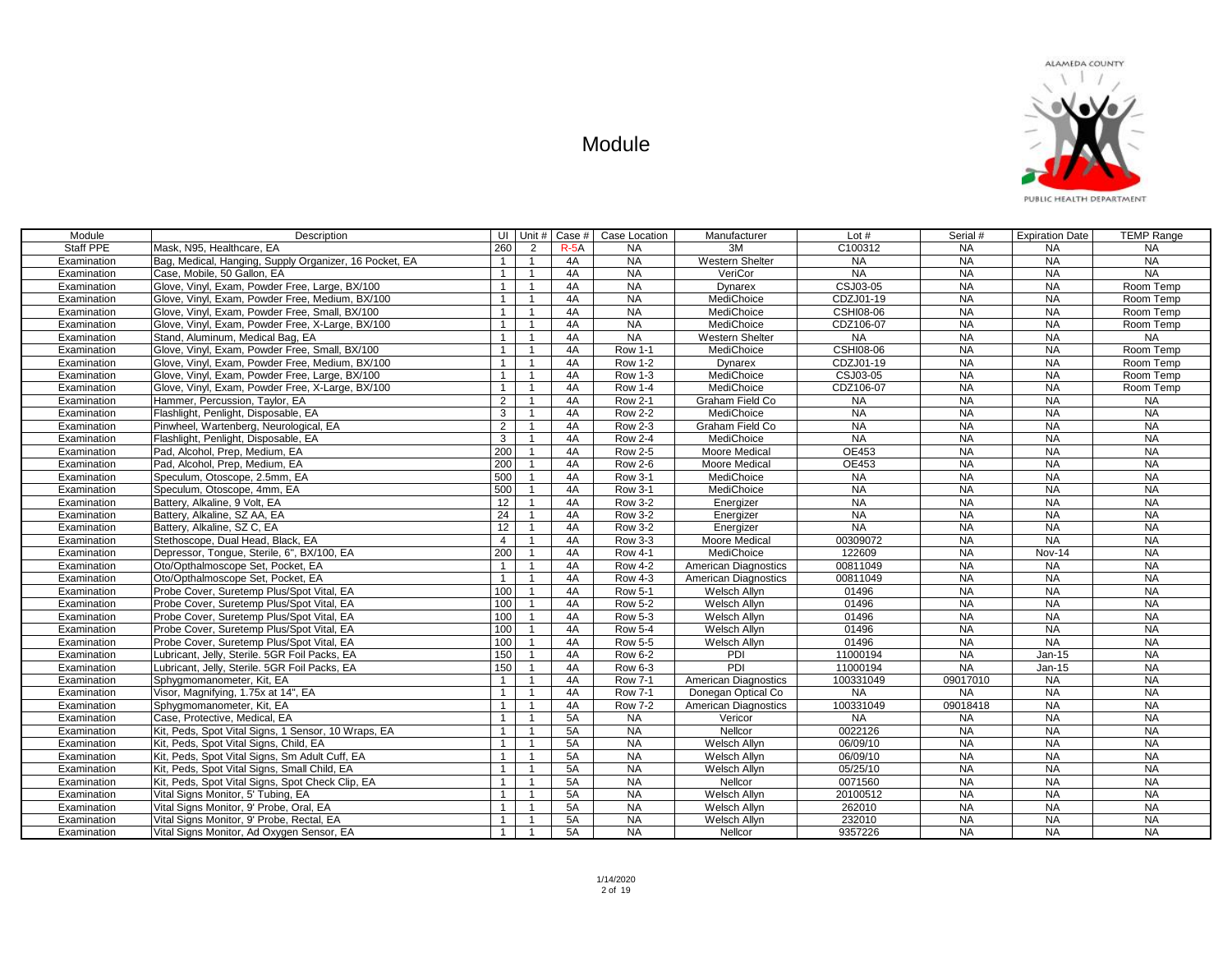| Module                                        | Description                                                                            |                 | UI Unit #      | Case # I  | Case Location             | Manufacturer          | Lot $#$     | Serial #      | <b>Expiration Date</b> | <b>TEMP Range</b> |
|-----------------------------------------------|----------------------------------------------------------------------------------------|-----------------|----------------|-----------|---------------------------|-----------------------|-------------|---------------|------------------------|-------------------|
| Examination                                   | Vital Signs Monitor, Blood Pressure Cuffs, EA                                          | 2               | $\overline{1}$ | 5A        | <b>NA</b>                 | Welsch Allvn          | 05/11/10    | <b>NA</b>     | <b>NA</b>              | <b>NA</b>         |
| Examination                                   | Vital Signs Monitor, CD, EA                                                            | $\overline{1}$  | $\overline{1}$ | 5A        | <b>NA</b>                 | Welsch Allyn          | <b>NA</b>   | <b>NA</b>     | <b>NA</b>              | <b>NA</b>         |
| Examination                                   | Vital Signs Monitor, Directions Manual, EA                                             | $\overline{1}$  | $\overline{1}$ | 5A        | <b>NA</b>                 | Welsch Allvn          | <b>NA</b>   | <b>NA</b>     | <b>NA</b>              | <b>NA</b>         |
| Examination                                   | Vital Signs Monitor, Reference Cards, EA                                               | 2               | $\overline{1}$ | 5A        | <b>NA</b>                 | Welsch Allyn          | <b>NA</b>   | <b>NA</b>     | <b>NA</b>              | <b>NA</b>         |
| Examination                                   | Vital Signs Monitor, Sensor Extension Cable, EA                                        | $\overline{1}$  | $\overline{1}$ | 5A        | <b>NA</b>                 | Nellcor               | 0050300     | <b>NA</b>     | <b>NA</b>              | <b>NA</b>         |
| Examination                                   | Vital Signs Monitor, Thermometer Probe Covers, EA                                      | 25              | $\overline{1}$ | 5A        | $N_A$                     | Welsch Allvn          | 0102JR6     | <b>NA</b>     | <b>NA</b>              | <b>NA</b>         |
| Examination                                   | Vital Signs Monitor, Welch Allyn Spot Vital Signs, EA                                  | $\mathbf{1}$    | $\overline{1}$ | 5A        | <b>NA</b>                 | Welsch Allyn          | <b>NA</b>   | 201006532     | <b>NA</b>              | <b>NA</b>         |
| Examination                                   | Case, Mobile, 50 Gallon, EA                                                            | $\overline{1}$  | $\mathbf{1}$   | 6A        | <b>NA</b>                 | VeriCor               | <b>NA</b>   | <b>NA</b>     | <b>NA</b>              | <b>NA</b>         |
| Examination                                   | Scale, 500LB Cap, w/Height Rod, EA                                                     | $\mathbf{1}$    | $\overline{1}$ | 6A        | <b>NA</b>                 | Seca                  | <b>NA</b>   | 5700226097236 | <b>NA</b>              | <b>NA</b>         |
| <b>Emergency Care</b>                         | Battery, NON-Rechargeable for FRx AED, EA                                              | $\mathbf{1}$    | $\overline{1}$ | 7A        | <b>NA</b>                 | Philips               | <b>NA</b>   | A4682P-3491   | Apr-16                 | $-4F-140F$        |
| <b>Emergency Care</b>                         | Case, Carrying, AED, EA                                                                | $\overline{1}$  | $\mathbf{1}$   | 7A        | <b>NA</b>                 | Philips               | <b>NA</b>   | <b>NA</b>     | <b>NA</b>              | <b>NA</b>         |
| <b>Emergency Care</b>                         | Case, Protected, Medical, EA                                                           | $\mathbf{1}$    | $\mathbf{1}$   | 7A        | <b>NA</b>                 | Vericor               |             |               |                        |                   |
| <b>Emergency Care</b>                         | Defibrillator, AED, EA                                                                 | $\overline{1}$  | $\mathbf{1}$   | 7A        | $N_A$                     | Philips               | <b>NA</b>   | B10G-03405    | <b>NA</b>              | $-4F-140F$        |
| <b>Emergency Care</b>                         | Heartstart Smart Pads II. Infant/Child/Adult. 1 Set                                    | 6               | $\overline{1}$ | 7A        | $N_A$                     | Philips               | 00505-0955  | <b>NA</b>     | $Nov-12$               | 32F-122F          |
| <b>Emergency Care</b>                         | Infant/Child Selector Key, FRx AED                                                     | $\overline{1}$  |                | 7A        | $\boldsymbol{\mathsf{x}}$ | Philips               | <b>NA</b>   | <b>NA</b>     | <b>NA</b>              | <b>NA</b>         |
| <b>Emergency Care</b>                         | Broselow® Pediatric Emergency Tape, EA                                                 | 2               |                | 8A        | <b>NA</b>                 | <b>Medical Action</b> | <b>NA</b>   | <b>NA</b>     | <b>NA</b>              | <b>NA</b>         |
| <b>Emergency Care</b>                         | Case, Mobile, 50 Gallon, EA                                                            | $\mathbf{1}$    | $\overline{1}$ | 8A        | <b>NA</b>                 | Vericor               | <b>NA</b>   | <b>NA</b>     | <b>NA</b>              | <b>NA</b>         |
| <b>Emergency Care</b>                         | Kit, Adult First Aid, w/ambu, EA                                                       | $\overline{2}$  |                | 8A        | <b>NA</b>                 | Moore Medical         | <b>NA</b>   | <b>NA</b>     | <b>NA</b>              | <b>NA</b>         |
| <b>Emergency Care</b>                         | OB. Emergency Delivery, Kit. EA                                                        | $\overline{2}$  |                | 8A        | $N_A$                     | Medline               | 10CB3005    | <b>NA</b>     | <b>NA</b>              | <b>NA</b>         |
| <b>Emergency Care</b>                         | Pediatric ALS Kit, EA                                                                  | $\overline{1}$  | $\mathbf{1}$   | 8A        | <b>NA</b>                 | <b>Bound Tree</b>     | <b>NA</b>   | <b>NA</b>     | <b>NA</b>              | <b>NA</b>         |
| <b>Emergency Care</b>                         | Board, CPR, Lifesaver, EA                                                              | $\overline{1}$  | $\overline{1}$ | <b>9A</b> | <b>NA</b>                 | <b>Hudson RCI</b>     | NA          | <b>NA</b>     | <b>NA</b>              | <b>NA</b>         |
| <b>Emergency Care</b>                         | Case, Mobile, 50 Gallon, EA                                                            | $\overline{1}$  | $\overline{1}$ | <b>9A</b> | <b>NA</b>                 | Vericor               | <b>NA</b>   | <b>NA</b>     | <b>NA</b>              | <b>NA</b>         |
| <b>Emergency Care</b>                         | Collar, Cervical, Adjustable, adult, EA                                                | $\overline{2}$  | $\mathbf{1}$   | <b>9A</b> | <b>NA</b>                 | Ambu                  | 1229289     | <b>NA</b>     | <b>NA</b>              | <b>NA</b>         |
| <b>Emergency Care</b>                         | Collar, Cervical, Adjustable, infant/peds, EA                                          | 2               | $\overline{1}$ | <b>9A</b> | <b>NA</b>                 | Ambu                  | 1216459     | <b>NA</b>     | NA                     | <b>NA</b>         |
| <b>Emergency Care</b>                         | Emergency Oxygen Kit - 'D' Tank, EA                                                    | $\overline{2}$  | $\mathbf{1}$   | <b>9A</b> | <b>NA</b>                 | Moore                 | 20625       | <b>NA</b>     | <b>NA</b>              | <b>NA</b>         |
| <b>Emergency Care</b>                         | Insta-Glucose, 31gm unit-dose. EA                                                      | 10 <sup>1</sup> | $\mathbf{1}$   | <b>9A</b> | <b>NA</b>                 | Legacy Pharma         | C1280       | <b>NA</b>     | $Jan-13$               | <b>NA</b>         |
| <b>Emergency Care</b>                         | Splint, Traction, Femoral, Kendrick, Orange, EA                                        | 2               | $\mathbf{1}$   | <b>9A</b> | <b>NA</b>                 | Kendrick              | <b>NA</b>   | <b>NA</b>     | <b>NA</b>              | <b>NA</b>         |
| <b>Emergency Care</b>                         | Triage Tags, EA                                                                        | 50              | $\overline{1}$ | <b>9A</b> | <b>NA</b>                 | <b>DMS</b>            | <b>NA</b>   | <b>NA</b>     | <b>NA</b>              | <b>NA</b>         |
|                                               | Adult/Peds Airway Mgmt   Airway, Nasopharyngeal, Kit, 9EA (20-36) w/lube, Soft PVC, EA | $\overline{2}$  | $\mathbf{1}$   | 10A       | Drawer 1                  | Rusch                 | 3686277     | <b>NA</b>     | Oct-11                 | <b>NA</b>         |
|                                               | Adult/Peds Airway Mgmt   Airway, Oral, Berman, Kit (8 Sizes), EA                       | $\overline{4}$  | $\overline{1}$ | 10A       | Drawer 1                  | Moore Medical         | <b>NA</b>   | <b>NA</b>     | <b>NA</b>              | <b>NA</b>         |
| Adult/Peds Airway Mgmt CPR Mask, w/filter, EA |                                                                                        | $\mathbf{1}$    | $\mathbf{1}$   | 10A       | Drawer 1                  | Moore Medical         | <b>NA</b>   | <b>NA</b>     | <b>NA</b>              | <b>NA</b>         |
|                                               | Adult/Peds Airway Mgmt Glove, Vinyl, Exam, Powder Free, Large, Bx 100                  | $\overline{1}$  | $\mathbf{1}$   | 10A       | Drawer 1                  | McKesson              | CTJ04-08613 | <b>NA</b>     | <b>NA</b>              | Room Temp         |
|                                               | Adult/Peds Airway Mgmt Glove, Vinyl, Exam, Powder Free, Medium, Bx 100                 | $\overline{1}$  | $\overline{1}$ | 10A       | Drawer 1                  | McKesson              | CZJ04-24    | <b>NA</b>     | <b>NA</b>              | Room Temp         |
|                                               | Adult/Peds Airway Mgmt   Glove, Vinyl, Exam, Powder Free, Small, Bx 100                | $\overline{1}$  | $\mathbf{1}$   | 10A       | Drawer 1                  | McKesson              | CSHJ01-18   | <b>NA</b>     | <b>NA</b>              | Room Temp         |
|                                               | Adult/Peds Airway Mgmt Glove, Vinyl, Exam, Powder Free, x-Large, Bx 100                | $\mathbf{1}$    | $\overline{1}$ | 10A       | Drawer 1                  | McKesson              | CDZJ05-16   | <b>NA</b>     | <b>NA</b>              | Room Temp         |
|                                               | Adult/Peds Airway Mgmt   Airway, Kit, Complete Intubation, Naso, Oral Airways, EA      | $\overline{1}$  |                | 10A       | Drawer <sub>2</sub>       | Sun-Med               | 100727      | <b>NA</b>     | <b>NA</b>              | <b>NA</b>         |
|                                               | Adult/Peds Airway Mgmt   Detector, CO2, End Tital, EA                                  | 2               |                | 10A       | Drawer <sub>2</sub>       | Tyco                  | 0004069     | <b>NA</b>     | <b>Nov-12</b>          | at or below 75*F  |
|                                               | Adult/Peds Airway Mgmt   Detector, CO2, End Tital, Pediatric, EA                       | 2               | $\mathbf{1}$   | 10A       | Drawer <sub>2</sub>       | Tyco                  | 9307078     | <b>NA</b>     | Sep-12                 | at or below 75*F  |
|                                               | Adult/Peds Airway Mgmt   EID, Esophageal Intubation Detector, Bulb, EA                 | 3               |                | 10A       | Drawer <sub>2</sub>       | Wolfe Tory            | 00425A      | <b>NA</b>     | <b>NA</b>              | <b>NA</b>         |
|                                               | Adult/Peds Airway Mamt Holder, Endotracheal Tube, Thomas Design, Adult, EA             | $\overline{2}$  | $\overline{1}$ | 10A       | Drawer <sub>2</sub>       | Laerdal               | 220410      | <b>NA</b>     | <b>NA</b>              | <b>NA</b>         |
|                                               | Adult/Peds Airway Mgmt   Holder, Endotracheal Tube, Thomas Design, Peds, EA            | 2               | $\mathbf{1}$   | 10A       | Drawer <sub>2</sub>       | Laerdal               | 051109      | <b>NA</b>     | <b>NA</b>              | <b>NA</b>         |
|                                               | Adult/Peds Airway Mgmt   Cricothyrotomy Set, Quicktrach, 2.0mm, Pediatric, EA          | $\overline{1}$  | $\mathbf{1}$   | 10A       | Drawer 3                  | Rusch                 | 29960       | <b>NA</b>     | Mar-15                 | <b>NA</b>         |
|                                               | Adult/Peds Airway Mgmt   Cricothyrotomy, Set, Quicktrach, 4.0mm, Adult, EA             | $\overline{1}$  | $\mathbf{1}$   | 10A       | Drawer 3                  | Rusch                 | 29843       | <b>NA</b>     | $Jan-15$               | <b>NA</b>         |
|                                               | Adult/Peds Airway Mgmt   Mask, Oxygen, Adult, Non-Rebreather, 7' Tubing, EA            | 3               | $\mathbf{1}$   | 10A       | Drawer 3                  | Hudson RCI            | 02E1003299  | <b>NA</b>     | <b>NA</b>              | <b>NA</b>         |
|                                               | Adult/Peds Airway Mgmt   Mask, Oxygen, Peds, Non-Rebreather, 7' Tubing, EA             | 3               | $\overline{1}$ | 10A       | Drawer 3                  | Hudson RCI            | 02E1003299  | <b>NA</b>     | <b>NA</b>              | <b>NA</b>         |
|                                               | Adult/Peds Airway Mgmt Seal, Chest, Asherman, EA                                       | $\overline{2}$  |                | 10A       | Drawer 3                  | Rusch                 | 02C1002987  | <b>NA</b>     | Mar-15                 | <b>NA</b>         |
|                                               | Adult/Peds Airway Mgmt Syringe, Only, Slip Tip, 12cc, EA                               | 10 <sup>1</sup> | $\overline{1}$ | 10A       | Drawer 3                  | Kendall               | 008501328   | <b>NA</b>     | <b>NA</b>              | <b>NA</b>         |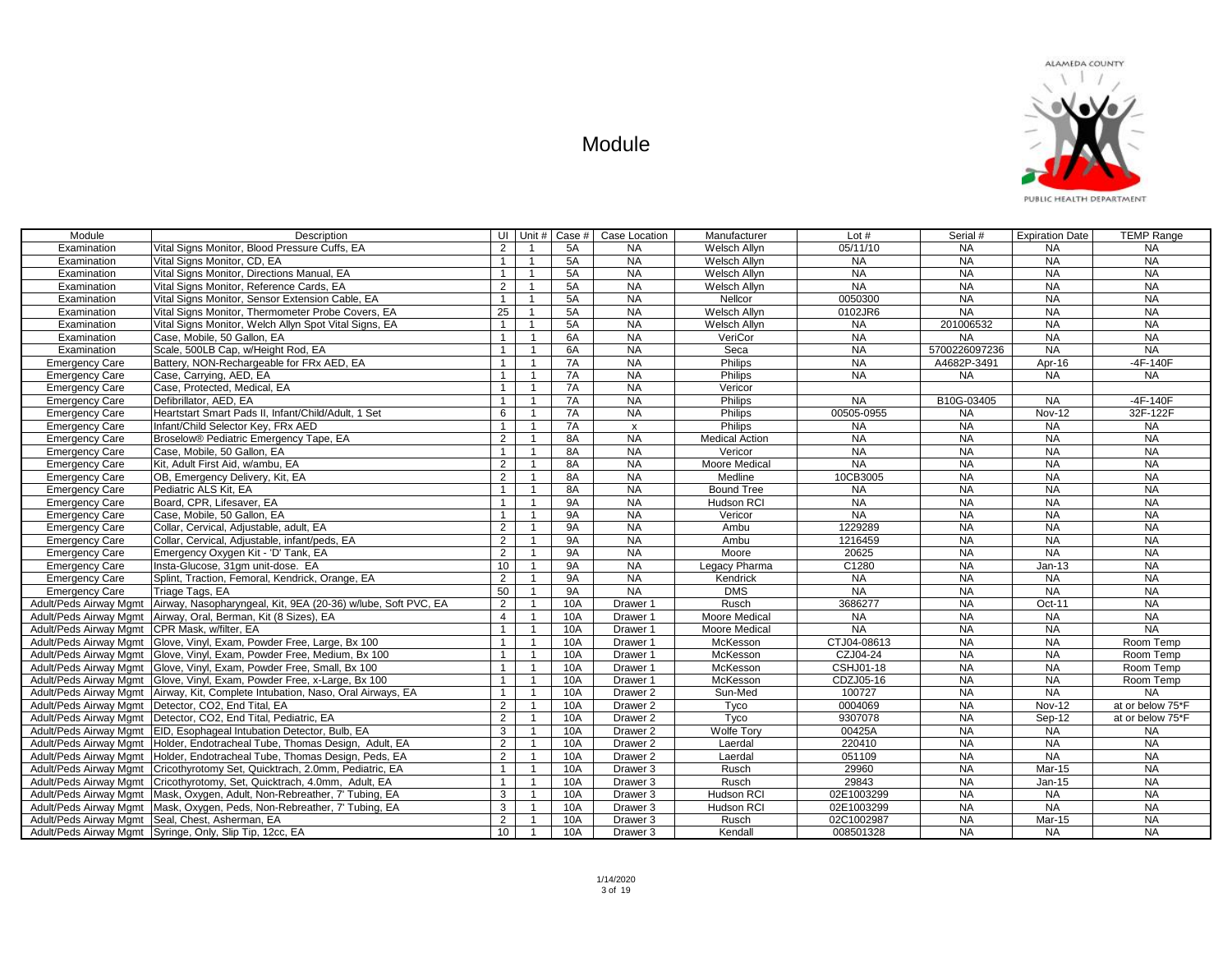

| Module                                        | Description                                                                            |                  | UI Unit #      | Case #     | Case Location       | Manufacturer             | Lot $#$    | Serial #  | <b>Expiration Date</b> | <b>TEMP Range</b> |
|-----------------------------------------------|----------------------------------------------------------------------------------------|------------------|----------------|------------|---------------------|--------------------------|------------|-----------|------------------------|-------------------|
|                                               | Adult/Peds Airway Mgmt   Tracheostomy Care Tray, With Hydrogen Peroxide, EA            | 2                |                | 10A        | Drawer 3            | MediChoice               | 909139     | <b>NA</b> | NA                     | <b>NA</b>         |
|                                               | Adult/Peds Airway Mgmt   Combitube, Tray, 37Fr, EA                                     | $\mathbf{1}$     | $\overline{1}$ | 10A        | Drawer 4            | Kendall                  | 018031     | <b>NA</b> | $Jul-15$               | $0 - 32*$         |
|                                               | Adult/Peds Airway Mamt Combitube, Tray, 41Fr, EA                                       | $\mathbf{1}$     | $\overline{1}$ | 10A        | Drawer 4            | Tyco                     | 013498     | <b>NA</b> | May-15                 | $0 - 32*$         |
|                                               | Adult/Peds Airway Mgmt   Resuscitator, Adult, BVM, Disposable, EA                      | $\mathbf{1}$     | $\mathbf{1}$   | 10A        | Drawer 4            | Ambu                     | 1241023    | <b>NA</b> | NA                     | <b>NA</b>         |
|                                               | Adult/Peds Airway Mgmt   Resuscitator, Infant, BVM, Disposable, EA                     | $\mathbf{1}$     | $\overline{1}$ | 10A        | Drawer <sub>4</sub> | Ambu                     | 0632       | <b>NA</b> | <b>NA</b>              | <b>NA</b>         |
|                                               | Adult/Peds Airway Mgmt Resuscitator, Peds, BVM, Disposable, w/3 Masks, EA              | $\mathbf{1}$     | $\overline{1}$ | <b>10A</b> | Drawer <sub>4</sub> | Ambu                     | 1235219    | <b>NA</b> | <b>NA</b>              | <b>NA</b>         |
|                                               | Adult/Peds Airway Mamt   Case, Medical, Wheeled, 4-Drawer, EA                          | $\mathbf{1}$     | $\mathbf{1}$   | 10A        | <b>NA</b>           | Vericor                  | <b>NA</b>  | <b>NA</b> | <b>NA</b>              | <b>NA</b>         |
|                                               | Adult/Peds Airway Mgmt   Case, Mobile, 50 Gallon, EA                                   | $\mathbf{1}$     | $\mathbf{1}$   | 11A        | <b>NA</b>           | Vericor                  | <b>NA</b>  | <b>NA</b> | <b>NA</b>              | <b>NA</b>         |
|                                               | Adult/Peds Airway Mgmt Emergency Oxygen Kit - 'D' Tank, EA                             | 2                | $\mathbf{1}$   | 11A        | <b>NA</b>           | <b>Allied Healthcare</b> | 20100426   | <b>NA</b> | Apr-26                 | <b>NA</b>         |
|                                               | Adult/Peds Airway Mgmt Emergency Oxygen Kit - 'D' Tank, EA                             | 2                | $\mathbf{1}$   | <b>11A</b> | <b>NA</b>           | <b>Allied Healthcare</b> | <b>NA</b>  | <b>NA</b> | <b>NA</b>              | <b>NA</b>         |
|                                               | Adult/Peds Airway Mgmt   Solution, Instrument Cleaning, Cidex OPA, Gallon, EA          | $\overline{1}$   | $\overline{1}$ | 11A        | <b>NA</b>           | Johnson & Johnson        | 140610374  | <b>NA</b> | $Jun-12$               | Room Temp         |
|                                               | Adult/Peds Airway Mgmt   Tray, Instrument Soak, 18x5.6x5, EA                           | $\mathbf{1}$     | $\overline{1}$ | 11A        | <b>NA</b>           | Johnson & Johnson        | 6238631    | 009624991 | <b>NA</b>              | <b>NA</b>         |
|                                               | Adult/Peds Airway Mgmt   Tube, Endotracheal, Cuffed, 5.0, Flexi-Set, EA                | $\mathbf{1}$     | $\overline{1}$ | <b>11A</b> | <b>NA</b>           | Rusch                    | 09LE49     | <b>NA</b> | <b>Nov-14</b>          | <b>NA</b>         |
|                                               | Adult/Peds Airway Mgmt   Tube, Endotracheal, Cuffed, 5.0, Flexi-Set, EA                | $\mathbf{1}$     | $\mathbf{1}$   | <b>11A</b> | <b>NA</b>           | Rusch                    | 09KE45     | <b>NA</b> | $Oct-14$               | <b>NA</b>         |
|                                               | Adult/Peds Airway Mgmt   Tube, Endotracheal, Cuffed, 5.5, Flexi-Set, EA                | $\overline{2}$   | $\overline{1}$ | <b>11A</b> | <b>NA</b>           | Rusch                    | 09IE37     | <b>NA</b> | Aug-14                 | <b>NA</b>         |
|                                               | Adult/Peds Airway Mgmt Tube, Endotracheal, Cuffed, 6.0, Flexi-Set, EA                  | 2                | $\overline{1}$ | <b>11A</b> | <b>NA</b>           | Rusch                    | 09GE28     | <b>NA</b> | $Jun-14$               | <b>NA</b>         |
|                                               | Adult/Peds Airway Mgmt   Tube, Endotracheal, Cuffed, 6.5, Flexi-Set, EA                | 2                | $\mathbf{1}$   | <b>11A</b> | <b>NA</b>           | Rusch                    | 10AE02     | <b>NA</b> | Dec-14                 | <b>NA</b>         |
|                                               | Adult/Peds Airway Mamt Tube. Endotracheal. Cuffed. 7.0. Flexi-Set. EA                  | 2                | $\mathbf{1}$   | <b>11A</b> | <b>NA</b>           | Rusch                    | 09IE37     | <b>NA</b> | Aug-14                 | <b>NA</b>         |
|                                               | Adult/Peds Airway Mgmt   Tube, Endotracheal, Cuffed, 7.5, Flexi-Set, EA                | 2                | $\overline{1}$ | <b>11A</b> | <b>NA</b>           | Rusch                    | 09LE52     | <b>NA</b> | <b>Nov-14</b>          | <b>NA</b>         |
|                                               | Adult/Peds Airway Mgmt   Tube, Endotracheal, Cuffed, 8.0, Flexi-Set, EA                | 2                | $\overline{1}$ | <b>11A</b> | <b>NA</b>           | Rusch                    | 10AE03     | <b>NA</b> | Dec-14                 | <b>NA</b>         |
|                                               | Adult/Peds Airway Mgmt   Tube, Endotracheal, Uncuffed, 3.0, Flexi-Set, EA              | $\overline{1}$   | $\overline{1}$ | <b>11A</b> | <b>NA</b>           | Rusch                    | 09KE45     | <b>NA</b> | $Oct-14$               | <b>NA</b>         |
|                                               | Adult/Peds Airway Mgmt   Tube, Endotracheal, Uncuffed, 3.5, Flexi-Set, EA              | $\overline{1}$   | $\overline{1}$ | <b>11A</b> | <b>NA</b>           | Rusch                    | 09KE46     | <b>NA</b> | Oct-14                 | <b>NA</b>         |
|                                               | Adult/Peds Airway Mgmt   Tube, Endotracheal, Uncuffed, 4.0, Flexi-Set, EA              | $\mathbf{1}$     | $\overline{1}$ | <b>11A</b> | <b>NA</b>           | Rusch                    | 09EE19     | <b>NA</b> | Apr-14                 | <b>NA</b>         |
|                                               | Adult/Peds Airway Mgmt Tube, Endotracheal, Uncuffed, 4.5, Flexi-Set, EA                | $\overline{1}$   | $\mathbf{1}$   | <b>11A</b> | NA                  | Rusch                    | 09GE29     | NA        | Jun-14                 | NA                |
|                                               | Adult/Peds Airway Mgmt   Airway, Kit, Complete Intubation, Naso, Oral Airways, EA      | $\overline{2}$   | $\overline{2}$ | $R-6A$     | <b>NA</b>           | Sun-Med                  | 100727     | <b>NA</b> | <b>NA</b>              | <b>NA</b>         |
|                                               | Adult/Peds Airway Mgmt   Airway, Nasopharyngeal, Kit, 9EA (20-36) w/lube, Soft PVC, EA | 5                | 2              | $R-6A$     | <b>NA</b>           | Rusch                    | 3686277    | <b>NA</b> | Oct-11                 | <b>NA</b>         |
|                                               | Adult/Peds Airway Mgmt   Airway, Oral, Berman, Kit (8 Sizes), EA                       | $\mathbf{3}$     | 2              | $R-6A$     | <b>NA</b>           | Moore Medical            | <b>NA</b>  | <b>NA</b> | <b>NA</b>              | <b>NA</b>         |
|                                               | Adult/Peds Airway Mgmt   Battery, Alkaline, SZ C, EA                                   | 12               | 2              | $R-6A$     | NA                  | Energizer                | <b>NA</b>  | NA        | NA                     | NA                |
|                                               | Adult/Peds Airway Mgmt Case, Mobile, 50 Gallon, EA                                     | $\mathbf{1}$     | 2              | $R-6A$     | <b>NA</b>           | Vericor                  | <b>NA</b>  | <b>NA</b> | <b>NA</b>              | <b>NA</b>         |
|                                               | Adult/Peds Airway Mgmt Combitube, Tray, 37Fr, EA                                       | $\mathbf{1}$     | 2              | $R-6A$     | <b>NA</b>           | Kendall                  | 018031     | <b>NA</b> | Jul-15                 | $0 - 32*$         |
|                                               | Adult/Peds Airway Mgmt   Combitube, Tray, 41Fr, EA                                     | $\mathbf{1}$     | 2              | $R-6A$     | <b>NA</b>           | Tyco                     | 013498     | <b>NA</b> | May-15                 | $(0 - 32)c$       |
| Adult/Peds Airway Mgmt CPR Mask, w/filter, EA |                                                                                        | 5 <sub>5</sub>   | 2              | $R-6A$     | NA                  | Moore Medical            | NA         | NA        | <b>NA</b>              | NA                |
|                                               | Adult/Peds Airway Mgmt   Cricothyrotomy, Set, Quicktrach, 4.0mm, Adult, EA             | $\mathbf{1}$     | 2              | $R-6A$     | <b>NA</b>           | Rusch                    | 29843      | <b>NA</b> | $Jan-15$               | NA                |
|                                               | Adult/Peds Airway Mgmt   Detector, CO2, End Tital, EA                                  | 10 <sup>1</sup>  | 2              | $R-6A$     | <b>NA</b>           | Tyco                     | 0144117    | <b>NA</b> | Feb-13                 | at or below 75*F  |
|                                               | Adult/Peds Airway Mgmt   Detector, CO2, End Tital, Pediatric, EA                       | $\overline{4}$   | 2              | $R-6A$     | <b>NA</b>           | Tyco                     | 9308033    | <b>NA</b> | Sep-12                 | at or below 75*F  |
|                                               | Adult/Peds Airway Mgmt   EID, Esophageal Intubation Detector, Bulb, EA                 | $\overline{7}$   | 2              | $R-6A$     | <b>NA</b>           | Wolfe Tory               | 00425A     | <b>NA</b> | <b>NA</b>              | <b>NA</b>         |
|                                               | Adult/Peds Airway Mgmt Holder, Endotracheal Tube, Thomas Design, Adult, EA             | 10 <sup>10</sup> | 2              | $R-6A$     | NA                  | Laerdal                  | 220410     | NA        | NA                     | NA                |
|                                               | Adult/Peds Airway Mgmt   Mask, Oxygen, Adult, Non-Rebreather, 7' Tubing, EA            | $\overline{3}$   | 2              | $R-6A$     | <b>NA</b>           | <b>Hudson RCI</b>        | 02E1003299 | <b>NA</b> | <b>NA</b>              | <b>NA</b>         |
|                                               | Adult/Peds Airway Mgmt Resuscitator, Adult, BVM, Disposable, EA                        | 11               | 2              | $R-6A$     | <b>NA</b>           | Ambu                     | 1241023    | <b>NA</b> | <b>NA</b>              | <b>NA</b>         |
|                                               | Adult/Peds Airway Mgmt Resuscitator, Infant, BVM, Disposable, EA                       | $\mathbf{1}$     | 2              | $R-6A$     | <b>NA</b>           | Ambu                     | 0632       | <b>NA</b> | <b>NA</b>              | <b>NA</b>         |
|                                               | Adult/Peds Airway Mgmt Resuscitator, Peds, BVM, Disposable, w/3 Masks, EA              | $\overline{1}$   | 2              | $R-6A$     | <b>NA</b>           | Ambu                     | 1235219    | <b>NA</b> | NA                     | NA                |
|                                               | Adult/Peds Airway Mgmt Seal, Chest, Asherman, EA                                       | $\overline{2}$   | 2              | $R-6A$     | <b>NA</b>           | Rusch                    | 02C1002987 | <b>NA</b> | Mar-15                 | <b>NA</b>         |
|                                               | Adult/Peds Airway Mgmt Syringe, Only, Slip Tip, 12cc, EA                               | 10               | 2              | $R-6A$     | <b>NA</b>           | Kendall                  | 008501328  | <b>NA</b> | <b>NA</b>              | <b>NA</b>         |
|                                               | Adult/Peds Airway Mgmt Syringe, Only, Slip Tip, 12cc, EA                               | 80               | 2              | $R-6A$     | <b>NA</b>           | Kendall                  | 930201728  | <b>NA</b> | <b>NA</b>              | <b>NA</b>         |
|                                               | Adult/Peds Airway Mgmt   Tracheostomy Care Tray, With Hydrogen Peroxide, EA            | $\overline{4}$   | 2              | $R-6A$     | NA                  | MediChoice               | 909139     | <b>NA</b> | <b>NA</b>              | NA                |
| <b>Wound Care</b>                             | Bag, Medical, Hanging, Supply Organizer, 16 Pocket, EA                                 | $\overline{1}$   | $\overline{1}$ | 12A        | <b>NA</b>           | <b>Western Shelter</b>   | <b>NA</b>  | <b>NA</b> | <b>NA</b>              | <b>NA</b>         |
| Wound Care                                    | Case, Mobile, 50 Gallon, EA                                                            | $\overline{1}$   | $\overline{1}$ | 12A        | <b>NA</b>           | Vericor                  | <b>NA</b>  | <b>NA</b> | <b>NA</b>              | <b>NA</b>         |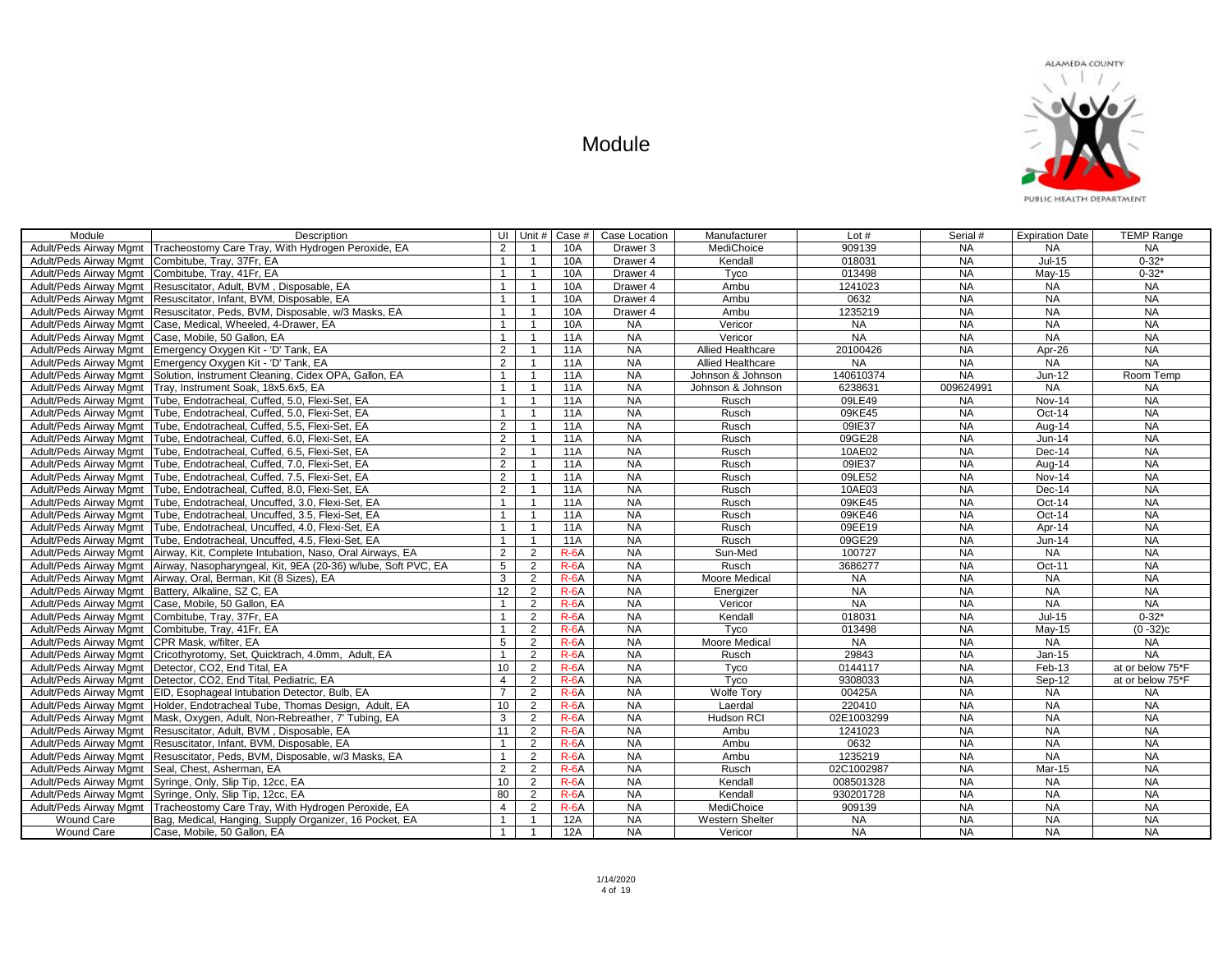

| Module            | Description                                              |                 |                |        | UI Unit #   Case #   Case Location | Manufacturer    | Lot $#$          | Serial #  | <b>Expiration Date</b> | <b>TEMP Range</b> |
|-------------------|----------------------------------------------------------|-----------------|----------------|--------|------------------------------------|-----------------|------------------|-----------|------------------------|-------------------|
| <b>Wound Care</b> | Stand, Medical Supply Bag, holds 2 bags, EA              | $\overline{1}$  | $\overline{1}$ | 12A    | <b>NA</b>                          | Western Shelter | <b>NA</b>        | <b>NA</b> | <b>NA</b>              | <b>NA</b>         |
| Wound Care        | Glove, Vinyl, Exam, Powder Free, Medium, 100/Bx          | $\overline{1}$  | $\overline{1}$ | 12A    | <b>Row 1-2</b>                     | MediChoice      | CDZJ05-13        | <b>NA</b> | <b>NA</b>              | Room Temp         |
| Wound Care        | Glove, Vinyl, Exam, Powder Free, Large, 100/Bx           | $\overline{1}$  | $\overline{1}$ | 12A    | <b>Row 1-3</b>                     | MediChoice      | <b>CSHJ04-24</b> | <b>NA</b> | <b>NA</b>              | Room Temp         |
| <b>Wound Care</b> | Glove, Vinyl, Exam, Powder Free, x-Large, 100/Bx         | $\mathbf{1}$    | $\overline{1}$ | 12A    | <b>Row 1-4</b>                     | MediChoice      | CDZJ05-19        | <b>NA</b> | <b>NA</b>              | Room Temp         |
| Wound Care        | Scissor, Trauma/Bandage/Utility, EA                      | $5\phantom{.0}$ | $\overline{1}$ | 12A    | <b>Row 2-1</b>                     | McKesson        | 06/10/36         | <b>NA</b> | NA                     | NA                |
| Wound Care        | Scissors, Lister, Bandage, 5.5", EA                      | 5               | $\overline{1}$ | 12A    | <b>Row 2-1</b>                     | McKesson        | 09-10-06         | <b>NA</b> | <b>NA</b>              | NA                |
| Wound Care        | Tape, Clear, Hypoallergenic, 1"x10yrd, EA                | 6               | $\overline{1}$ | 12A    | <b>Row 2-2</b>                     | McKesson        | JO407            | <b>NA</b> | <b>NA</b>              | NA                |
| <b>Wound Care</b> | Tape, Clear, Hypoallergenic, 2"x10yrd, EA                | 3               | $\overline{1}$ | 12A    | <b>Row 2-2</b>                     | 3M              | 2015-07AC        | <b>NA</b> | $Jul-15$               | <b>NA</b>         |
| Wound Care        | Tape, Surgical, Microfoam, 4", EA                        | $\mathbf{1}$    | $\overline{1}$ | 12A    | <b>Row 2-2</b>                     | 3M              | 2015-04-DP       | <b>NA</b> | Apr-15                 | <b>NA</b>         |
| <b>Wound Care</b> | Applicator, Cotton Tipped, Sterile, 2/pk, EA             | 50              | $\overline{1}$ | 12A    | <b>Row 2-3</b>                     | McKesson        | 2015/06          | <b>NA</b> | Jun-15                 | <b>NA</b>         |
| Wound Care        | Bandage, Sheer Strip, 1x3, EA                            | 100             | $\overline{1}$ | 12A    | <b>Row 2-3</b>                     | McKesson        | 11006            | <b>NA</b> | <b>NA</b>              | NA                |
| <b>Wound Care</b> | Depressor Tongue Strl Sr 6in, EA                         | 50              | $\overline{1}$ | 12A    | <b>Row 2-3</b>                     | McKesson        | 2561             | <b>NA</b> | Apr-15                 | NA                |
| Wound Care        | Gauze, Sponge, 2x2, 8 Ply, Sterile, 2/Pk, EA             | 50              | $\overline{1}$ | 12A    | <b>Row 3-1</b>                     | McKesson        | CAJ04-05         | <b>NA</b> | NA                     | <b>NA</b>         |
| Wound Care        | Gauze, Sponge, 4x4, Sterile, 2's, 12-ply, EA             | $\overline{25}$ | $\overline{1}$ | 12A    | <b>Row 3-1</b>                     | Kendell         | 91544600         | <b>NA</b> | Jun-14                 | NA                |
| Wound Care        | Benzoin Tincture, Ampule, EA                             | 40              | $\overline{1}$ | 12A    | <b>Row 3-2</b>                     | 3M              | 2015-03 AU       | <b>NA</b> | Mar-15                 | $104F$            |
| <b>Wound Care</b> | Dressing, Pad, Abdominal, Sterile, 5x9, EA               | 10              | $\overline{1}$ | 12A    | <b>Row 3-2</b>                     | <b>McKesson</b> | LU-29510908      | <b>NA</b> | <b>NA</b>              | NA                |
| Wound Care        | Oitment, Bacitracin, Foil Packet, EA                     | 144             | $\overline{1}$ | 12A    | <b>Row 3-2</b>                     | Fougera         | 607G             | <b>NA</b> | Apr-13                 | <b>NA</b>         |
| Wound Care        | Steri-Strips (Type), 1/4x3, 3/pk, EA                     | 25              | $\overline{1}$ | 12A    | <b>Row 3-2</b>                     | McKesson        | 2015-06-07       | <b>NA</b> | $Jun-15$               | <b>NA</b>         |
| Wound Care        | Brush, Scrub, Dry, Sterile, EA                           | 12              | $\overline{1}$ | 12A    | <b>Row 3-3</b>                     | BD              | 0144072          | <b>NA</b> | May-15                 | <b>NA</b>         |
| Wound Care        | Gauze, Petroleum Dressing, Sterile, 3" x 36", EA         | 12              | $\overline{1}$ | 12A    | <b>Row 4-1</b>                     | Kendall         | 918009           | <b>NA</b> | $Jul-14$               | NA                |
| Wound Care        | Staple, Remover, Kit, EA                                 | $5\phantom{.0}$ | $\overline{1}$ | 12A    | <b>Row 4-1</b>                     | McKesson        | 0921142 D        | <b>NA</b> | <b>NA</b>              | NA                |
| Wound Care        | Suture, Removal, Kit, EA                                 | $5\phantom{.0}$ | $\overline{1}$ | 12A    | <b>Row 4-1</b>                     | McKesson        | 1020094          | <b>NA</b> | Oct-12                 | <b>NA</b>         |
| Wound Care        | Dressing, Calcium Alginate, 4x4, EA                      | 10              | $\overline{1}$ | 12A    | <b>Row 4-2</b>                     | McKesson        | 02410            | <b>NA</b> | <b>NA</b>              | NA                |
| Wound Care        | Gauze, Roll, 2", Conform Stretch, Nonsterile, EA         | 24              | $\overline{1}$ | 12A    | <b>Row 4-2</b>                     | McKesson        | CSJ-01-01        | <b>NA</b> | <b>NA</b>              | NA                |
| <b>Wound Care</b> | Gauze, Roll, 4", Conform Stretch, Nonsterile, EA         | 12              | $\overline{1}$ | 12A    | <b>Row 4-2</b>                     | McKesson        | CSI10-01         | <b>NA</b> | <b>NA</b>              | <b>NA</b>         |
| Wound Care        | Dressing, Transparent, 2 3/8x2 3/4, EA                   | 50              | $\overline{1}$ | 12A    | <b>Row 4-3</b>                     | McKesson        | 21431            | <b>NA</b> | <b>NA</b>              | <b>NA</b>         |
| Wound Care        | Gauze, Sponge, 2x2, 3-ply, non-sterile, EA               | 200             | $\overline{1}$ | 12A    | <b>Row 4-3</b>                     | McKesson        | CAJ04-11         | <b>NA</b> | <b>NA</b>              | <b>NA</b>         |
| Wound Care        | Gauze, Sponge, 4x4, Non-Sterile, 8-ply, EA               | 200             | $\overline{1}$ | 12A    | <b>Row 4-3</b>                     | McKesson        | CAJO4-12         | <b>NA</b> | $Jun-14$               | <b>NA</b>         |
| <b>Wound Care</b> | Glove, Sterile, Vinyl, Powder Free, Small, PR            | 10              | $\overline{1}$ | 12A    | <b>Row 5-1</b>                     | Medline         | 09JB4087         | <b>NA</b> | <b>NA</b>              | <b>NA</b>         |
| Wound Care        | Glove, Sterile, Vinyl, Powder Free, Medium, PR           | 10              | $\overline{1}$ | 12A    | <b>Row 5-2</b>                     | Medline         | PAN904444272     | <b>NA</b> | <b>NA</b>              | <b>NA</b>         |
| Wound Care        | Glove, Sterile, Vinyl, Powder Free, Large, PR            | 10              | $\overline{1}$ | 12A    | <b>Row 5-3</b>                     | Medline         | PAN004602886     | <b>NA</b> | <b>NA</b>              | <b>NA</b>         |
| Wound Care        | Silver Sulfadiazine (Silvadene), Cream, 1%, 50qm Jar, EA | $\overline{4}$  | $\overline{1}$ | 12A    | <b>Row 5-4</b>                     | PAR             | 26705            | <b>NA</b> | Feb-13                 | NA                |
| Wound Care        | Packing Strip, Plain, .25" x 5yd, EA                     | $\mathbf{1}$    | $\overline{1}$ | 12A    | <b>Row 5-5</b>                     | Dynarex         | 19521-A/02       | <b>NA</b> | <b>NA</b>              | NA                |
| Wound Care        | Packing Strip, Plain, .25" x 5yd, EA                     | 2               | $\overline{1}$ | 12A    | <b>Row 5-5</b>                     | Dynarex         | 805760           | <b>NA</b> | <b>NA</b>              | <b>NA</b>         |
| Wound Care        | Saline, Normal, 0.9%, 500ml, Irrigation, Bottle          | 2               | $\overline{1}$ | 12A    | <b>Row 6-1</b>                     | Baxter          | G088385          | <b>NA</b> | $Jun-13$               | Room Temp         |
| Wound Care        | Saline, Normal, 0.9%, 500ml, Irrigation, Bottle          | $\overline{2}$  | $\overline{1}$ | 12A    | $\sqrt{7}$ Row 6-1                 | Hospira         | 81-725-4B-01     | <b>NA</b> | Sep-12                 | <b>NA</b>         |
| Wound Care        | Hibiclens, Liauid, 8oz. EA                               | $\mathbf{3}$    | $\overline{1}$ | 12A    | <b>Row 6-2</b>                     | Molnlycke       | 000589           | <b>NA</b> | Mar-12                 | Room Temp         |
| <b>Wound Care</b> | Hydrogen Peroxide, 3%, 16oz, EA                          | 3               | $\overline{1}$ | 12A    | <b>Row 6-2</b>                     | Swan            | 0058917          | <b>NA</b> | Apr-12                 | Room Temp         |
| Wound Care        | Providone-Iodine, PVP Prep Solution, 10%, 16oz, EA       | 3               | $\overline{1}$ | 12A    | <b>Row 6-3</b>                     | Sunmark         | 5346606          | <b>NA</b> | $Jun-13$               | 68-77*F           |
| Wound Care        | Bandage, Tubular, Elastic, Size 10, EA                   | $\mathbf{1}$    | $\overline{1}$ | 12A    | <b>Row 7-1</b>                     | McKesson        | CSJ02-02         | <b>NA</b> | <b>NA</b>              | <b>NA</b>         |
| Wound Care        | Bandage, Tubular, Elastic, Size 3, EA                    | $\overline{1}$  | $\overline{1}$ | 12A    | <b>Row 7-1</b>                     | McKesson        | CSJ02-01         | NA        | <b>NA</b>              | NA                |
| <b>Wound Care</b> | Bandage, Tubular, Elastic, Size 5, EA                    | $\overline{1}$  | $\overline{1}$ | 12A    | <b>Row 7-2</b>                     | McKesson        | CSI09-02 L 28    | <b>NA</b> | <b>NA</b>              | NA                |
| Wound Care        | Bandage, Tubular, Elastic, Size 7, EA                    | $\overline{1}$  | $\overline{1}$ | 12A    | <b>Row 7-2</b>                     | McKesson        | CSI01-06 D 06    | <b>NA</b> | <b>NA</b>              | NA                |
| Wound Care        | Dressing, Non-Adherent, Sterile, 3x4, EA                 | 100             | $\overline{1}$ | 12A    | <b>Row 7-2</b>                     | McKesson        | CAJ04-04         | <b>NA</b> | <b>NA</b>              | NA                |
| Wound Care        | Glove, Vinyl, Exam, Powder Free, Small, 100/Bx           | $\overline{1}$  | $\overline{1}$ | 12A    | Row1-1                             | MediChoice      | CSHJ01-18        | <b>NA</b> | <b>NA</b>              | Room Temp         |
| <b>Wound Care</b> | Case, Mobile, 50 Gallon, EA                              | $\overline{1}$  | $\overline{2}$ | $R-7A$ | <b>NA</b>                          | Vericor         | <b>NA</b>        | <b>NA</b> | <b>NA</b>              | <b>NA</b>         |
| <b>Wound Care</b> | Glove, Sterile, Vinyl, Powder Free, Large, PR            | 140             | 2              | $R-7A$ | <b>NA</b>                          | Medline         | PAN004602886     | <b>NA</b> | <b>NA</b>              | <b>NA</b>         |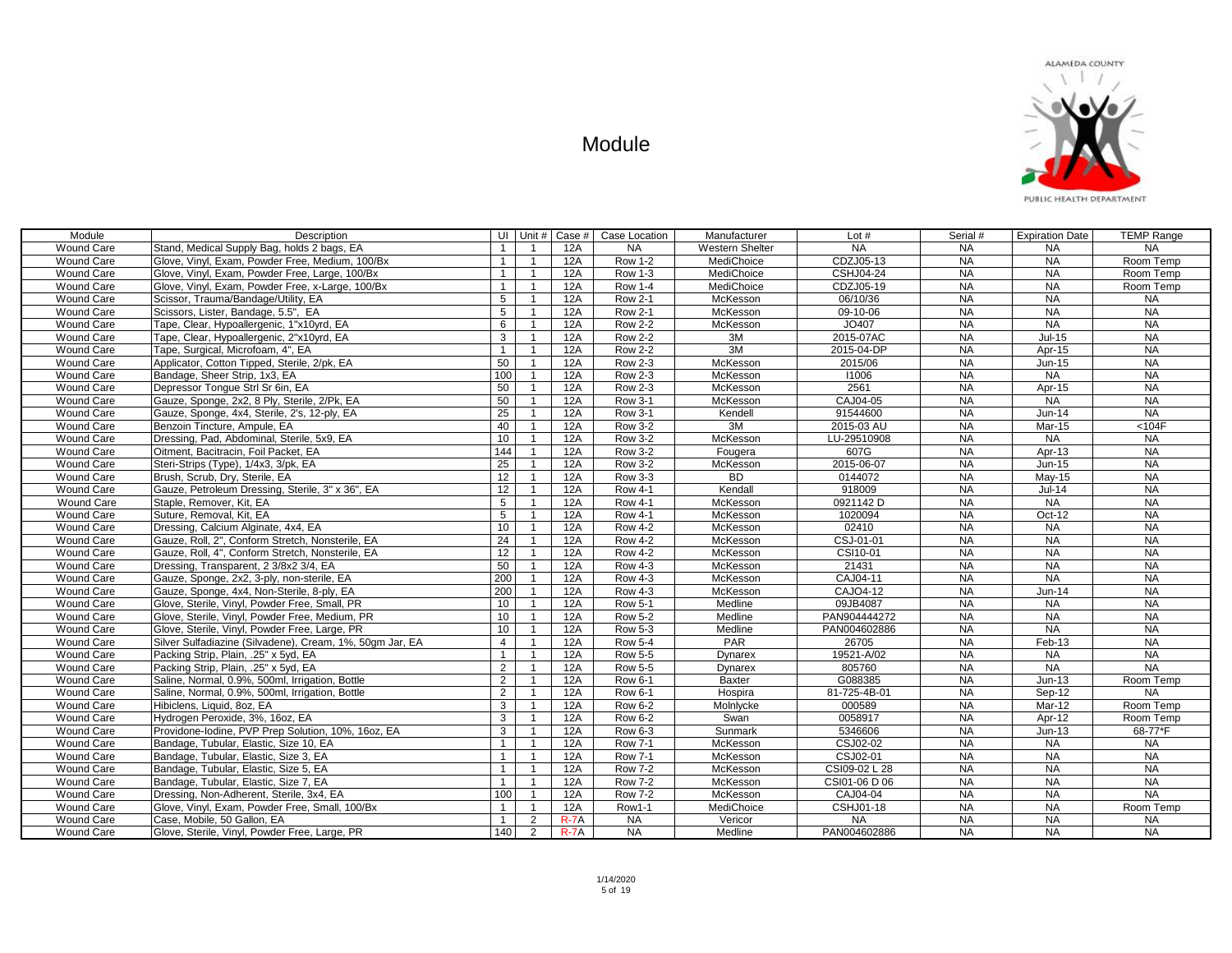

PUBLIC HEALTH DEPARTMENT

| Module            | Description                                                  | UI               |                |          | Unit # $\vert$ Case # $\vert$ Case Location | Manufacturer           | Lot $#$                | Serial #  | <b>Expiration Date</b> | <b>TEMP Range</b> |
|-------------------|--------------------------------------------------------------|------------------|----------------|----------|---------------------------------------------|------------------------|------------------------|-----------|------------------------|-------------------|
| <b>Wound Care</b> | Glove, Sterile, Vinvl, Powder Free, Medium, PR               | 140              | 2              | $R-7A$   | <b>NA</b>                                   | Medline                | PAN904444272           | <b>NA</b> | <b>NA</b>              | <b>NA</b>         |
| Wound Care        | Glove, Sterile, Vinyl, Powder Free, Small, PR                | 100              | 2              | $R-7A$   | <b>NA</b>                                   | <b>Cardinal Health</b> | 9T09P500               | <b>NA</b> | Oct-12                 | <b>NA</b>         |
| Wound Care        | Glove, Sterile, Vinyl, Powder Free, Small, PR                | 40               | 2              | $R-7A$   | <b>NA</b>                                   | Medline                | 09JB4087               | <b>NA</b> | <b>NA</b>              | NA                |
| <b>Wound Care</b> | Glove, Vinyl, Exam, Powder Free, Large, 100/Bx               | $\mathbf{1}$     | 2              | $R-7A$   | <b>NA</b>                                   | McKesson               | CSHJ04-24              | <b>NA</b> | <b>NA</b>              | Room Temp         |
| Wound Care        | Glove, Vinyl, Exam, Powder Free, Medium, 100/Bx              | $\mathbf{1}$     | 2              | $R-7A$   | <b>NA</b>                                   | McKesson               | CDZJ05-13              | <b>NA</b> | <b>NA</b>              | Room Temp         |
| Wound Care        | Glove, Vinyl, Exam, Powder Free, Small, 100/Bx               | $\mathbf{1}$     | 2              | $R-7A$   | <b>NA</b>                                   | McKesson               | CSHJ01-18              | <b>NA</b> | <b>NA</b>              | Room Temp         |
| Wound Care        | Glove, Vinyl, Exam, Powder Free, x-Large, 100/Bx             | $\mathbf{1}$     | 2              | $R-7A$   | <b>NA</b>                                   | McKesson               | CDZJ05-19              | <b>NA</b> | NA                     | Room Temp         |
| <b>Wound Care</b> | Saline, Normal, 0.9%, 500ml, Irrigation, Bottle              | 14               | 2              | $R-7A$   | <b>NA</b>                                   | Baxter                 | G088385                | <b>NA</b> | $Jun-13$               | Room Temp         |
| <b>Wound Care</b> | Bandage, Sheer Strip, 1x3, EA                                | 200              | 2              | $R - 8A$ | <b>NA</b>                                   | McKesson               | 11006                  | <b>NA</b> | NA                     | <b>NA</b>         |
| Wound Care        | Brush, Scrub, Dry, Sterile, EA                               | 18               | 2              | $R - 8A$ | NA                                          | <b>BD</b>              | 0144072                | NA        | $May-15$               | NA                |
| Wound Care        | Case, Mobile, 50 Gallon, EA                                  | $\mathbf{1}$     | 2              | $R - 8A$ | NA                                          | Vericor                | <b>NA</b>              | NA        | <b>NA</b>              | NA                |
| <b>Wound Care</b> | Depressor Tongue Strl Sr 6in, EA                             | 50               | 2              | $R - 8A$ | NA                                          | McKesson               | 2561                   | <b>NA</b> | Apr-15                 | NA                |
| Wound Care        | Dressing, Pad, Abdominal, Sterile, 5x9, EA                   | 26               | 2              | $R - 8A$ | <b>NA</b>                                   | Kendall                | 01608201               | <b>NA</b> | Jun-15                 | <b>NA</b>         |
| Wound Care        | Gauze, Petroleum Dressing, Sterile, 3" x 36", EA             | 12               | 2              | $R-8A$   | <b>NA</b>                                   | Kendall                | 918009                 | <b>NA</b> | $Jul-14$               | <b>NA</b>         |
| Wound Care        | Gauze, Roll, 2", Conform Stretch, Nonsterile, EA             | 48               | 2              | $R-8A$   | <b>NA</b>                                   | McKesson               | CSJ-01-01              | <b>NA</b> | <b>NA</b>              | <b>NA</b>         |
| Wound Care        | Gauze, Roll, 4", Conform Stretch, Nonsterile, EA             | 60               | 2              | $R - 8A$ | <b>NA</b>                                   | McKesson               | CSI10-01               | <b>NA</b> | <b>NA</b>              | NA                |
| Wound Care        | Gauze, Sponge, 2x2, 3-ply, non-sterile, EA                   | 200              | 2              | $R - 8A$ | <b>NA</b>                                   | McKesson               | CAJ04-11               | <b>NA</b> | <b>NA</b>              | <b>NA</b>         |
| Wound Care        | Gauze, Sponge, 2x2, 8 Ply, Sterile, 2/Pk, EA                 | 150              | $\overline{2}$ | $R - 8A$ | <b>NA</b>                                   | McKesson               | CAJ04-05               | <b>NA</b> | NA                     | NA                |
| Wound Care        | Gauze, Sponge, 4x4, Non-Sterile, 8-ply, EA                   | 200              | 2              | $R-8A$   | <b>NA</b>                                   | McKesson               | CAJO4-12               | <b>NA</b> | Jun-14                 | NA                |
| Wound Care        | Gauze, Sponge, 4x4, Sterile, 2's, 12-ply, EA                 | 75               | 2              | $R - 8A$ | <b>NA</b>                                   | Kendell                | 91544600               | <b>NA</b> | Jun-14                 | NA                |
| <b>Wound Care</b> | Oitment, Bacitracin, Foil Packet, EA                         | 144              | $\overline{2}$ | $R - 8A$ | NA                                          | Fougera                | 607G                   | <b>NA</b> | Apr-13                 | NA.               |
| <b>Wound Care</b> | Silver Sulfadiazine (Silvadene), Cream, 1%, 50gm Jar, EA     | 8                | 2              | $R - 8A$ | NA                                          | <b>PAR</b>             | 26705                  | <b>NA</b> | Feb-13                 | NA                |
| Wound Care        | Staple, Remover, Kit, EA                                     | $5\overline{)}$  | $\overline{2}$ | $R - 8A$ | NA                                          | McKesson               | $\overline{0921142}$ D | NA        | NA                     | NA                |
| Wound Care        | Steri-Strips (Type), 1/4x3, 3/pk, EA                         | 25               | 2              | $R-8A$   | <b>NA</b>                                   | McKesson               | 2015-06-07             | <b>NA</b> | Jun-15                 | NA                |
| Wound Care        | Suture, Removal, Kit, EA                                     | 15 <sub>15</sub> | 2              | $R - 8A$ | <b>NA</b>                                   | McKesson               | 1020415                | <b>NA</b> | Apr-13                 | <b>NA</b>         |
| Wound Care        | Tape, Clear, Hypoallergenic, 1"x10yrd, EA                    | 6                | 2              | $R-8A$   | <b>NA</b>                                   | McKesson               | JO407                  | <b>NA</b> | <b>NA</b>              | <b>NA</b>         |
| Wound Care        | Tape, Clear, Hypoallergenic, 2"x10yrd, EA                    | 3                | 2              | $R - 8A$ | NA                                          | 3M                     | 2015-07AC              | <b>NA</b> | $Jul-15$               | NA                |
| <b>Wound Care</b> | Tape, Surgical, Microfoam, 4", EA                            | $\overline{2}$   | 2              | $R - 8A$ | <b>NA</b>                                   | 3M                     | 2015-04-DP             | <b>NA</b> | Apr-15                 | <b>NA</b>         |
| Adult IV          | Catheter, Introcan Safety IV, 18g x 1.25", EA                | 50               | $\overline{1}$ | 13A      | Drawer 1                                    | <b>B/Braun</b>         | 0A07258217             | <b>NA</b> | $Jan-15$               | <b>NA</b>         |
| Adult IV          | Catheter, Introcan Safety IV, 20g x 1.25", EA                | 50               | $\overline{1}$ | 13A      | Drawer 1                                    | <b>B/Braun</b>         | 0E01258271             | <b>NA</b> | May-15                 | NA                |
| Adult IV          | IV, Start Kit w/Tegaderm, EA                                 | 10               | $\overline{1}$ | 13A      | Drawer 1                                    | McKesson               | 1010192                | <b>NA</b> | May-12                 | NA                |
| Adult IV          | IV, Start Kit w/Tegaderm, EA                                 | $\overline{2}$   | $\overline{1}$ | 13A      | Drawer 1                                    | MediChoice             | 006103                 | <b>NA</b> | Jun-12                 | NA                |
| Adult IV          | Needle, Intraosseous, Sternal-Iliac, 16G, EA                 | 5                | $\overline{1}$ | 13A      | Drawer 1                                    | Kendall                | 0158284                | <b>NA</b> | Jun-15                 | <b>NA</b>         |
| Adult IV          | Adapter, IV Access Device (HEP LOC), EA                      | $\overline{24}$  | $\overline{1}$ | 13A      | Drawer 2                                    | Hospira                | 78142 5H               | <b>NA</b> | <b>NA</b>              | <b>NA</b>         |
| Adult IV          | Bandage, Sheer Strip, 1x3, EA                                | 100              | $\overline{1}$ | 13A      | Drawer 2                                    | McKesson               | 11006                  | NA        | NA                     | <b>NA</b>         |
| Adult IV          | Extension Set, IV, Flow, Rate Regulator, Gravity, EA         | 12               | $\overline{1}$ | 13A      | Drawer 2                                    | B/Braun                | 100195L                | <b>NA</b> | $Feb-13$               | <b>NA</b>         |
| Adult IV          | Gauze, Sponge, 2x2, 3-ply, non-sterile, EA                   | 400              | $\overline{1}$ | 13A      | Drawer 2                                    | McKesson               | CAJ04-11               | <b>NA</b> | <b>NA</b>              | <b>NA</b>         |
| Adult IV          | Needle, Syringe, Blunt Cannula, 18g x 1.5", EA               | 100              | $\overline{1}$ | 13A      | Drawer 2                                    | <b>BD</b>              | 0056327                | <b>NA</b> | Apr-15                 | <b>NA</b>         |
| Adult IV          | Pad, Alcohol, Prep, Medium, Bx 200                           | $\mathbf{1}$     | $\overline{1}$ | 13A      | Drawer <sub>2</sub>                         | Medichoice             | 11000617               | <b>NA</b> | Feb-12                 | <b>NA</b>         |
| Adult IV          | Pad, PVP Iodine, Prep, EA                                    | 100              | $\overline{1}$ | 13A      | Drawer 2                                    | Triad                  | OF11                   | <b>NA</b> | <b>Jun-18</b>          | NA                |
| Adult IV          | Saline, 0.9%, Injection, 10ml Bottle, EA                     | 5                | $\overline{1}$ | 13A      | Drawer 2                                    | Hospira                | 82-450-DK              | <b>NA</b> | Oct-11                 | NA                |
| Adult IV          | Saline, 0.9%, Injection, 10ml Bottle, EA                     | $\overline{7}$   | $\overline{1}$ | 13A      | Drawer 2                                    | Hospira                | 80-153-DK              | <b>NA</b> | Aug-11                 | <b>NA</b>         |
| Adult IV          | Tape, Clear, Hypoallergenic, 1"x10yrd, EA                    | 12               | $\overline{1}$ | 13A      | Drawer 2                                    | 3M                     | J0407                  | <b>NA</b> | <b>NA</b>              | <b>NA</b>         |
| Adult IV          | Tubing, IV Administration, Basic, Macrodrip 15ggt, 106", EA  | 12               | $\overline{1}$ | 13A      | Drawer 2                                    | B/Braun                | 0061069090             | <b>NA</b> | Aug-14                 | NA                |
| Adult IV          | Tubing, IV Administration, Secondary Piggyback, Non-Dehp, EA | 12               | $\overline{1}$ | 13A      | Drawer 2                                    | Hospira                | 89 195 4W              | <b>NA</b> | <b>NA</b>              | NA                |
| Adult IV          | Armboard, Disposable, Adult, 3"x9", EA                       | $5\overline{)}$  |                | 13A      | Drawer 3                                    | MediChoice             | <b>NA</b>              | <b>NA</b> | <b>NA</b>              | <b>NA</b>         |
| Adult IV          | Bag Pressure Infuser 1000cc Latex-Free, EA                   | $\overline{2}$   |                | 13A      | Drawer 3                                    | Hospira                | <b>NA</b>              | <b>NA</b> | NA                     | NA                |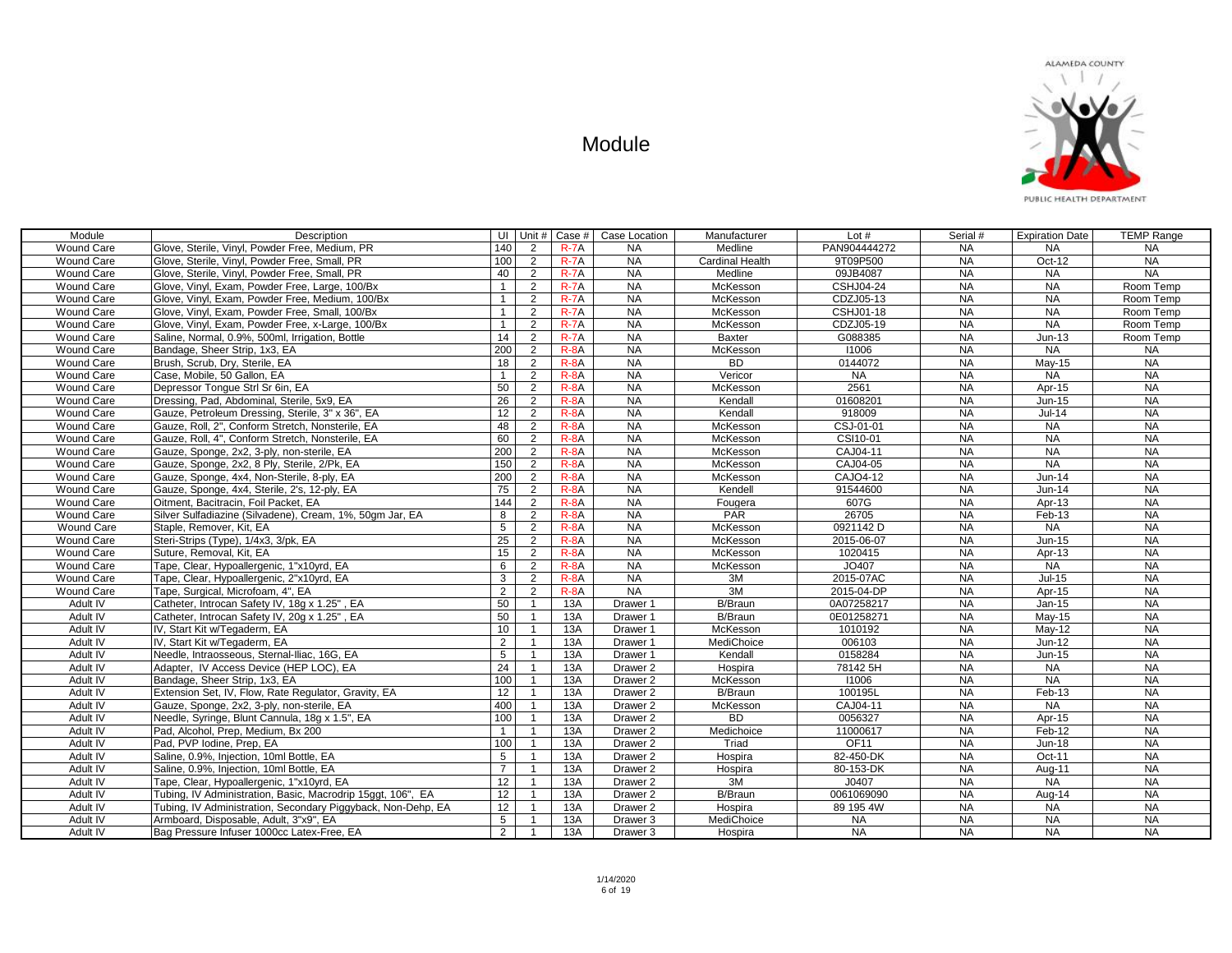

| Module   | Description                                                  | UI             |                | Unit #   Case # | Case Location       | Manufacturer   | Lot $#$          | Serial #  | <b>Expiration Date</b> | <b>TEMP Range</b> |
|----------|--------------------------------------------------------------|----------------|----------------|-----------------|---------------------|----------------|------------------|-----------|------------------------|-------------------|
| Adult IV | Gauze, Roll, 4". Conform Stretch, Sterile, EA                | 12             |                | 13A             | Drawer 3            | McKesson       | CSI10-01         | <b>NA</b> | <b>NA</b>              | <b>NA</b>         |
| Adult IV | Glove, Vinyl, Exam, Powder Free, Large, Bx 100               | $\mathbf{1}$   |                | 13A             | Drawer 3            | McKesson       | <b>CSHJ04-24</b> | <b>NA</b> | <b>NA</b>              | Room Temp         |
| Adult IV | Glove, Vinyl, Exam, Powder Free, Medium, Bx 100              | $\overline{1}$ |                | 13A             | Drawer 3            | McKesson       | CZJ04-24         | <b>NA</b> | <b>NA</b>              | Room Temp         |
| Adult IV | Glove, Vinyl, Exam, Powder Free, Small, Bx 100               | $\overline{1}$ |                | 13A             | Drawer 3            | McKesson       | CSHJ01-18        | <b>NA</b> | <b>NA</b>              | Room Temp         |
| Adult IV | Glove, Vinyl, Exam, Powder Free, x-Large, Bx 100             | $\mathbf{1}$   |                | 13A             | Drawer 3            | McKesson       | CDZJ05-19        | <b>NA</b> | <b>NA</b>              | Room Temp         |
| Adult IV | Syringe, W/needle, 3cc, 23g x 1", Safety, EA                 | 50             |                | 13A             | Drawer 3            | McKesson       | 100302           | <b>NA</b> | Feb-15                 | <b>NA</b>         |
| Adult IV | IV Fluid, Rx Lactated Ringer, 1000ml Bag, EA                 | $\overline{4}$ |                | 13A             | Drawer 4            | Hospira        | 89-142-JT-91     | <b>NA</b> | May-12                 | Room Temp         |
| Adult IV | IV Fluid, Rx Normal Saline 0.9%, 1000mL Bag, EA              | $\overline{4}$ |                | 13A             | Drawer 4            | Hospira        | 86-200-JT-90     | <b>NA</b> | Feb-12                 | Room Temp         |
| Adult IV | Case, Medical, Wheeled, 4-Drawer, Red, EA                    | $\overline{1}$ |                | 13A             | <b>NA</b>           | Vericor        | <b>NA</b>        | <b>NA</b> | <b>NA</b>              | <b>NA</b>         |
| Adult IV | Case, Mobile, 50 Gallon, EA                                  | $\overline{1}$ | $\overline{2}$ | $R-9A$          | <b>NA</b>           | Vericor        | <b>NA</b>        | <b>NA</b> | <b>NA</b>              | <b>NA</b>         |
| Adult IV | Extension Set, IV, Flow, Rate Regulator, Gravity, EA         | 13             | $\overline{2}$ | $R-9A$          | <b>NA</b>           | B/Braun        | 100195L          | <b>NA</b> | Feb-13                 | NA                |
| Adult IV | IV Fluid, Rx Lactated Ringer, 1000ml Bag, EA                 | 12             | $\overline{2}$ | $R-9A$          | <b>NA</b>           | Hospira        | 89-099-JT-03     | <b>NA</b> | May-12                 | Room Temp         |
| Adult IV | IV Fluid, Rx Normal Saline 0.9%, 1000mL Bag, EA              | 12             | $\overline{2}$ | $R-9A$          | <b>NA</b>           | Hospira        | 86-200-JT-90     | <b>NA</b> | Feb-12                 | Room Temp         |
| Adult IV | Tubing, IV Administration, Basic, Macrodrip 15ggt, 106", EA  | 25             | $\overline{2}$ | $R-9A$          | <b>NA</b>           | B/Braun        | 0061106218       | <b>NA</b> | May-15                 | <b>NA</b>         |
| Adult IV | Tubing, IV Administration, Basic, Macrodrip 15ggt, 106", EA  | 13             | $\overline{2}$ | $R-9A$          | <b>NA</b>           | <b>B/Braun</b> | 0061091674       | <b>NA</b> | Mar-15                 | <b>NA</b>         |
| Adult IV | Tubing, IV Administration, Secondary Piggyback, Non-Dehp, EA | 12             | $\overline{2}$ | $R-9A$          | <b>NA</b>           | Hospira        | 89 195 4W        | <b>NA</b> | <b>NA</b>              | <b>NA</b>         |
| Adult IV | Armboard, Disposable, Adult, 3"x9", EA                       | 5              | 2              | <b>R-10A</b>    | <b>NA</b>           | MediChoice     | <b>NA</b>        | <b>NA</b> | <b>NA</b>              | <b>NA</b>         |
| Adult IV | Bag Pressure Infuser 1000cc Latex-Free, EA                   | 3              | $\overline{2}$ | <b>R-10A</b>    | <b>NA</b>           | MediChoice     | <b>NA</b>        | <b>NA</b> | <b>NA</b>              | <b>NA</b>         |
| Adult IV | Case, Mobile, 50 Gallon, EA                                  | -1             | $\overline{2}$ | <b>R-10A</b>    | <b>NA</b>           | Vericor        | <b>NA</b>        | <b>NA</b> | <b>NA</b>              | <b>NA</b>         |
| Adult IV | IV Fluid, Rx Lactated Ringer, 1000ml Bag, EA                 | 12             | $\overline{2}$ | <b>R-10A</b>    | <b>NA</b>           | Hospira        | 89-099-JT-03     | <b>NA</b> | Mav-12                 | Room Temp         |
| Adult IV | IV Fluid, Rx Normal Saline 0.9%, 1000mL Bag, EA              | 12             | 2              | <b>R-10A</b>    | <b>NA</b>           | Hospira        | 86-200-JT-90     | <b>NA</b> | Feb-12                 | Room Temp         |
| Adult IV | IV, Start Kit w/Tegaderm, EA                                 | 8              | $\overline{2}$ | <b>R-10A</b>    | <b>NA</b>           | McKesson       | 1010192          | <b>NA</b> | $May-12$               | <b>NA</b>         |
| Adult IV | IV, Start Kit w/Tegaderm, EA                                 | 22             | $\overline{2}$ | $R-10A$         | <b>NA</b>           | MediChoice     | 006103           | <b>NA</b> | Jun-12                 | <b>NA</b>         |
| Adult IV | Syringe, W/needle, 3cc, 23g x 1", Safety, EA                 | 50             | $\overline{2}$ | <b>R-10A</b>    | <b>NA</b>           | McKesson       | 100302           | <b>NA</b> | Feb-15                 | <b>NA</b>         |
| Adult IV | Case, Mobile, 50 Gallon, EA                                  | $\overline{1}$ | 2              | <b>R-11A</b>    | <b>NA</b>           | Vericor        | <b>NA</b>        | <b>NA</b> | <b>NA</b>              | <b>NA</b>         |
| Adult IV | IV Fluid, Rx Lactated Ringer, 1000ml Bag, EA                 | 20             | $\overline{2}$ | <b>R-11A</b>    | <b>NA</b>           | Hospira        | 89-142-JT-91     | <b>NA</b> | May-12                 | Room Temp         |
| Adult IV | IV Fluid, Rx Normal Saline 0.9%, 1000mL Bag, EA              | 20             | 2              | $R-11A$         | <b>NA</b>           | Hospira        | 86-200-JT-90     | <b>NA</b> | Feb-12                 | Room Temp         |
| Peds IV  | Bag, IV, Pressure, 500ml, EA                                 | 5              |                | 14A             | Drawer 1            | MediChoice     | 100622517        | <b>NA</b> | <b>NA</b>              | <b>NA</b>         |
| Peds IV  | Catheter, Intravenous, Safety IV Catheter 22q x 1", EA       | 25             |                | 14A             | Drawer <sub>1</sub> | <b>B/Braun</b> | 0D20258316       | <b>NA</b> | Apr-14                 | <b>NA</b>         |
| Peds IV  | Catheter, Intravenous, Safety IV Catheter 24g x 3/4", EA     | 25             |                | 14A             | Drawer 1            | <b>B/Braun</b> | 0C12258307       | <b>NA</b> | <b>Mar-15</b>          | <b>NA</b>         |
| Peds IV  | IV. Start Kit w/Tegaderm. EA                                 | 25             |                | 14A             | Drawer <sub>1</sub> | McKesson       | 1010192          | <b>NA</b> | Mav-12                 | <b>NA</b>         |
| Peds IV  | Needle, Intraosseous, Sternal-Iliac, 16G, EA                 | 5              |                | 14A             | Drawer 1            | Kendall        | 0123012          | <b>NA</b> | May-15                 | NA                |
| Peds IV  | Needle, IV, Butterfly, 23ga, EA                              | 25             |                | 14A             | Drawer 1            | Terumo         | 100409B          | <b>NA</b> | Mar-13                 | <b>NA</b>         |
| Peds IV  | Adapter, IV Access Device (HEP LOC), EA                      | 12             |                | 14A             | Drawer 2            | Hospira        | 75149 5H         | <b>NA</b> | <b>NA</b>              | <b>NA</b>         |
| Peds IV  | Extension Set, IV, Flow, Rate Regulator, Gravity, EA         | 12             |                | 14A             | Drawer <sub>2</sub> | B/Braun        | 100647L          | <b>NA</b> | Apr-13                 | <b>NA</b>         |
| Peds IV  | Needle, Syringe, Blunt Cannula, 18g x 1.5", EA               | 100            |                | 14A             | Drawer <sub>2</sub> | <b>BD</b>      | 0056327          | <b>NA</b> | Apr-15                 | NA                |
| Peds IV  | Saline, 0.9%. Injection, 10ml Bottle, BT                     | 6              |                | 14A             | Drawer 2            | Hospira        | 82-450-DK        | <b>NA</b> | $Oct-11$               | <b>NA</b>         |

Peds IV Syringe, W/needle, 3cc, 23g x 1", Safety, EA 10 | 1 | 14A | Drawer 2 | McKesson | 100302 | NA | Feb-15 | NA Peds IV Tubing, IV Administration, Basic, Microdrip 60ggt, 67", EA 10 1 14A Drawer 2 Kawasumi 100511T3 NA Apr-15 NA<br>Peds IV Tubing, IV Administration, Buretrol Interlink 60ggt, 105", EA 4 1 14A Drawer 2 Baxter UR376715 NA Peds IV Tubing, IV Administration, Buretrol Interlink 60ggt, 105", EA 4 1 14A Drawer 2 Baxter UR376715 NA NA NA<br>Peds IV Tubing, IV Administration, Secondary Piggyback, Non-Dehp, EA 12 1 14A Drawer 2 Hospira 89 195 4W NA NA Peds IV Tubing, IV Administration, Secondary Piggyback, Non-Dehp, EA 12 1 14A Drawer 2 Hospira 89 195 4W NA NA NA NA<br>Peds IV Armboard, Disposable, Peds, 2"x 6", EA 15 1 14A Drawer 3 MediChoice NA NA NA NA NA NA

Peds IV Bandage, Peds, Strip, 3/4 x 3, EA 100 1 1 44 Drawer 3 McKesson J0504 NA NA NA NA NA NA NA NA NA NA NA<br>Peds IV Gauze. Roll. 2". Conform Stretch. Nonsterile. EA 12 1 14A Drawer 3 McKesson CSJ-01-01 NA NA NA NA

Peds IV | Gauze, Sponge, 2x2, 3-ply, non-sterile, EA | 200 | 1 | 14A | Drawer 3 | McKesson | CAJ04-11 NA | NA | NA Peds IV Glove, Vinyl, Exam, Powder Free, Large, Bx 100 1 1 1 1 14A Drawer 3 McKesson CTJ04-08613 NA NA Room Temp Peds IV Glove, Vinyl, Exam, Powder Free, Medium, Bx 100 1 | 1 | 14A | Drawer 3 | McKesson | CZJ04-24 | NA | Room Temp

Peds IV Gauze, Roll, 2", Conform Stretch, Nonsterile, EA 12 1 14A Drawer 3 McKesson CSJ-01-01<br>Peds IV Gauze, Sponge, 2x2, 3-ply, non-sterile, EA 200 1 14A Drawer 3 McKesson CAJ04-11

Armboard, Disposable, Peds, 2"x 6", EA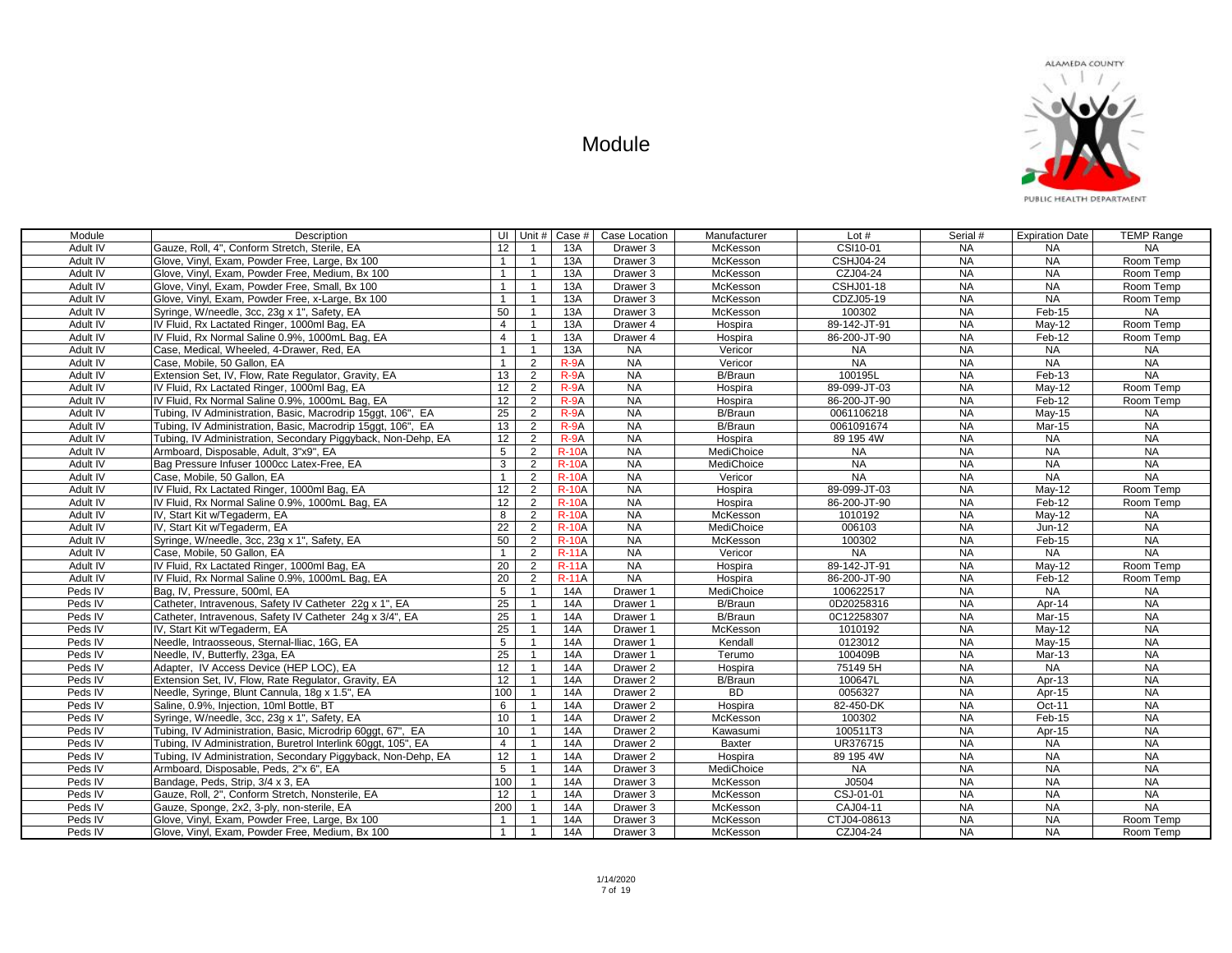

| Module                    | Description                                                   | UI Unit #       |                | Case #       | Case Location       | Manufacturer         | Lot#             | Serial #  | <b>Expiration Date</b> | <b>TEMP Range</b> |
|---------------------------|---------------------------------------------------------------|-----------------|----------------|--------------|---------------------|----------------------|------------------|-----------|------------------------|-------------------|
| Peds IV                   | Glove, Vinyl, Exam, Powder Free, Small, Bx 100                | $\overline{1}$  | -1             | 14A          | Drawer <sub>3</sub> | McKesson             | CZJ04-20         | <b>NA</b> | <b>NA</b>              | Room Temp         |
| Peds IV                   | Glove, Vinyl, Exam, Powder Free, x-Large, Bx 100              | $\overline{1}$  | $\overline{1}$ | 14A          | Drawer 3            | McKesson             | CDZJ05-16        | <b>NA</b> | <b>NA</b>              | Room Temp         |
| Peds IV                   | Pad. Alcohol. Prep. Medium. EA                                | 200             | $\overline{1}$ | 14A          | Drawer 3            | Medichoice           | 11000617         | <b>NA</b> | Feb-12                 | <b>NA</b>         |
| Peds IV                   | Pad, PVP Iodine, Prep, EA                                     | 100             | $\overline{1}$ | 14A          | Drawer 3            | Triad                | OF <sub>11</sub> | <b>NA</b> | <b>Jun-18</b>          | NA                |
| Peds IV                   | Tape, Clear, Hypoallergenic, 1"x10yrd, EA                     | 12              | $\mathbf{1}$   | 14A          | Drawer 3            | 3M                   | J0407            | <b>NA</b> | <b>NA</b>              | <b>NA</b>         |
| Peds IV                   | IV Fluid, Rx Normal Saline 0.9%, 500ml, EA                    | 6               | $\overline{1}$ | 14A          | Drawer 4            | Hospira              | 86-706-FW-02     | <b>NA</b> | Feb-12                 | Room Temp         |
| Peds IV                   | IV Fluid, Rx, Lactated Ringer, 500ml, EA                      | 6               | $\mathbf{1}$   | 14A          | Drawer 4            | Hospira              | 86-701-FW-01     | <b>NA</b> | Feb-12                 | Room Temp         |
| Peds IV                   | Case, Medical, Wheeled, 4-Drawer, Red, EA                     | $\mathbf{1}$    | $\overline{1}$ | 14A          | <b>NA</b>           | Vericor              | <b>NA</b>        | <b>NA</b> | <b>NA</b>              | <b>NA</b>         |
| Peds IV                   | Case, Mobile, 50 Gallon, EA                                   | $\overline{1}$  | $\overline{2}$ | $R-12A$      | <b>NA</b>           | Vericor              | <b>NA</b>        | NA        | <b>NA</b>              | <b>NA</b>         |
| Peds IV                   | IV Fluid, Rx Normal Saline 0.9%, 500ml, EA                    | 18              | $\overline{2}$ | $R-12A$      | <b>NA</b>           | Hospira              | 86-706-FW-02     | NA        | Feb-12                 | Room Temp         |
| Peds IV                   | IV Fluid, Rx, Lactated Ringer, 500ml, EA                      | 12              | $\overline{2}$ | $R-12A$      | NA                  | Hospira              | 85-603-FW        | NA        | Feb-12                 | Room Temp         |
| Peds IV                   | IV Fluid, Rx, Lactated Ringer, 500ml, EA                      | $6\overline{6}$ | $\overline{2}$ | $R-12A$      | <b>NA</b>           | Hospira              | 86-701-FW-01     | <b>NA</b> | Feb-12                 | Room Temp         |
| Peds IV                   | Syringe, W/needle, 3cc, 23g x 1", Safety, EA                  | 90              | 2              | <b>R-12A</b> | <b>NA</b>           | McKesson             | 100302           | <b>NA</b> | Feb-15                 | <b>NA</b>         |
| Peds IV                   | Tubing, IV Administration, Basic, Microdrip 60ggt, 67", EA    | 15              | 2              | <b>R-12A</b> | <b>NA</b>           | B/Braun              | 100611T3         | <b>NA</b> | <b>May-15</b>          | NA                |
| Peds IV                   | Tubing, IV Administration, Buretrol Interlink 60ggt, 105", EA | $\overline{4}$  | 2              | <b>R-12A</b> | <b>NA</b>           | Baxter               | UR10E05139       | <b>NA</b> | <b>NA</b>              | <b>NA</b>         |
| Peds IV                   | Tubing, IV Administration, Buretrol Interlink 60ggt, EA       | 2               | 2              | <b>R-12A</b> | <b>NA</b>           | Baxter               | UR376715         | <b>NA</b> | <b>NA</b>              | NA                |
| Peds IV                   | Tubing, IV Administration, Buretrol Interlink 60ggt, EA       | 2               | $\overline{2}$ | <b>R-12A</b> | <b>NA</b>           | <b>Baxter</b>        | UR338855         | <b>NA</b> | <b>NA</b>              | <b>NA</b>         |
| <b>Adult Patient Care</b> | Baby Powder, 4oz, EA                                          | $\mathbf{3}$    | $\overline{1}$ | <b>15A</b>   | NA                  | MediChoice           | C6048E           | <b>NA</b> | <b>NA</b>              | <b>NA</b>         |
| <b>Adult Patient Care</b> | Case, Mobile, 50 Gallon, EA                                   | $\mathbf{1}$    | $\overline{1}$ | 15A          | NA                  | Vericor              | <b>NA</b>        | NA        | NA                     | NA                |
| <b>Adult Patient Care</b> | Cleanser, Denture, Tablet, EA                                 | 90              | $\mathbf{1}$   | 15A          | NA                  | Dawn Mist            | 04129            | NA        | NA                     | NA                |
| <b>Adult Patient Care</b> | Contact Lens Case, EA                                         | 12              | $\overline{1}$ | 15A          | <b>NA</b>           | Bausch & Lomb        | CWSE0205-1       | <b>NA</b> | NA                     | <b>NA</b>         |
| <b>Adult Patient Care</b> | Contact Lens Solution, 12oz, EA                               | $\overline{2}$  | $\overline{1}$ | 15A          | <b>NA</b>           | Select Brand         | 9M566            | NA        | Oct-12                 | NA                |
| <b>Adult Patient Care</b> | Cup, Denture, EA                                              | $\mathbf{3}$    | $\overline{1}$ | <b>15A</b>   | <b>NA</b>           | MediChoice           | <b>NA</b>        | <b>NA</b> | <b>NA</b>              | NA                |
| <b>Adult Patient Care</b> | Denture Adhesive, 2.5oz, EA                                   | $\overline{2}$  | $\overline{1}$ | 15A          | NA                  | Johnson & Johnson    | 000330           | $N_A$     | NA                     | Room Temp         |
| <b>Adult Patient Care</b> | Diaper, Adult, Large, EA                                      | 12              | $\mathbf{1}$   | 15A          | <b>NA</b>           | MediChoice           | <b>NA</b>        | <b>NA</b> | <b>NA</b>              | <b>NA</b>         |
| <b>Adult Patient Care</b> | Diaper, Adult, Medium, EA                                     | 12              | $\overline{1}$ | 15A          | <b>NA</b>           | MediChoice           | <b>NA</b>        | <b>NA</b> | <b>NA</b>              | NA                |
| <b>Adult Patient Care</b> | Diaper, Adult, Small, EA                                      | 12              | $\mathbf{1}$   | <b>15A</b>   | <b>NA</b>           | MediChoice           | <b>NA</b>        | <b>NA</b> | <b>NA</b>              | <b>NA</b>         |
| <b>Adult Patient Care</b> | Diaper, Adult, XL, EA                                         | 10              | $\mathbf{1}$   | <b>15A</b>   | <b>NA</b>           | MediChoice           | $N_A$            | <b>NA</b> | <b>NA</b>              | <b>NA</b>         |
| <b>Adult Patient Care</b> | Glove, Vinyl, Exam, Powder Free, Large, 100/Bx                | $\mathbf{1}$    | $\overline{1}$ | 15A          | <b>NA</b>           | McKesson             | <b>CSHJ04-24</b> | <b>NA</b> | <b>NA</b>              | Room Temp         |
| <b>Adult Patient Care</b> | Glove, Vinyl, Exam, Powder Free, Medium, 100/Bx               | $\mathbf{1}$    | $\overline{1}$ | <b>15A</b>   | <b>NA</b>           | McKesson             | CZJ04-24         | <b>NA</b> | <b>NA</b>              | Room Temp         |
| <b>Adult Patient Care</b> | Glove, Vinyl, Exam, Powder Free, Small, 100/Bx                | $\overline{1}$  | $\mathbf{1}$   | 15A          | NA                  | McKesson             | <b>CSHJ01-18</b> | <b>NA</b> | $N_A$                  | Room Temp         |
| <b>Adult Patient Care</b> | Glove, Vinyl, Exam, Powder Free, x-Large, 100/Bx              | $\mathbf{1}$    | $\mathbf{1}$   | 15A          | NA                  | McKesson             | CDZJ05-19        | NA        | $N_A$                  | Room Temp         |
| <b>Adult Patient Care</b> | Gown, Patient, Adult, 3-Ply Tissue, 30x42, EA                 | 25              | $\mathbf{1}$   | 15A          | NA                  | Moore Medical        | <b>NA</b>        | NA        | NA                     | <b>NA</b>         |
| <b>Adult Patient Care</b> | Gown, Patient, xxxL, 45"x80", EA                              | 25              | $\overline{1}$ | <b>15A</b>   | <b>NA</b>           | Moore Medical        | <b>NA</b>        | <b>NA</b> | <b>NA</b>              | <b>NA</b>         |
| <b>Adult Patient Care</b> | Ointment, A&D, 4oz, EA                                        | $\overline{2}$  |                | 15A          | NA                  | Fougera              | 383F             | NA        | Aug-14                 | Room Temp         |
| <b>Adult Patient Care</b> | Pad. OB. Obstectrics/Maxi. EA                                 | 12              | $\overline{1}$ | 15A          | <b>NA</b>           | Tranzonic            | <b>NA</b>        | <b>NA</b> | <b>NA</b>              | <b>NA</b>         |
| <b>Adult Patient Care</b> | Slipper/Sock, Non-Skid, Large, Beige, PR                      | 12              | $\mathbf{1}$   | 15A          | NA                  | MediChoice           | NA               | NA        | NA                     | NA                |
| <b>Adult Patient Care</b> | Slipper/Sock, Non-Skid, Med, Blue, PR                         | $\overline{12}$ | $\mathbf{1}$   | 15A          | <b>NA</b>           | MediChoice           | <b>NA</b>        | <b>NA</b> | <b>NA</b>              | <b>NA</b>         |
| <b>Adult Patient Care</b> | Wipe, Diaper, 9x13, 60/Bx                                     | 2               | $\mathbf{1}$   | <b>15A</b>   | <b>NA</b>           | Dawn Mist            | 14600            | <b>NA</b> | Jun-13                 | <b>NA</b>         |
| <b>Adult Patient Care</b> | Case, Mobile, 50 Gallon, EA                                   | $\mathbf{1}$    | 2              | <b>R-13A</b> | <b>NA</b>           | Vericor              | <b>NA</b>        | <b>NA</b> | <b>NA</b>              | <b>NA</b>         |
| <b>Adult Patient Care</b> | Gown, Patient, Adult, 3-Ply Tissue, 30x42, EA                 | 25              | 2              | <b>R-13A</b> | <b>NA</b>           | <b>Moore Medical</b> | <b>NA</b>        | <b>NA</b> | <b>NA</b>              | <b>NA</b>         |
| <b>Adult Patient Care</b> | Pad, OB, Obstectrics/Maxi, EA                                 | 12              | $\overline{2}$ | <b>R-13A</b> | <b>NA</b>           | Tranzonic            | <b>NA</b>        | <b>NA</b> | <b>NA</b>              | <b>NA</b>         |
| <b>Adult Patient Care</b> | Slipper/Sock, Non-Skid, Large, Beige, PR                      | 13              | $\overline{2}$ | $R-13A$      | <b>NA</b>           | MediChoice           | <b>NA</b>        | <b>NA</b> | NA                     | <b>NA</b>         |
| <b>Adult Patient Care</b> | Slipper/Sock, Non-Skid, Med, Blue, PR                         | 13              | $\overline{2}$ | <b>R-13A</b> | NA                  | MediChoice           | <b>NA</b>        | <b>NA</b> | <b>NA</b>              | <b>NA</b>         |
| <b>Adult Patient Care</b> | Wipe, Diaper, 9x13, 60/Bx                                     | $\overline{2}$  | $\overline{2}$ | <b>R-13A</b> | <b>NA</b>           | Dawn Mist            | 14600            | <b>NA</b> | $Jun-13$               | <b>NA</b>         |
| Peds Patient Care         | Baby Powder, 4oz, EA                                          | $\overline{2}$  | $\overline{2}$ | <b>16A</b>   | NA                  | MediChoice           | C6048E           | <b>NA</b> | <b>NA</b>              | <b>NA</b>         |
| <b>Peds Patient Care</b>  | Bottle, Baby, 8oz Clear, w/Silicone Nipple, EA                | $\overline{12}$ | 2              | 16A          | <b>NA</b>           | Gerber               | 0117R            | <b>NA</b> | $N_A$                  | <b>NA</b>         |
|                           |                                                               |                 |                |              |                     |                      |                  |           |                        |                   |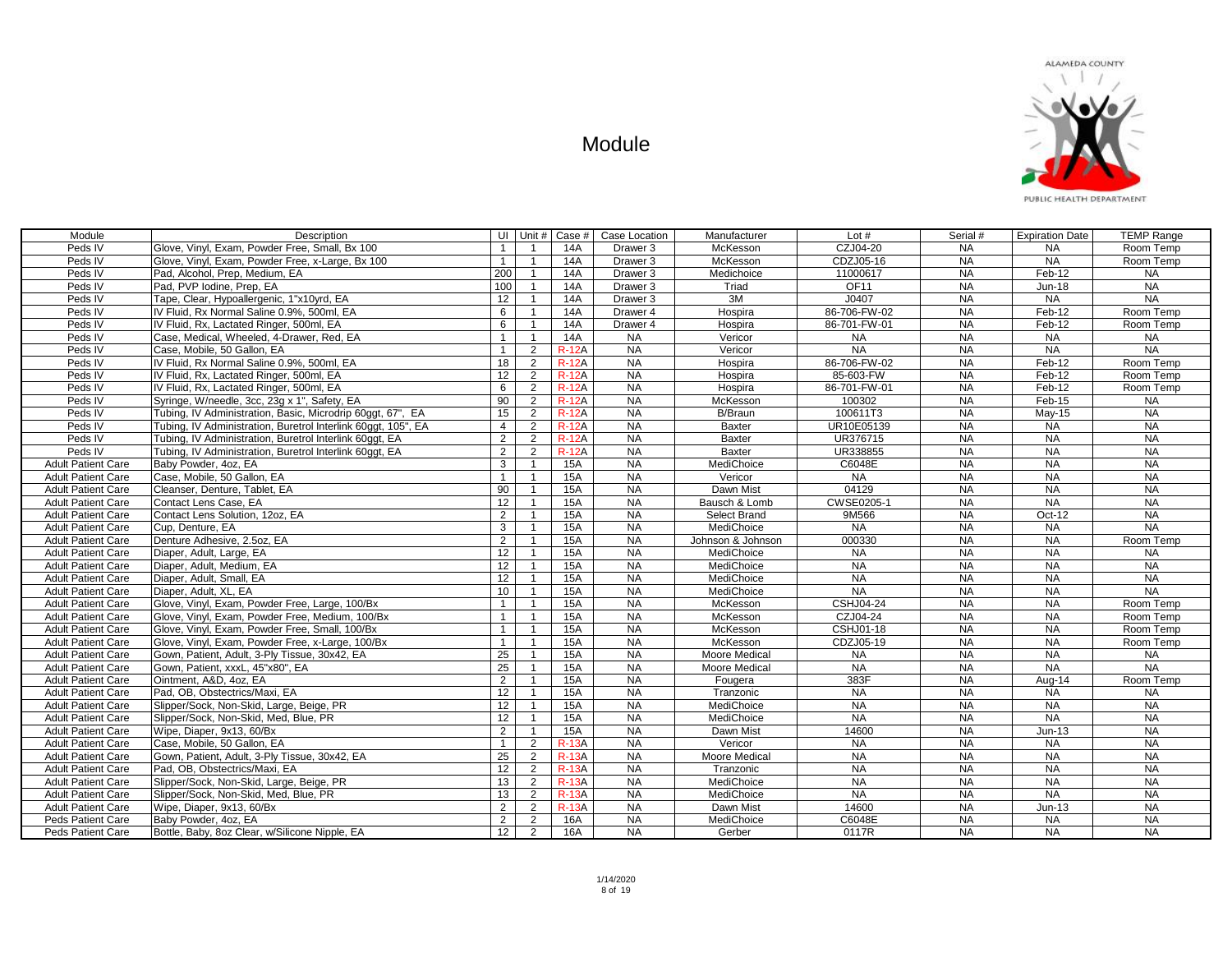

| Module                   | Description                                      |                |                | UI Unit # $\vert$ Case # $\vert$ | Case Location       | Manufacturer                | Lot $#$     | Serial #  | <b>Expiration Date</b> | <b>TEMP Range</b> |
|--------------------------|--------------------------------------------------|----------------|----------------|----------------------------------|---------------------|-----------------------------|-------------|-----------|------------------------|-------------------|
| Peds Patient Care        | Case, Mobile, 50 Gallon, EA                      | $\overline{1}$ | 2              | 16A                              | <b>NA</b>           | Vericor                     | <b>NA</b>   | <b>NA</b> | <b>NA</b>              | <b>NA</b>         |
| Peds Patient Care        | Diaper, Infant, Size Large, 22-35lbs, 10/bg      | 54             | 2              | 16A                              | <b>NA</b>           | Huggies                     | <b>NA</b>   | <b>NA</b> | <b>NA</b>              | <b>NA</b>         |
| Peds Patient Care        | Diaper, Infant, Size Medium, 16-28lbs, EA        | 45             | 2              | 16A                              | <b>NA</b>           | Huggies                     | <b>NA</b>   | <b>NA</b> | <b>NA</b>              | NA                |
| Peds Patient Care        | Diaper, Infant, Size Small, 8-14lbs, EA          | 40             | 2              | 16A                              | <b>NA</b>           | Huggies                     | <b>NA</b>   | <b>NA</b> | <b>NA</b>              | <b>NA</b>         |
| Peds Patient Care        | Formula, Baby, Powdered, EA                      | 2              | 2              | 16A                              | <b>NA</b>           | Abbott                      | 90396T20    | <b>NA</b> | $Jan-12$               | <b>NA</b>         |
| Peds Patient Care        | Glove, Vinyl, Exam, Powder Free, Large, Bx 100   | $\mathbf{1}$   | 2              | 16A                              | <b>NA</b>           | McKesson                    | CTJ04-08613 | <b>NA</b> | <b>NA</b>              | Room Temp         |
| Peds Patient Care        | Glove, Vinyl, Exam, Powder Free, Medium, Bx 100  | $\overline{1}$ | 2              | 16A                              | <b>NA</b>           | McKesson                    | CZJ04-24    | <b>NA</b> | <b>NA</b>              | Room Temp         |
| <b>Peds Patient Care</b> | Glove, Vinyl, Exam, Powder Free, Small, Bx 100   | $\mathbf{1}$   | 2              | 16A                              | <b>NA</b>           | McKesson                    | CZJ04-20    | <b>NA</b> | <b>NA</b>              | Room Temp         |
| Peds Patient Care        | Glove, Vinyl, Exam, Powder Free, x-Large, Bx 100 | $\mathbf{1}$   | 2              | 16A                              | <b>NA</b>           | McKesson                    | CDZJ05-16   | <b>NA</b> | <b>NA</b>              | Room Temp         |
| Peds Patient Care        | Gown, Patient, Pediatric, 20x36, EA              | 25             | 2              | 16A                              | <b>NA</b>           | Graham                      | <b>NA</b>   | <b>NA</b> | <b>NA</b>              | <b>NA</b>         |
| Peds Patient Care        | Ointment, A&D, 4oz, EA                           | 2              | 2              | 16A                              | NA                  | Fougera                     | 810G        | <b>NA</b> | $May-13$               | Room Temp         |
| Peds Patient Care        | Pacifier, Newborn, EA                            | $\overline{4}$ | 2              | <b>16A</b>                       | <b>NA</b>           | Gerber                      | 0155R       | <b>NA</b> | <b>NA</b>              | <b>NA</b>         |
| Peds Patient Care        | Pedialyte, Electrolyte, 1 Liter, EA              | 8              | $\overline{2}$ | <b>16A</b>                       | <b>NA</b>           | Pedialyte                   | 82153RN01   | <b>NA</b> | <b>Nov-11</b>          | Room Temp         |
| Peds Patient Care        | Slipper/Socks, Non-Skid, Child, PR               | 6              | $\overline{2}$ | <b>16A</b>                       | <b>NA</b>           | MediChoice                  | <b>NA</b>   | <b>NA</b> | <b>NA</b>              | <b>NA</b>         |
| Peds Patient Care        | Warmer, Baby Bottle, EA                          | $\mathbf{1}$   | 2              | <b>16A</b>                       | <b>NA</b>           | Munchkin                    | <b>NA</b>   | <b>NA</b> | <b>NA</b>              | <b>NA</b>         |
| Peds Patient Care        | Wash, Head-To-Toe, Baby, 4oz, EA                 | 6              | 2              | 16A                              | <b>NA</b>           | Johnson & Johnson           | 1180T       | <b>NA</b> | <b>NA</b>              | NA                |
| Peds Patient Care        | Wipe, Diaper, 9x13, 60/Bx                        | 6              | 2              | 16A                              | <b>NA</b>           | Dawn Mist                   | 14596       | <b>NA</b> | $Jun-13$               | <b>NA</b>         |
| Med Admin                | Book, Nurse's Drug Handbook, EA                  | $\overline{1}$ | $\overline{1}$ | <b>17A</b>                       | Drawer 1            | Mosby's                     | <b>NA</b>   | <b>NA</b> | <b>NA</b>              | NA                |
| Med Admin                | Calculator, Dual Power, EA                       | $\overline{1}$ | $\overline{1}$ | <b>17A</b>                       | Drawer 1            | Office Depot                | <b>NA</b>   | <b>NA</b> | <b>NA</b>              | NA                |
| Med Admin                | Cup, Medicine, 30ml, EA                          | 300            | $\mathbf{1}$   | <b>17A</b>                       | Drawer 1            | MediChoice                  | <b>NA</b>   | <b>NA</b> | <b>NA</b>              | NA                |
| Med Admin                | Mortar, 4oz, Flint Glass, EA                     | $\overline{1}$ | $\overline{1}$ | <b>17A</b>                       | Drawer 1            | <b>Healthcare Logistics</b> | <b>NA</b>   | <b>NA</b> | <b>NA</b>              | NA                |
| Med Admin                | Pestle, Flint Glass, For Use w/4oz Mortar, EA    | $\overline{1}$ | $\overline{1}$ | <b>17A</b>                       | Drawer 1            | <b>Healthcare Logistics</b> | <b>NA</b>   | NA        | <b>NA</b>              | <b>NA</b>         |
| Med Admin                | Pill Counter, Manual, w/Spatula, EA              | $\overline{1}$ | $\overline{1}$ | <b>17A</b>                       | Drawer 1            | Grafco                      | <b>NA</b>   | <b>NA</b> | <b>NA</b>              | <b>NA</b>         |
| Med Admin                | Pill Crusher, EA                                 | $\mathbf{1}$   | $\overline{1}$ | <b>17A</b>                       | Drawer 1            | Medline                     | 201004      | NA        | <b>NA</b>              | NA                |
| Med Admin                | Pill Splitter, EA                                | $\overline{2}$ | $\overline{1}$ | <b>17A</b>                       | Drawer 1            | Medline                     | <b>NA</b>   | <b>NA</b> | <b>NA</b>              | <b>NA</b>         |
| Med Admin                | Glove, Vinyl, Exam, Powder Free, Large, Bx 100   | $\mathbf{1}$   | $\overline{1}$ | <b>17A</b>                       | Drawer 2            | McKesson                    | CTJ04-08613 | NA        | <b>NA</b>              | Room Temp         |
| Med Admin                | Glove, Vinyl, Exam, Powder Free, Medium, Bx 100  | $\mathbf{1}$   | $\overline{1}$ | <b>17A</b>                       | Drawer 2            | McKesson                    | CZJ04-24    | <b>NA</b> | <b>NA</b>              | Room Temp         |
| Med Admin                | Glove, Vinyl, Exam, Powder Free, Small, Bx 100   | $\overline{1}$ | $\overline{1}$ | <b>17A</b>                       | Drawer <sub>2</sub> | McKesson                    | CZJ04-20    | <b>NA</b> | <b>NA</b>              | Room Temp         |
| Med Admin                | Glove, Vinyl, Exam, Powder Free, x-Large, Bx 100 | $\mathbf{1}$   | $\mathbf{1}$   | <b>17A</b>                       | Drawer <sub>2</sub> | McKesson                    | CDZJ05-16   | <b>NA</b> | <b>NA</b>              | Room Temp         |
| Med Admin                | Lubricant, Jelly, Sterile. 5GR Foil Packs, EA    | 50             | $\mathbf{1}$   | <b>17A</b>                       | Drawer 2            | PDI                         | 11000194    | <b>NA</b> | $Jan-15$               | <b>NA</b>         |
| Med Admin                | Pad, Alcohol, Prep, Medium, EA                   | 800            | $\mathbf{1}$   | <b>17A</b>                       | Drawer <sub>2</sub> | Medichoice                  | 11000617    | <b>NA</b> | Feb-12                 | <b>NA</b>         |
| Med Admin                | Needle, Filter, w/filter, 18g x1.5", EA          | 100            | $\overline{1}$ | <b>17A</b>                       | Drawer 3            | <b>BD</b>                   | 0056385     | <b>NA</b> | Apr-15                 | NA                |
| Med Admin                | Needle, Safety, 21Gx1.5", EA                     | 100            | $\overline{1}$ | <b>17A</b>                       | Drawer 3            | <b>BD</b>                   | 9015550     | NA        | $Jan-14$               | NA                |
| Med Admin                | Needle, Syringe, Safety, 18g x 1.5", EA          | 100            | $\overline{1}$ | 17A                              | Drawer 3            | McKesson                    | 100406      | <b>NA</b> | Mar-15                 | <b>NA</b>         |
| Med Admin                | Needle, Syringe, Safety, 22g x 1", EA            | 100            | $\mathbf{1}$   | <b>17A</b>                       | Drawer 3            | McKesson                    | 100330      | <b>NA</b> | Feb-15                 | <b>NA</b>         |
| Med Admin                | Syringe, Insulin, Safety, 1cc 28g x1/2, EA       | 100            | $\overline{1}$ | <b>17A</b>                       | Drawer 4            | Terumo                      | MF2235      | <b>NA</b> | Apr-15                 | <b>NA</b>         |
| Med Admin                | Syringe, TB, Safety, 1cc, 25g x 5/8" needle, EA  | 40             | $\overline{1}$ | <b>17A</b>                       | Drawer 4            | <b>BD</b>                   | 0062822     | <b>NA</b> | Feb-15                 | <b>NA</b>         |
| Med Admin                | Syringe, Only, Catheter Tip, 60cc, EA            | 16             | $\mathbf{1}$   | <b>17A</b>                       | Drawer 5            | Kendall                     | 833400628   | <b>NA</b> | <b>NA</b>              | <b>NA</b>         |
| Med Admin                | Syringe, Only, Luer Lock, 10cc, EA               | 10             | $\mathbf{1}$   | <b>17A</b>                       | Drawer <sub>5</sub> | McKesson                    | 091210N     | <b>NA</b> | Nov-14                 | <b>NA</b>         |
| Med Admin                | Syringe, Only, Luer Lock, Sterile, 20cc, EA      | $\overline{4}$ | $\mathbf{1}$   | <b>17A</b>                       | Drawer 5            | McKesson                    | 100416B     | <b>NA</b> | <b>Mar-15</b>          | <b>NA</b>         |
| Med Admin                | Syringe, Oral, 6ml, Clear, EA                    | 20             | $\overline{1}$ | <b>17A</b>                       | Drawer 5            | Kendall                     | 916616      | <b>NA</b> | NA                     | NA                |
| Med Admin                | Syringe, Safety, 3cc, 22g x 1.5" needle, EA      | 20             | $\overline{1}$ | <b>17A</b>                       | Drawer 5            | McKesson                    | 100331      | <b>NA</b> | Feb-15                 | <b>NA</b>         |
| Med Admin                | Book, Physicians Desk Reference, EA              | $\mathbf{1}$   | $\overline{1}$ | <b>17A</b>                       | Drawer 8            | <b>PDR</b>                  | <b>NA</b>   | NA        | <b>NA</b>              | <b>NA</b>         |
| Med Admin                | Cart, Medication, Lockable, 30 Bins, Navy Blue   | $\mathbf{1}$   | $\mathbf{1}$   | <b>17A</b>                       | <b>NA</b>           | Harloff                     | <b>NA</b>   | 36191A    | <b>NA</b>              | NA                |
| Med Admin                | Case, Mobile, 50 Gallon, EA                      | $\overline{1}$ | 2              | $R-14A$                          | NA                  | Vericor                     | <b>NA</b>   | <b>NA</b> | <b>NA</b>              | NA                |
| Med Admin                | Lubricant, Jelly, Sterile. 5GR Foil Packs, EA    | 100            | 2              | $R-14A$                          | <b>NA</b>           | PDI                         | 11000194    | NA        | $Jan-15$               | <b>NA</b>         |
| Med Admin                | Syringe, Only, Catheter Tip, 60cc, EA            | $\overline{4}$ | 2              | $R-14A$                          | <b>NA</b>           | Kendall                     | 833400628   | <b>NA</b> | <b>NA</b>              | <b>NA</b>         |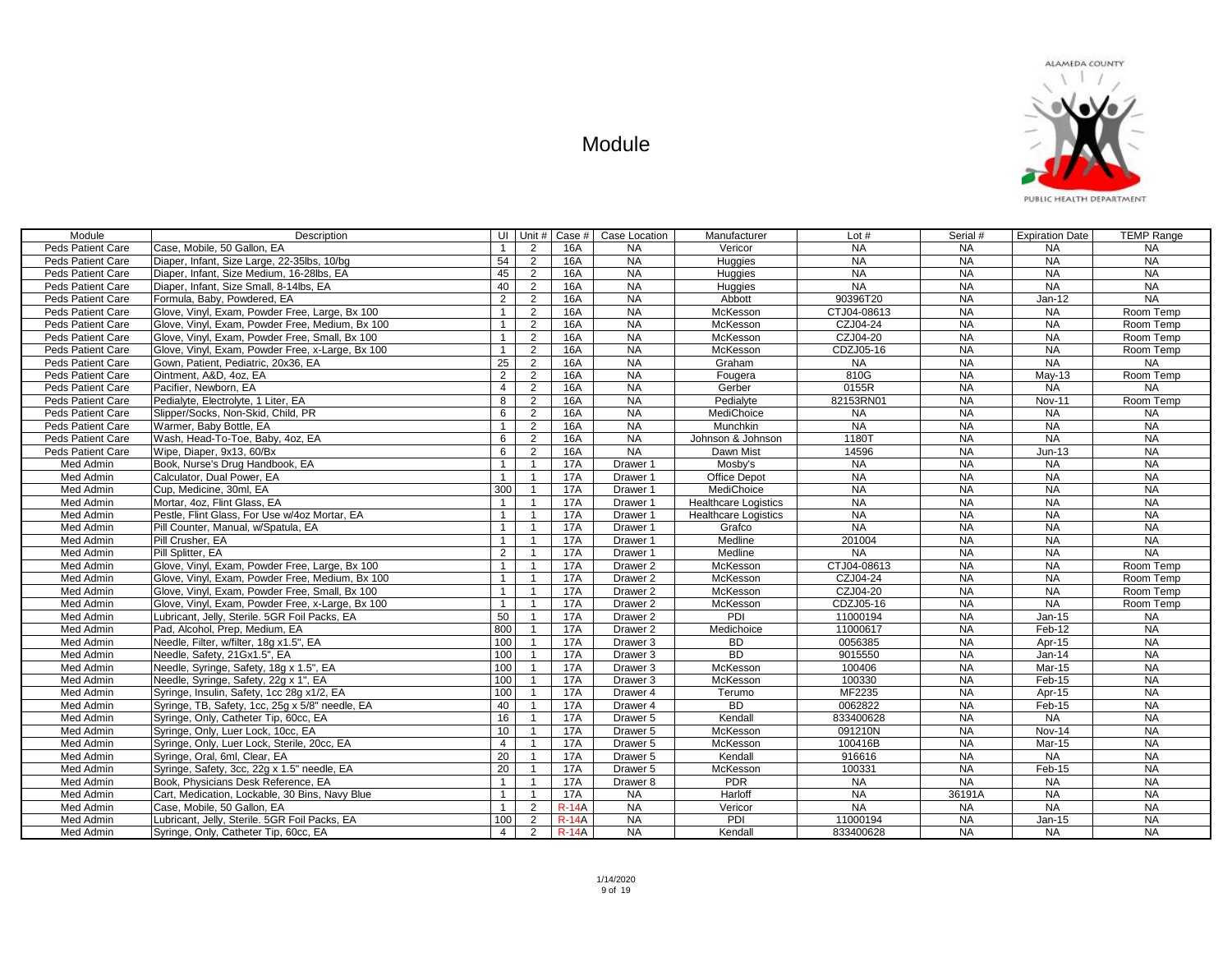

| Module             | Description                                                                                                   | UI I                             |                | Unit # $\vert$ Case # $\vert$ | Case Location   | Manufacturer         | Lot $#$   | Serial #               | <b>Expiration Date</b> | <b>TEMP Range</b>                         |
|--------------------|---------------------------------------------------------------------------------------------------------------|----------------------------------|----------------|-------------------------------|-----------------|----------------------|-----------|------------------------|------------------------|-------------------------------------------|
| Med Admin          | Syringe, Only, Luer Lock, 10cc, EA                                                                            | 90                               | $\overline{2}$ | <b>R-14A</b>                  | <b>NA</b>       | McKesson             | 091210N   | <b>NA</b>              | <b>Nov-14</b>          | <b>NA</b>                                 |
| Med Admin          | Syringe, Only, Luer Lock, Sterile, 20cc, EA                                                                   | 100                              | $\overline{2}$ | $R-14A$                       | <b>NA</b>       | McKesson             | 100517B   | <b>NA</b>              | Apr-15                 | NA                                        |
| Med Admin          | Syringe, Only, Luer Lock, Sterile, 20cc, EA                                                                   | 16                               | $\overline{2}$ | <b>R-14A</b>                  | <b>NA</b>       | McKesson             | 100416B   | <b>NA</b>              | Mar-15                 | <b>NA</b>                                 |
| Med Admin          | Syringe, Oral, 6ml, Clear, EA                                                                                 | 80                               | $\overline{2}$ | $R-14A$                       | <b>NA</b>       | Kendall              | 916616    | <b>NA</b>              | <b>NA</b>              | <b>NA</b>                                 |
| Med Admin          | Syringe, Safety, 3cc, 22g x 1.5" needle, EA                                                                   | 180                              | $\overline{2}$ | $R-14A$                       | <b>NA</b>       | McKesson             | 100331    | <b>NA</b>              | $Feb-15$               | <b>NA</b>                                 |
| Med Admin          | Syringe, TB, Safety, 1cc, 25g x 5/8" needle, EA                                                               | 160                              | $\overline{2}$ | $R-14A$                       | NA              | <b>BD</b>            | 0062822   | NA                     | Feb-15                 | <b>NA</b>                                 |
| Suction            | Canister, Suction, 800cc, Ea                                                                                  | 5                                | $\overline{1}$ | 18A                           | NA              | <b>Bemis</b>         | <b>NA</b> | NA                     | <b>NA</b>              | NA                                        |
| Suction            | Case, Protective, Medical, EA                                                                                 | $\mathbf{1}$                     | $\overline{1}$ | 18A                           | <b>NA</b>       | Vericor              | <b>NA</b> | NA                     | <b>NA</b>              | <b>NA</b>                                 |
|                    |                                                                                                               |                                  |                |                               |                 |                      |           |                        |                        | Aviod Freezing &                          |
| Suction            | Catheter, Kit, Suction, Graduated, 10fr, EA                                                                   | 2                                |                | <b>18A</b>                    | <b>NA</b>       | Medichoice           | 21171JD   | <b>NA</b>              | <b>NA</b>              | <b>Excessive Heat</b>                     |
| Suction            | Catheter, Kit, Suction, Graduated, 8fr, EA                                                                    | $\overline{2}$                   |                | 18A                           | NA              | Kendall              | 17488164  | NA                     | <b>NA</b>              | <b>Avoid Temp Extremes</b>                |
|                    |                                                                                                               |                                  |                |                               |                 |                      |           |                        |                        | Aviod Freezing &                          |
| Suction            | Catheter, Suction, Kit, Straight, 14fr, EA                                                                    | $\overline{2}$                   |                | <b>18A</b>                    | <b>NA</b>       | Medichoice           | 28170JD   | NA                     | <b>NA</b>              | <b>Excessive Heat</b>                     |
| Suction            | Catheter, Suction, Yankauer, Bulb Tip, w/o Vent, 10' tubing, EA                                               | $\overline{2}$                   |                | 18A                           | NA              | ConMed               | 1006041   | NA                     | $Jun-15$               | <b>NA</b>                                 |
| Suction            | Suction, Pump, Portable, Vacu Aide, w/Battery & Case, EA                                                      | $\mathbf{1}$                     | $\overline{1}$ | 18A                           | <b>NA</b>       | <b>DeVilbiss</b>     | $N_A$     | PD317908               | <b>NA</b>              | NA                                        |
| Suction            | Syringe, Bulb, 3oz, EA                                                                                        | $\overline{2}$                   | $\overline{1}$ | 18A                           | NA              | Medichoice           | 91402     | <b>NA</b>              | <b>NA</b>              | <b>NA</b>                                 |
| Suction            | Canister, Suction, 800cc, Ea                                                                                  | 5                                |                | 19A                           | NA              | <b>Bemis</b>         | <b>NA</b> | NA                     | <b>NA</b>              | <b>NA</b>                                 |
| Suction            | Case, Protective, Medical, EA                                                                                 | $\mathbf{1}$                     | $\overline{1}$ | 19A                           | NA              | Vericor              | $N_A$     | NA                     | <b>NA</b>              | <b>NA</b>                                 |
|                    |                                                                                                               |                                  |                |                               |                 |                      |           |                        |                        | Aviod Freezing &                          |
| Suction            | Catheter, Kit. Suction, Graduated, 10fr, EA                                                                   | 2                                |                | 19A                           | <b>NA</b>       | Medichoice           | 21171JD   | <b>NA</b>              | <b>NA</b>              | <b>Excessive Heat</b>                     |
| Suction            | Catheter, Kit, Suction, Graduated, 8fr, EA                                                                    | $\overline{2}$                   |                | 19A                           | <b>NA</b>       | Kendall              | 17488164  | <b>NA</b>              | <b>NA</b>              | <b>Avoid Temp Extremes</b>                |
|                    |                                                                                                               |                                  |                |                               |                 |                      |           |                        |                        | Aviod Freezing &                          |
| Suction            | Catheter, Suction, Kit, Straight, 14fr, EA                                                                    | 2                                |                | 19A                           | <b>NA</b>       | Medichoice           | 28170JD   | <b>NA</b>              | <b>NA</b>              | <b>Excessive Heat</b>                     |
| Suction            | Catheter, Suction, Yankauer, Bulb Tip, w/o Vent, 10' tubing, EA                                               | $\overline{2}$                   | $\overline{1}$ | 19A                           | NA              | ConMed               | 1006041   | NA                     | Jun-15                 | NA                                        |
| Suction            | Connector, Tubing, 5in1, Non-Sterile, EA                                                                      | 6                                | $\overline{1}$ | <b>19A</b>                    | <b>NA</b>       | Medichoice           | <b>NA</b> | <b>NA</b>              | <b>NA</b>              | <b>NA</b>                                 |
| Suction            | Suction, Pump, Portable, Vacu Aide, w/Battery & Case, EA                                                      | $\mathbf{1}$                     | $\overline{1}$ | 19A                           | <b>NA</b>       | <b>DeVilbiss</b>     | <b>NA</b> | PD317632               | <b>NA</b>              | <b>NA</b>                                 |
| Suction            | Syringe, Bulb, 3oz, EA                                                                                        | $\overline{2}$                   | $\overline{1}$ | 19A                           | NA              | Medichoice           | 91402     | <b>NA</b>              | <b>NA</b>              | <b>NA</b>                                 |
| Suction            | Canister, Suction, 800cc, Ea                                                                                  | 5                                |                | 20A                           | NA              | Bemis                | <b>NA</b> | NA                     | NA                     | NA                                        |
| Suction            | Case, Protective, Medical, EA                                                                                 | $\mathbf{1}$                     |                | 20A                           | <b>NA</b>       | Vericor              | <b>NA</b> | NA                     | <b>NA</b>              | <b>NA</b>                                 |
|                    |                                                                                                               |                                  |                |                               |                 |                      |           |                        |                        | Aviod Freezing &                          |
| Suction            | Catheter, Kit, Suction, Graduated, 10fr, EA                                                                   | $\overline{2}$                   |                | 20A                           | <b>NA</b>       | MediChoice           | 24122JD   | <b>NA</b>              | <b>NA</b>              | <b>Excessive Heat</b>                     |
| Suction            | Catheter, Kit, Suction, Graduated, 8fr, EA                                                                    | $\overline{2}$                   |                | 20A                           | NA              | Kendall              | 17488164  | <b>NA</b>              | NA                     | <b>Avoid Temp Extremes</b>                |
|                    |                                                                                                               |                                  |                |                               |                 |                      |           |                        |                        | Aviod Freezing &                          |
| Suction            | Catheter, Suction, Kit, Straight, 14fr, EA                                                                    | $\overline{2}$                   |                | 20A                           | <b>NA</b>       | Medichoice           | 28170JD   | <b>NA</b>              | <b>NA</b>              | <b>Excessive Heat</b>                     |
| Suction            | Catheter, Suction, Yankauer, Bulb Tip, w/o Vent, 10' tubing, EA                                               | $\overline{2}$                   | $\mathbf{1}$   | 20A                           | <b>NA</b>       | ConMed               | 1006041   | <b>NA</b>              | $Jun-15$               | <b>NA</b>                                 |
| Suction            | Connector, Tubing, 5in1, Non-Sterile, EA                                                                      | 6                                | $\mathbf{1}$   | 20A                           | <b>NA</b>       | Medichoice           | <b>NA</b> | <b>NA</b>              | <b>NA</b>              | <b>NA</b>                                 |
| Suction            | Suction, Pump, Portable, Vacu Aide, w/Battery & Case, EA                                                      | $\mathbf{1}$                     | $\overline{1}$ | 20A                           | <b>NA</b>       | DeVilbiss            | NA        | PD317878               | NA                     | NA                                        |
| Suction            | Syringe, Bulb, 3oz, EA                                                                                        | $\overline{2}$                   |                | 20A                           | <b>NA</b>       | Medichoice           | 91402     | <b>NA</b>              | <b>NA</b>              | <b>NA</b>                                 |
| Suction            | Canister, Suction, 800cc, Ea                                                                                  | 5                                |                | 21A                           | NA              | <b>Bemis</b>         | <b>NA</b> | <b>NA</b>              | <b>NA</b>              | <b>NA</b><br>NA                           |
| Suction            | Case, Protective, Medical, EA                                                                                 | $\mathbf{1}$                     | $\overline{1}$ | 21A                           | NA              | Vericor              | $N_A$     | NA                     | <b>NA</b>              |                                           |
|                    |                                                                                                               |                                  |                |                               |                 |                      |           |                        |                        | Aviod Freezing &<br><b>Excessive Heat</b> |
| Suction            | Catheter, Kit. Suction, Graduated, 10fr, EA                                                                   | $\overline{2}$                   |                | 21A<br>21A                    | <b>NA</b><br>NA | MediChoice           | 24122JD   | <b>NA</b><br><b>NA</b> | <b>NA</b><br><b>NA</b> |                                           |
| Suction            | Catheter, Kit, Suction, Graduated, 8fr, EA                                                                    | $\overline{2}$                   |                |                               |                 | Kendall              | 17488164  |                        |                        | <b>Avoid Temp Extremes</b>                |
|                    |                                                                                                               |                                  |                | 21A                           | <b>NA</b>       |                      | 28170JD   |                        | <b>NA</b>              | Aviod Freezing &<br><b>Excessive Heat</b> |
| Suction<br>Suction | Catheter, Suction, Kit, Straight, 14fr, EA<br>Catheter, Suction, Yankauer, Bulb Tip, w/o Vent, 10' tubing, EA | $\overline{2}$<br>$\overline{2}$ |                | 21A                           | NA              | Medichoice<br>ConMed | 909161    | NA<br>NA               | Sep-14                 | <b>NA</b>                                 |
| Suction            | Connector, Tubing, 5in1, Non-Sterile, EA                                                                      | 6                                | $\overline{1}$ | 21A                           | NA              | Medichoice           | <b>NA</b> | <b>NA</b>              | <b>NA</b>              | NA                                        |
|                    |                                                                                                               |                                  |                |                               |                 |                      |           |                        |                        |                                           |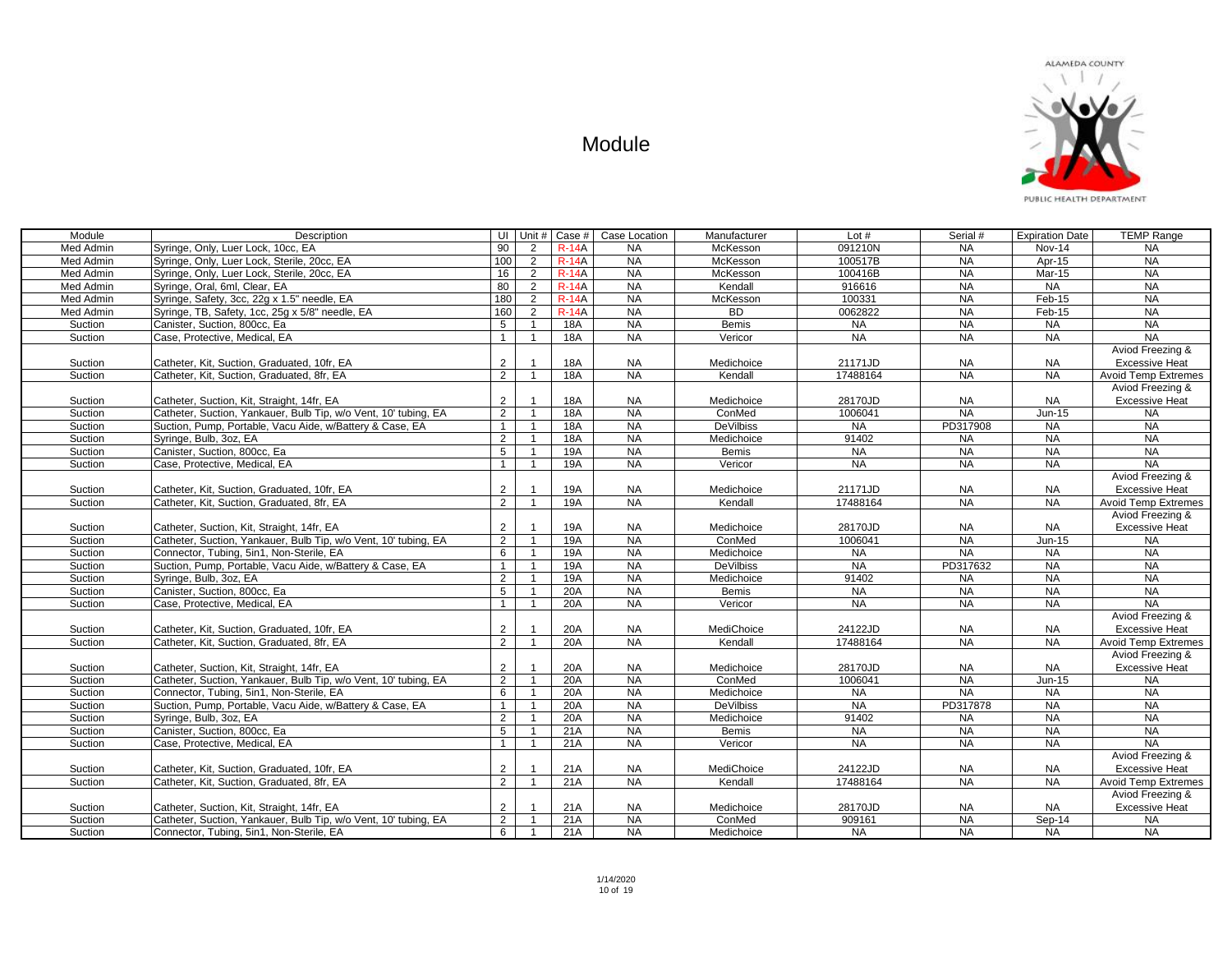| Module           | Description                                                     |                | UI Unit $\#$   | Case # | Case Location       | Manufacturer      | Lot $#$          | Serial #  | <b>Expiration Date</b> | <b>TEMP Range</b>          |
|------------------|-----------------------------------------------------------------|----------------|----------------|--------|---------------------|-------------------|------------------|-----------|------------------------|----------------------------|
| Suction          | Suction, Pump, Portable, Vacu Aide, w/Battery & Case, EA        | $\mathbf{1}$   |                | 21A    | <b>NA</b>           | <b>DeVilbiss</b>  | <b>NA</b>        | PD317630  | <b>NA</b>              | <b>NA</b>                  |
| Suction          | Syringe, Bulb, 3oz, EA                                          | $\overline{2}$ | $\overline{1}$ | 21A    | <b>NA</b>           | Medichoice        | 91402            | <b>NA</b> | <b>NA</b>              | <b>NA</b>                  |
| Suction          | Canister, Suction, 800cc, Ea                                    | 5              |                | 22A    | <b>NA</b>           | <b>Bemis</b>      | <b>NA</b>        | <b>NA</b> | <b>NA</b>              | <b>NA</b>                  |
| Suction          | Case, Protective, Medical, EA                                   | 1              | $\overline{1}$ | 22A    | <b>NA</b>           | Vericor           | <b>NA</b>        | <b>NA</b> | <b>NA</b>              | <b>NA</b>                  |
|                  |                                                                 |                |                |        |                     |                   |                  |           |                        | Aviod Freezing &           |
| Suction          | Catheter, Kit, Suction, Graduated, 10fr, EA                     | $\overline{2}$ |                | 22A    | <b>NA</b>           | <b>MediChoice</b> | 24122JD          | <b>NA</b> | NA.                    | <b>Excessive Heat</b>      |
| Suction          | Catheter, Kit. Suction, Graduated, 8fr. EA                      | $\overline{2}$ | $\overline{1}$ | 22A    | NA                  | <b>MediChoice</b> | 17488164         | <b>NA</b> | <b>NA</b>              | <b>Avoid Temp Extremes</b> |
|                  |                                                                 |                |                |        |                     |                   |                  |           |                        | Aviod Freezing &           |
| Suction          | Catheter, Suction, Kit, Straight, 14fr, EA                      | $\overline{2}$ |                | 22A    | <b>NA</b>           | Medichoice        | 19117JD          | <b>NA</b> | <b>NA</b>              | <b>Excessive Heat</b>      |
| Suction          | Catheter, Suction, Yankauer, Bulb Tip, w/o Vent, 10' tubing, EA | $\overline{2}$ | $\overline{1}$ | 22A    | <b>NA</b>           | ConMed            | 1006041          | NA        | <b>Jun-15</b>          | <b>NA</b>                  |
| Suction          | Connector, Tubing, 5in1, Non-Sterile, EA                        | 6              | $\overline{1}$ | 22A    | <b>NA</b>           | Medichoice        | <b>NA</b>        | <b>NA</b> | <b>NA</b>              | NA                         |
| Suction          | Suction, Pump, Portable, Vacu Aide, w/Battery & Case, EA        | $\mathbf{1}$   | $\overline{1}$ | 22A    | <b>NA</b>           | <b>DeVilbiss</b>  | <b>NA</b>        | PD317894  | <b>NA</b>              | <b>NA</b>                  |
| Suction          | Syringe, Bulb, 3oz, EA                                          | $\overline{2}$ | $\mathbf{1}$   | 22A    | <b>NA</b>           | Medichoice        | 91402            | <b>NA</b> | <b>NA</b>              | <b>NA</b>                  |
| Suction          | Canister, Suction, 800cc, Ea                                    | 5              | $\overline{2}$ | 23A    | <b>NA</b>           | Bemis             | <b>NA</b>        | <b>NA</b> | <b>NA</b>              | <b>NA</b>                  |
| Suction          | Case, Mobile, 50 Gallon, EA                                     | $\mathbf{1}$   | $\overline{2}$ | 23A    | <b>NA</b>           | Vericor           | <b>NA</b>        | NA        | <b>NA</b>              | <b>NA</b>                  |
|                  |                                                                 |                |                |        |                     |                   |                  |           |                        | Aviod Freezing &           |
| Suction          | Catheter, Kit, Suction, Graduated, 10fr, EA                     | 9              | $\overline{2}$ | 23A    | <b>NA</b>           | MediChoice        | 24122JD          | <b>NA</b> | <b>NA</b>              | <b>Excessive Heat</b>      |
|                  |                                                                 |                |                |        |                     |                   |                  |           |                        | Aviod Freezing &           |
| Suction          | Catheter, Kit, Suction, Graduated, 10fr, EA                     | 11             | 2              | 23A    | <b>NA</b>           | MediChoice        | 21171JD          | <b>NA</b> | <b>NA</b>              | <b>Excessive Heat</b>      |
| Suction          | Catheter, Kit. Suction, Graduated, 8fr. EA                      | $\overline{4}$ | $\overline{2}$ | 23A    | <b>NA</b>           | MediChoice        | 10107JD          | <b>NA</b> | <b>NA</b>              | <b>Avoid Temp Extremes</b> |
| Suction          | Catheter, Kit, Suction, Graduated, 8fr, EA                      | 16             | $\overline{2}$ | 23A    | <b>NA</b>           | MediChoice        | 17488164         | <b>NA</b> | <b>NA</b>              | <b>Avoid Temp Extremes</b> |
|                  |                                                                 |                |                |        |                     |                   |                  |           |                        | Aviod Freezing &           |
| Suction          | Catheter, Suction, Kit, Straight, 14fr, EA                      | $\overline{2}$ | 2              | 23A    | <b>NA</b>           | Medichoice        | 28170JD          | <b>NA</b> | NA.                    | <b>Excessive Heat</b>      |
|                  |                                                                 |                |                |        |                     |                   |                  |           |                        | Aviod Freezing &           |
| Suction          | Catheter, Suction, Kit, Straight, 14fr, EA                      | 18             | $\overline{2}$ | 23A    | <b>NA</b>           | Medichoice        | 19117JD          | <b>NA</b> | <b>NA</b>              | <b>Excessive Heat</b>      |
| Suction          | Catheter, Suction, Yankauer, Bulb Tip, w/o Vent, 10' tubing, EA | $\mathbf{1}$   | $\overline{2}$ | 23A    | <b>NA</b>           | ConMed            | 1003301          | <b>NA</b> | Mar-15                 | <b>NA</b>                  |
| Suction          | Catheter, Suction, Yankauer, Bulb Tip, w/o Vent, 10' tubing, EA | $\overline{2}$ | $\overline{2}$ | 23A    | <b>NA</b>           | ConMed            | 909161           | <b>NA</b> | Sep-14                 | <b>NA</b>                  |
| Suction          | Catheter, Suction, Yankauer, Bulb Tip, w/o Vent, 10' tubing, EA | $\overline{7}$ | $\overline{2}$ | 23A    | NA                  | ConMed            | 1006041          | <b>NA</b> | <b>Jun-15</b>          | NA                         |
| Suction          | Catheter, Suction, Yankauer, Bulb Tip, w/o Vent, 10' tubing, EA | 10             | $\overline{2}$ | 23A    | <b>NA</b>           | ConMed            | 1006042          | <b>NA</b> | $Jun-15$               | <b>NA</b>                  |
| Suction          | Glove, Vinyl, Exam, Powder Free, Large, Bx 100                  | $\mathbf{1}$   | $\overline{2}$ | 23A    | <b>NA</b>           | McKesson          | CTJ04-08613      | <b>NA</b> | <b>NA</b>              | Room Temp                  |
| Suction          | Glove, Vinyl, Exam, Powder Free, Large, Bx 100                  | $\mathbf{1}$   | $\overline{2}$ | 23A    | <b>NA</b>           | McKesson          | CSHJ04-24        | <b>NA</b> | <b>NA</b>              | Room Temp                  |
| Suction          | Glove, Vinyl, Exam, Powder Free, Medium, Bx 100                 | $\overline{2}$ | $\overline{2}$ | 23A    | NA                  | McKesson          | CDZJ05-13        | NA        | NA                     | Room Temp                  |
| Suction          | Glove, Vinyl, Exam, Powder Free, Small, Bx 100                  | $\overline{2}$ | $\overline{2}$ | 23A    | <b>NA</b>           | McKesson          | <b>CSHJ03-31</b> | <b>NA</b> | <b>NA</b>              | Room Temp                  |
| Suction          | Glove, Vinyl, Exam, Powder Free, X-Large, Bx 100                | $\overline{2}$ | $\overline{2}$ | 23A    | <b>NA</b>           | McKesson          | CDZJ05-16        | <b>NA</b> | <b>NA</b>              | Room Temp                  |
| Suction          | Tube, Non-Coductive, Universal, Bubble, 3/16" x 100', Ea        | $\mathbf{1}$   | $\overline{2}$ | 23A    | <b>NA</b>           | Kendall           | 20004564         | <b>NA</b> | Jul-15                 | <b>NA</b>                  |
| Basic Lab        | Gauze, Sponge, 2x2, 3-ply, non-sterile, EA                      | 200            | $\overline{1}$ | 24A    | Drawer <sub>1</sub> | McKesson          | CAJ04-13         | <b>NA</b> | <b>NA</b>              | <b>NA</b>                  |
| Basic Lab        | Glove, Vinyl, Exam, Powder Free, Large, Bx 100                  | $\mathbf{1}$   | $\overline{1}$ | 24A    | Drawer 1            | McKesson          | <b>CSHJ04-24</b> | <b>NA</b> | NA                     | Room Temp                  |
| <b>Basic Lab</b> | Glove, Vinyl, Exam, Powder Free, Medium, Bx 100                 | $\mathbf{1}$   | $\overline{1}$ | 24A    | Drawer 1            | McKesson          | CDZJ05-13        | <b>NA</b> | <b>NA</b>              | Room Temp                  |
| Basic Lab        | Glove, Vinyl, Exam, Powder Free, Small, Bx 100                  | $\mathbf{1}$   |                | 24A    | Drawer 1            | McKesson          | CZJ04-20         | <b>NA</b> | <b>NA</b>              | Room Temp                  |
| Basic Lab        | Glove, Vinyl, Exam, Powder Free, X-Large, Bx 100                | $\mathbf{1}$   |                | 24A    | Drawer 1            | McKesson          | CDZJ05-16        | <b>NA</b> | <b>NA</b>              | Room Temp                  |
| Basic Lab        | Lubricant, Jelly, Sterile. 5GR Foil Packs, EA                   | 18             | $\overline{1}$ | 24A    | Drawer 1            | PDI               | 11000194         | <b>NA</b> | $Jan-15$               | <b>NA</b>                  |
| <b>Basic Lab</b> | Lubricant, Jelly, Sterile. 5GR Foil Packs, EA                   | 32             | $\overline{1}$ | 24A    | Drawer 1            | Triad             | 9K104            | NA        | $Oct-12$               | <b>NA</b>                  |
| Basic Lab        | Pad, Alcohol, Prep, Medium, EA                                  | 200            | $\overline{1}$ | 24A    | Drawer 1            | McKesson          | 11000617         | <b>NA</b> | Feb-12                 | <b>NA</b>                  |
| Basic Lab        | Towelettes, Antiseptic, BZK (Benzalkonium) 0.4%, EA             | 25             | $\overline{1}$ | 24A    | Drawer 1            | McKesson          | 11000889         | <b>NA</b> | Mar-12                 | <b>NA</b>                  |
| Basic Lab        | Battery, Lithium, 3v Button, #2032, EA                          | $\mathbf{1}$   | $\overline{1}$ | 24A    | Drawer <sub>2</sub> | Duracell          | 7J13P            | <b>NA</b> | <b>NA</b>              | NA                         |
| Basic Lab        | Chemstrip 10 SG, Urinalysis, Reagent Test Strips, EA            | 100            |                | 24A    | Drawer <sub>2</sub> | McKesson          | 26711            | <b>NA</b> | $Jul-12$               | +15*C/+30*C                |
| Basic Lab        | Collector, Urine, Pediatric, Latex-Free, EA                     | 25             | $\overline{1}$ | 24A    | Drawer <sub>2</sub> | <b>PDC</b>        | 90909            | <b>NA</b> | <b>NA</b>              | <b>NA</b>                  |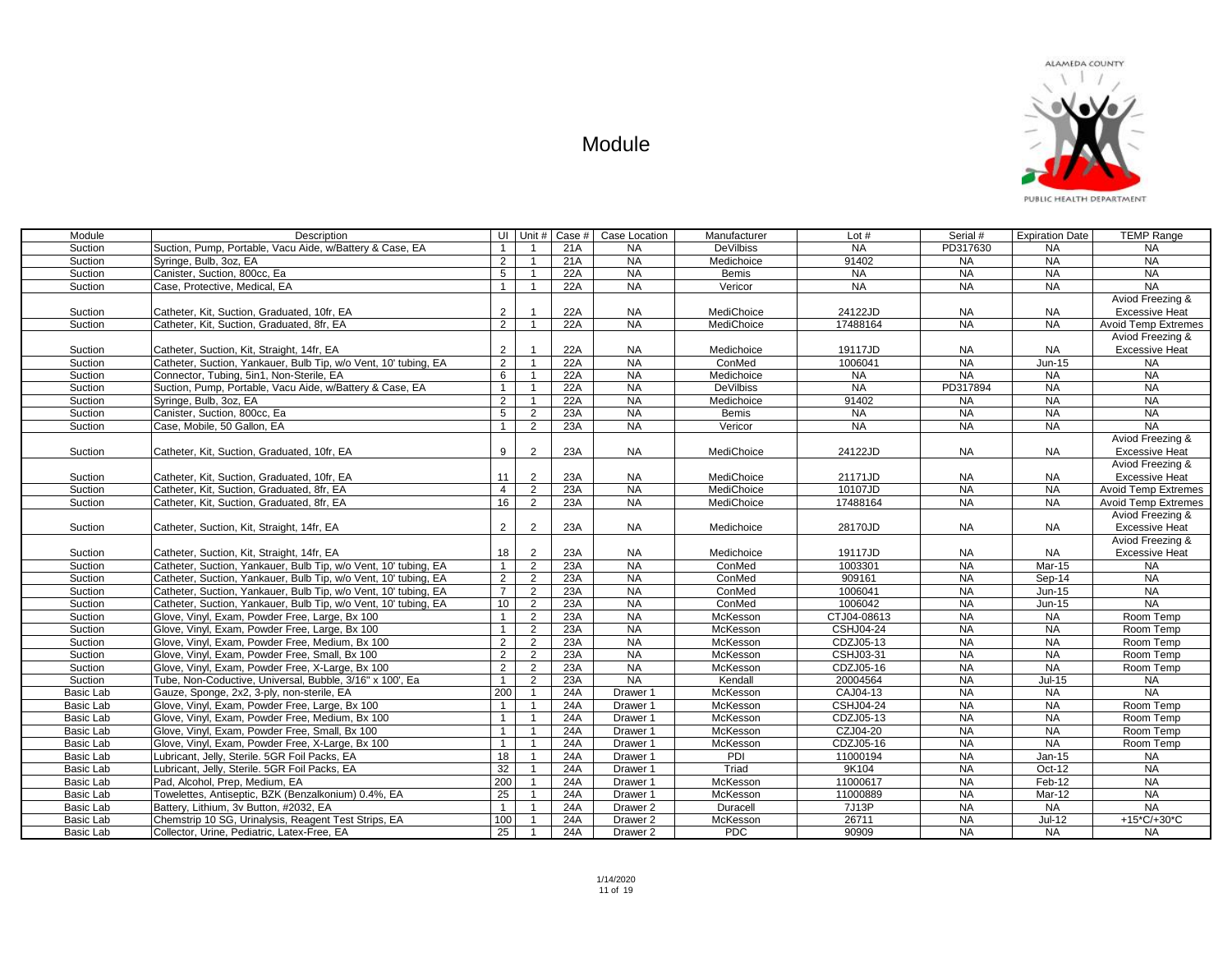

| Module           | Description                                                  | UI              | Unit #                  | Case #       | Case Location       | Manufacturer         | Lot $#$          | Serial #         | <b>Expiration Date</b> | <b>TEMP Range</b>       |
|------------------|--------------------------------------------------------------|-----------------|-------------------------|--------------|---------------------|----------------------|------------------|------------------|------------------------|-------------------------|
| Basic Lab        | Control Solution, OneTouch Ultra System, EA                  | 3               |                         | 24A          | Drawer 2            | Lifescan             | 0A2A84           | <b>NA</b>        | Mar-12                 | <86°F                   |
| Basic Lab        | Glucometer, Lifescan OneTouch Ultra System, EA               | $\mathbf{1}$    | $\overline{1}$          | 24A          | Drawer <sub>2</sub> | Lifescan             | T10062016X       | <b>BLD8487JT</b> | <b>NA</b>              | NA                      |
| Basic Lab        | Glucometer, Test Strip, Lifescan OneTouch Ultra, EA          | 100             | $\overline{1}$          | 24A          | Drawer <sub>2</sub> | Lifescan             | 3035520          | <b>NA</b>        | Dec-11                 | $<86E$ F                |
| Basic Lab        | Grad, Specimen, Sterile, 4.5oz, Screw Top, w/Label, EA       | 10 <sup>1</sup> | $\overline{\mathbf{1}}$ | 24A          | Drawer 2            | Mckesson             | <b>NA</b>        | <b>NA</b>        | <b>NA</b>              | <b>NA</b>               |
| Basic Lab        | Lancet, Safety, 28G 1.8mm, EA                                | 50              | $\overline{\mathbf{1}}$ | 24A          | Drawer <sub>2</sub> | Owen Mumford         | E3493            | <b>NA</b>        | Apr-15                 | <b>NA</b>               |
| Basic Lab        | QuickVue Pregnancy Test, One Step HCG, Urine, EA             |                 | $\overline{1}$          | 24A          | Drawer <sub>2</sub> | Moore Medical        | HCG0030052       | <b>NA</b>        | Feb-12                 | $2* - 30*C$             |
| Basic Lab        | Seracult, Occult Blood Test, Singles, EA                     | 100             | $\overline{1}$          | 24A          | Drawer <sub>2</sub> | Propper              | 10002            | <b>NA</b>        | $Mar-13$               | 59*-86*F                |
| Basic Lab        | Bag, Specimen, Biohazard, 6x9, EA                            | 50              | $\overline{1}$          | 24A          | Drawer 3            | Medichoice           | <b>NA</b>        | <b>NA</b>        | <b>NA</b>              | <b>NA</b>               |
| Basic Lab        | Kit. Blood Draw. EA                                          | $\overline{20}$ | $\overline{1}$          | 24A          | Drawer <sub>3</sub> | Mckesson             | 1010350          | <b>NA</b>        | Sep-12                 | <b>NA</b>               |
| Basic Lab        | Vacutainer Collection Tube, Plastic, 4ml, Lavender Top, EA   | 100             | $\overline{1}$          | 24A          | Drawer 3            | <b>BD</b>            | 126520           | <b>NA</b>        | Sep-11                 | <b>NA</b>               |
| Basic Lab        | Vacutainer Multiple Sample Needles, 21q x 1, EA              | 100             | $\overline{\mathbf{1}}$ | 24A          | Drawer 3            | Exel                 | 10D01            | NA               | Mar-13                 | $N_A$                   |
| <b>Basic Lab</b> | Vacutainer Tube/Needle Holder, EA                            | 50              | $\overline{1}$          | 24A          | Drawer 3            | Medichoice           | <b>NA</b>        | <b>NA</b>        | <b>NA</b>              | <b>NA</b>               |
| Basic Lab        | Vacutainer, Collection Tube, Plastic, SST, 5ml, Gold Top, EA | 100             | $\overline{1}$          | 24A          | Drawer 3            | <b>BD</b>            | 172447           | <b>NA</b>        | Jun-11                 | $N_A$                   |
| Basic Lab        | Depressor, Tonque, Sterile, 6", EA                           | 50              | $\overline{1}$          | 24A          | Drawer 4            | McKesson             | 2561             | <b>NA</b>        | Apr-15                 | <b>NA</b>               |
| Basic Lab        | Pack, Instant Cold, Large, 6x9, EA                           | 5 <sup>5</sup>  | $\overline{1}$          | 24A          | Drawer 4            | McKesson             | <b>NA</b>        | <b>NA</b>        | <b>NA</b>              | <b>NA</b>               |
| Basic Lab        | Swab, Culture & Transport, Single Swab, Liquid Stuart, EA    | 10              | $\overline{1}$          | 24A          | Drawer <sub>4</sub> | <b>BD</b>            | W24L99           | <b>NA</b>        | $Jun-11$               | $5^* - 25^*C$           |
| <b>Basic Lab</b> | Test, Strep A, Twist Cassette, EA                            | $\overline{25}$ | $\overline{1}$          | 24A          | Drawer <sub>4</sub> | Moore Medical        | STA0050047       | <b>NA</b>        | Apr-12                 | 36*-86*F                |
| Basic Lab        | Case, Medical, Wheeled, 4-Drawer, EA                         | $\mathbf{1}$    | $\overline{1}$          | 24A          | <b>NA</b>           | Vericor              | <b>NA</b>        | <b>NA</b>        | <b>NA</b>              | <b>NA</b>               |
| Basic Lab        | Bag, Specimen, Biohazard, 6x9, EA                            | 50              | 2                       | $R-15A$      | <b>NA</b>           | Medichoice           | <b>NA</b>        | <b>NA</b>        | <b>NA</b>              | <b>NA</b>               |
| Basic Lab        | Case, Mobile, 50 Gallon, EA                                  | $\mathbf{1}$    | 2                       | $R-15A$      | <b>NA</b>           | Vericor              | NA               | <b>NA</b>        | NA                     | <b>NA</b>               |
| <b>Basic Lab</b> | Collector, Urine, Pediatric, Latex-Free, EA                  | 25              | 2                       | <b>R-15A</b> | <b>NA</b>           | <b>PDC</b>           | 90909            | <b>NA</b>        | <b>NA</b>              | <b>NA</b>               |
| Basic Lab        | Cooler, 16 Quart, EA                                         | $\mathbf{1}$    | 2                       | <b>R-15A</b> | <b>NA</b>           | Coleman              | <b>NA</b>        | <b>NA</b>        | <b>NA</b>              | <b>NA</b>               |
| Basic Lab        | Depressor, Tonque, Sterile, 6", EA                           | 50              | 2                       | <b>R-15A</b> | <b>NA</b>           | McKesson             | 2561             | <b>NA</b>        | Apr-15                 | <b>NA</b>               |
| Basic Lab        | Gauze, Sponge, 2x2, 3-ply, non-sterile, EA                   | 200             | $\overline{2}$          | <b>R-15A</b> | <b>NA</b>           | McKesson             | CAJ04-13         | <b>NA</b>        | <b>NA</b>              | NA                      |
| Basic Lab        | Glove, Vinyl, Exam, Powder Free, Large, Bx 100               | $\overline{4}$  | $\overline{2}$          | <b>R-15A</b> | <b>NA</b>           | McKesson             | <b>CSHJ04-24</b> | <b>NA</b>        | <b>NA</b>              | Room Temp               |
| Basic Lab        | Glove, Vinyl, Exam, Powder Free, Medium, Bx 100              | $\overline{4}$  | 2                       | $R-15A$      | <b>NA</b>           | McKesson             | CDZJ05-13        | <b>NA</b>        | <b>NA</b>              | Room Temp               |
| Basic Lab        | Glove, Vinyl, Exam, Powder Free, Small, Bx 100               | $\overline{4}$  | 2                       | $R-15A$      | <b>NA</b>           | McKesson             | CZJ04-20         | <b>NA</b>        | <b>NA</b>              | Room Temp               |
| Basic Lab        | Glove, Vinyl, Exam, Powder Free, X-Large, Bx 100             | $\overline{4}$  | 2                       | $R-15A$      | <b>NA</b>           | McKesson             | CDZJ05-16        | <b>NA</b>        | <b>NA</b>              | Room Temp               |
| Basic Lab        | Grad, Specimen, Sterile, 4.5oz, Screw Top, w/Label, EA       | 40              | $\overline{2}$          | <b>R-15A</b> | <b>NA</b>           | Mckesson             | <b>NA</b>        | <b>NA</b>        | <b>NA</b>              | <b>NA</b>               |
| Basic Lab        | Kit, Blood Draw, EA                                          | $\overline{37}$ | 2                       | <b>R-15A</b> | <b>NA</b>           | Mckesson             | 1010350          | <b>NA</b>        | Sep-12                 | <b>NA</b>               |
| Basic Lab        | Kit. Blood Draw, EA                                          | 43              | $\overline{2}$          | <b>R-15A</b> | <b>NA</b>           | Trinity              | 79617            | <b>NA</b>        | Dec-12                 | $N_A$                   |
| Basic Lab        | Lancet, Safety, 28G 1.8mm, EA                                | 150             | 2                       | $R-15A$      | <b>NA</b>           | Owen Mumford         | E3493            | $N_A$            | Apr-15                 | $N_A$                   |
| Basic Lab        | Lubricant, Jelly, Sterile. 5GR Foil Packs, EA                | 100             | $\overline{2}$          | <b>R-15A</b> | <b>NA</b>           | PDI                  | 11000194         | <b>NA</b>        | Jan-15                 | <b>NA</b>               |
| Basic Lab        | Pack, Instant Cold, Large, 6x9, EA                           | 19              | $\overline{2}$          | $R-15A$      | <b>NA</b>           | McKesson             | <b>NA</b>        | <b>NA</b>        | <b>NA</b>              | <b>NA</b>               |
| Basic Lab        | Swab, Culture & Transport, Single Swab, Liquid Stuart, EA    | 40              | $\overline{2}$          | $R-15A$      | <b>NA</b>           | BD                   | W24L99           | <b>NA</b>        | Jun-11                 | $5 - 25$ <sup>*</sup> C |
| Basic Lab        | Towelettes, Antiseptic, BZK (Benzalkonium) 0.4%, EA          | 75              | 2                       | <b>R-15A</b> | <b>NA</b>           | McKesson             | 11000889         | <b>NA</b>        | Mar-12                 | <b>NA</b>               |
| Basic Lab        | Vacutainer Tube/Needle Holder, EA                            | 200             | 2                       | <b>R-15A</b> | <b>NA</b>           | Medichoice           | <b>NA</b>        | <b>NA</b>        | <b>NA</b>              | NA                      |
| General Ortho    | Bandage, Elastic (Ace Type), 2" x 5yrd, EA                   | 10              | $\overline{1}$          | 25A          | Drawer 1            | MediChoice           | 02012002         | <b>NA</b>        | <b>NA</b>              | <b>NA</b>               |
| General Ortho    | Bandage, Elastic (Ace Type), 4" x 5yrd, EA                   | 10              | $\overline{1}$          | 25A          | Drawer 1            | Kendall              | 01902004         | <b>NA</b>        | <b>NA</b>              | $N_A$                   |
| General Ortho    | Bandage, Elastic (Ace Type), 6" x 5yrd, EA                   | $\mathbf{1}$    | $\overline{1}$          | 25A          | Drawer 1            | Kendall              | 01932006         | <b>NA</b>        | <b>NA</b>              | $N_A$                   |
| General Ortho    | Cutter, Ring, EA                                             | $\mathbf{1}$    | $\overline{1}$          | 25A          | Drawer 1            | American Diagnostics | <b>NA</b>        | $N_A$            | NA                     | <b>NA</b>               |
| General Ortho    | Bandage, Cohesive, Roll, Tan, 4", EA                         | 12              | $\overline{1}$          | 25A          | Drawer 2            | MediChoice           | G032710          | <b>NA</b>        | <b>NA</b>              | <b>NA</b>               |
| General Ortho    | Bandage, Triangle, 40x40x56, With Safety Pins, EA            | 24              | $\overline{1}$          | 25A          | Drawer <sub>2</sub> | Moore Medical        | <b>NA</b>        | <b>NA</b>        | <b>NA</b>              | <b>NA</b>               |
| General Ortho    | Splint, SAM, 4.5x36, EA                                      | $\overline{2}$  | $\overline{1}$          | 25A          | Drawer 3            | Moore Medical        | <b>NA</b>        | <b>NA</b>        | $N_A$                  | <b>NA</b>               |
| General Ortho    | Splint, Scotchcast, One-Step, 3" x 35", EA                   | $\overline{2}$  | $\overline{1}$          | 25A          | Drawer 3            | 3M                   | 2013-02-UP       | NA               | Feb-13                 | <b>NA</b>               |
| General Ortho    | Splint, Scotchcast, One-Step, 5" x 45", EA                   | $\overline{2}$  |                         | 25A          | Drawer 3            | 3M                   | 2013-01-UM       | <b>NA</b>        | $Jan-13$               | <b>NA</b>               |
| General Ortho    | Pack. Instant Cold. Large, 6x9. EA                           | 24              | $\overline{1}$          | 25A          | Drawer 4            | <b>McKesson</b>      | 959004           | <b>NA</b>        | <b>NA</b>              | <b>NA</b>               |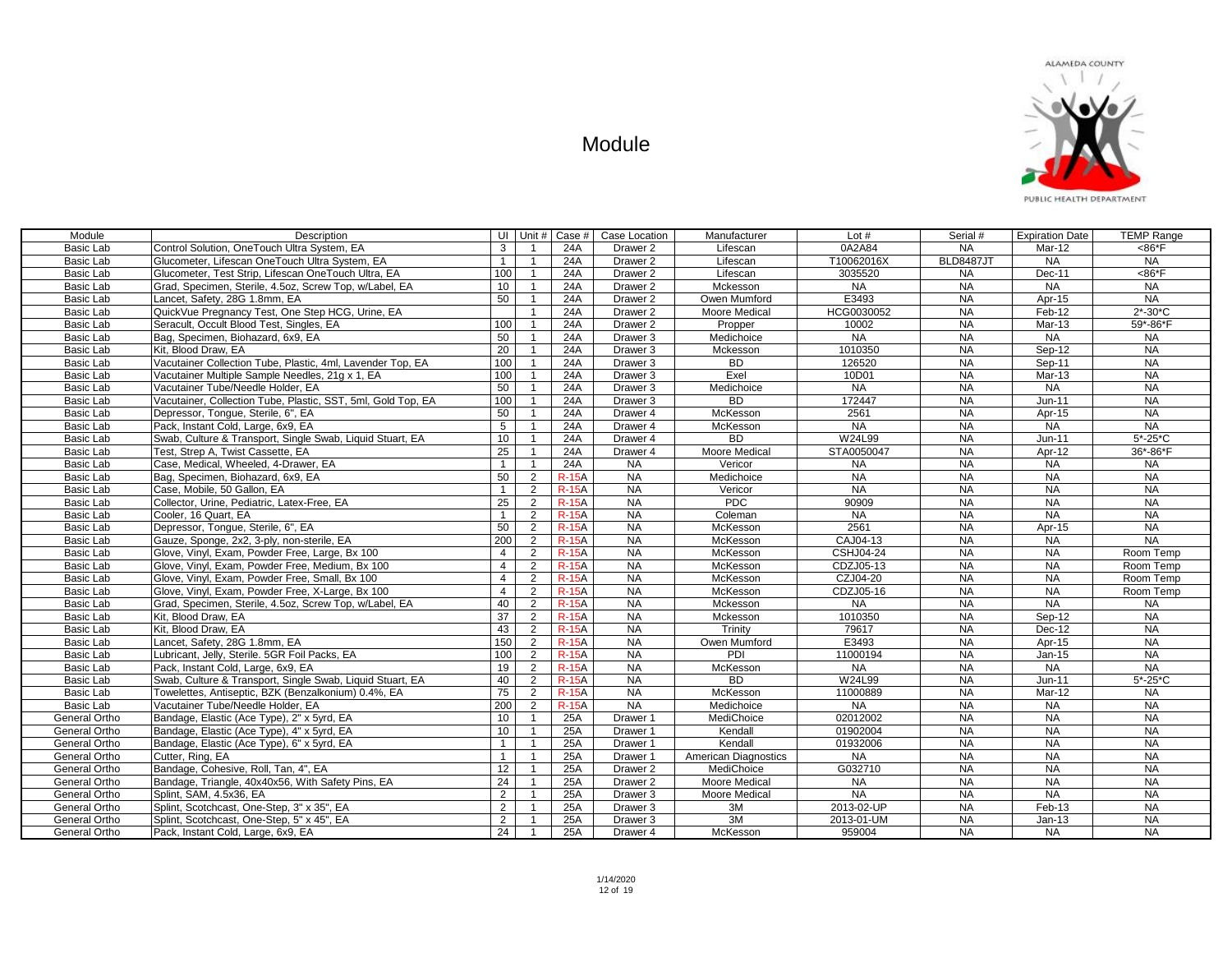

| Module               | Description                                                     | UI Unit #       |                | Case $#$ | Case Location       | Manufacturer               | Lot $#$          | Serial #  | <b>Expiration Date</b> | <b>TEMP Range</b> |
|----------------------|-----------------------------------------------------------------|-----------------|----------------|----------|---------------------|----------------------------|------------------|-----------|------------------------|-------------------|
| <b>General Ortho</b> | Roll. Absorbant Cotton, 11'x11". EA                             | $\mathbf{1}$    |                | 25A      | Drawer 4            | American Fiber             | $N_A$            | <b>NA</b> | <b>NA</b>              | <b>NA</b>         |
| General Ortho        | Case, Medical, Wheeled, 4-Drawer, EA                            | $\mathbf{1}$    | $\mathbf{1}$   | 25A      | <b>NA</b>           | Vericor                    | <b>NA</b>        | <b>NA</b> | <b>NA</b>              | <b>NA</b>         |
| General Ortho        | Bandage, Cohesive, Roll, Tan, 4", EA                            | 12              | $\mathbf{1}$   | 26A      | <b>NA</b>           | MediChoice                 | G032710          | <b>NA</b> | <b>NA</b>              | <b>NA</b>         |
| General Ortho        | Bandage, Elastic (Ace Type), 4" x 5yrd, EA                      | 10              | $\mathbf{1}$   | 26A      | <b>NA</b>           | Kendall                    | 01902004         | <b>NA</b> | <b>NA</b>              | <b>NA</b>         |
| General Ortho        | Case, Mobile, 50 Gallon, EA                                     | $\mathbf{1}$    | $\overline{1}$ | 26A      | $N_A$               | Vericor                    | <b>NA</b>        | <b>NA</b> | <b>NA</b>              | <b>NA</b>         |
| General Ortho        | Roll, Absorbant Cotton, 11'x11", EA                             | 2               |                | 26A      | <b>NA</b>           | American Fiber             | $N_A$            | <b>NA</b> | NA                     | <b>NA</b>         |
| General Ortho        | Splint. Pro Splint. Extremity Kit. EA                           | $\mathbf{1}$    | $\overline{1}$ | 26A      | <b>NA</b>           | <b>Medical Specialties</b> | NA               | NA        | NA                     | NA                |
| General Ortho        | Splint, Pro Splint, Pediatric Kit. EA                           | $\mathbf{1}$    |                | 26A      | <b>NA</b>           | <b>Medical Specialties</b> | <b>NA</b>        | <b>NA</b> | NA                     | <b>NA</b>         |
| General Ortho        | Splint, SAM, 4.5x36, EA                                         | $\overline{2}$  |                | 26A      | <b>NA</b>           | Moore Medical              | <b>NA</b>        | <b>NA</b> | <b>NA</b>              | <b>NA</b>         |
| General Ortho        | Splint, Scotchcast, One-Step, 3" x 35", EA                      | 8               |                | 26A      | <b>NA</b>           | 3M                         | 2013-02-UP       | <b>NA</b> | Feb-13                 | <b>NA</b>         |
| General Ortho        | Splint, Scotchcast, One-Step, 5" x 45", EA                      | 3               | $\overline{1}$ | 26A      | <b>NA</b>           | 3M                         | 2013-01-UM       | <b>NA</b> | $Jan-13$               | <b>NA</b>         |
| <b>EENT</b>          | Contact Lens Case, EA                                           | 6               | $\overline{1}$ | 27A      | Drawer 1            | Bausch & Lomb              | <b>NA</b>        | <b>NA</b> | <b>NA</b>              | <b>NA</b>         |
| <b>EENT</b>          | Contact Lens Solution, 12oz, EA                                 | 3               | $\overline{1}$ | 27A      | Drawer 1            | Midic's Choice             | 9K557            | <b>NA</b> | Sep-12                 | NA                |
| <b>EENT</b>          | Glove, Vinyl, Exam, Powder Free, Large, Bx 100                  | $\mathbf{1}$    | $\overline{1}$ | 27A      | Drawer 1            | MediChoice                 | CZJ03-05         | <b>NA</b> | <b>NA</b>              | Room Temp         |
| <b>EENT</b>          | Glove, Vinyl, Exam, Powder Free, Medium, Bx 100                 | $\mathbf{1}$    | $\overline{1}$ | 27A      | Drawer 1            | MediChoice                 | CZI11-12         | <b>NA</b> | <b>NA</b>              | Room Temp         |
| <b>EENT</b>          | Glove, Vinyl, Exam, Powder Free, Small, Bx 100                  | $\mathbf{1}$    | $\mathbf{1}$   | 27A      | Drawer 1            | MediChoice                 | CSHI08-06        | <b>NA</b> | NA                     | Room Temp         |
| <b>EENT</b>          | Glove, Vinyl, Exam, Powder Free, X-Large, Bx 100                | $\mathbf{1}$    | $\overline{1}$ | 27A      | Drawer 1            | MediChoice                 | CDZI12-13        | <b>NA</b> | <b>NA</b>              | Room Temp         |
| <b>EENT</b>          | Tape, Clear, Hypoallergenic, 1"x10yrd, EA                       | 12              | $\overline{1}$ | 27A      | Drawer 1            | 3M                         | 2015-05 BF       | <b>NA</b> | $May-15$               | <b>NA</b>         |
| <b>EENT</b>          | Chart, Eye, Snellen, 10', EA                                    | $\overline{1}$  |                | 27A      | Drawer <sub>2</sub> | Tech-Med                   | <b>NA</b>        | <b>NA</b> | <b>NA</b>              | NA                |
| <b>EENT</b>          | Fluoro-Dot, Cobalt Blue, Ophthalmological Pen Light, EA         | $\overline{1}$  | $\overline{1}$ | 27A      | Drawer <sub>2</sub> | Bovie                      | NA               | NA        | <b>NA</b>              | NA                |
| <b>EENT</b>          | Forcep, Bayonette, 6", EA                                       | $\mathbf{1}$    |                | 27A      | Drawer 2            | Miltex                     | 101682-9-11-30   | <b>NA</b> | <b>NA</b>              | <b>NA</b>         |
| <b>EENT</b>          | Ful-Glo Fluorescein Sodium Strips, 1.0mg, USP, EA               | 300             |                | 27A      | Drawer <sub>2</sub> | Akorn                      | 7500             | <b>NA</b> | <b>Nov-11</b>          | NA                |
| <b>EENT</b>          | Gauze, Rhino Rocket, Slim Line, Medium, EA                      | 8               |                | 27A      | Drawer <sub>2</sub> | Rhino                      | 11229            | <b>NA</b> | Mar-20                 | <b>NA</b>         |
| <b>EENT</b>          | Litmus Paper, Neutral, EA                                       | 100             | $\overline{1}$ | 27A      | Drawer <sub>2</sub> | Fisher                     | <b>NA</b>        | NA        | NA                     | NA                |
| <b>EENT</b>          | Occluder, Eye, Vision Testing, EA                               | $\overline{1}$  | $\overline{1}$ | 27A      | Drawer <sub>2</sub> | Tech-Med                   | <b>NA</b>        | <b>NA</b> | <b>NA</b>              | <b>NA</b>         |
| <b>EENT</b>          | Pad, Eye, Oval, Sterile, 1 5/8 x 2 5/8, EA                      | 50              | $\overline{1}$ | 27A      | Drawer <sub>2</sub> | Kendall                    | 92816100         | <b>NA</b> | Oct-14                 | <b>NA</b>         |
| <b>EENT</b>          | Shield, Eve. Aluminum, EA                                       | 12              | $\mathbf{1}$   | 27A      | Drawer <sub>2</sub> | Graham Field Co            | <b>NA</b>        | <b>NA</b> | <b>NA</b>              | NA                |
| <b>EENT</b>          | Spears, Eye, Glassine Pkg, EA                                   | 10 <sup>1</sup> | $\overline{1}$ | 27A      | Drawer 2            | <b>Medical Action</b>      | 087753           | NA        | <b>NA</b>              | NA                |
| <b>EENT</b>          | Syringe, Bulb, 3oz, EA                                          | $\overline{4}$  | $\overline{1}$ | 27A      | Drawer <sub>2</sub> | MediChoice                 | 087173           | <b>NA</b> | <b>NA</b>              | NA                |
| <b>EENT</b>          | Tubing, IV Administration, Basic, Macrodrip 15ggt, 106", EA     | 25              | $\overline{1}$ | 27A      | Drawer 3            | B/Braun                    | 0061069090       | <b>NA</b> | Aug-14                 | <b>NA</b>         |
| <b>EENT</b>          | IV Fluid, Normal Saline 0.9%, 500ML Bag, EA                     | 12              | $\overline{1}$ | 27A      | Drawer 4            | <b>Braun</b>               | 87-860-FW        | <b>NA</b> | Mar-12                 | Room Temp         |
| <b>EENT</b>          | Case, Medical, Wheeled, 4-Drawer, Red, EA                       | $\mathbf{1}$    | $\overline{1}$ | 27A      | NA                  | VeriCor                    | <b>NA</b>        | NA        | <b>NA</b>              | NA                |
| <b>EENT</b>          | Case, Mobile, 50 Gallon, EA                                     | $\overline{1}$  | $\overline{2}$ | 28A      | <b>NA</b>           | VeriCor                    | NA               | <b>NA</b> | NA                     | <b>NA</b>         |
| <b>EENT</b>          | IV Fluid, Normal Saline 0.9%, 500ML Bag, EA                     | 13              | 2              | 28A      | <b>NA</b>           | <b>Braun</b>               | 87-860-FW        | <b>NA</b> | Mar-12                 | Room Temp         |
| <b>EENT</b>          | Solution, Instrument Cleaning, Cidex OPA, Gallon, EA            | $\mathbf{1}$    | 2              | 28A      | <b>NA</b>           | Johnson & Johnson          | 070410192        | <b>NA</b> | Apr-12                 | 59*-86*F          |
| <b>EENT</b>          | Tray, Instrument Soak, 18x5.6x5, EA                             | $\overline{1}$  | 2              | 28A      | <b>NA</b>           | Cidex                      | <b>NA</b>        | <b>NA</b> | <b>NA</b>              | <b>NA</b>         |
| GI/GU Peds           | Canister, Suction, 800cc, EA                                    | $\overline{1}$  | $\mathbf{1}$   | 29A      | Drawer 1            | <b>Bemis</b>               | NA               | <b>NA</b> | <b>NA</b>              | NA                |
| GI/GU Peds           | Glove, Vinyl, Exam, Powder Free, Large, Bx 100                  | $\overline{1}$  | $\mathbf{1}$   | 29A      | Drawer 1            | McKesson                   | <b>CSHJ04-24</b> | <b>NA</b> | <b>NA</b>              | Room Temp         |
| <b>GI/GU Peds</b>    | Glove, Vinyl, Exam, Powder Free, Medium, Bx 100                 | $\mathbf{1}$    | $\mathbf{1}$   | 29A      | Drawer 1            | McKesson                   | CZJ04-24         | <b>NA</b> | <b>NA</b>              | Room Temp         |
| <b>GI/GU Peds</b>    | Glove, Vinyl, Exam, Powder Free, Small, Bx 100                  | $\mathbf{1}$    | $\mathbf{1}$   | 29A      | Drawer 1            | McKesson                   | CZJ04-20         | <b>NA</b> | $N_A$                  | Room Temp         |
| <b>GI/GU Peds</b>    | Glove, Vinyl, Exam, Powder Free, x-Large, Bx 100                | $\mathbf{1}$    | $\overline{1}$ | 29A      | Drawer 1            | McKesson                   | CDZJ05-16        | NA        | <b>NA</b>              | Room Temp         |
| <b>GI/GU Peds</b>    | Pin, Safety, Medium, Nonsterile, EA                             | $\mathbf{1}$    | $\overline{1}$ | 29A      | Drawer 1            | Moore Medical              | <b>NA</b>        | <b>NA</b> | <b>NA</b>              | <b>NA</b>         |
| GI/GU Peds           | Catheter, Suction, Yankauer, Bulb Tip, w/o Vent, 10' tubing, EA | $\mathbf{1}$    |                | 29A      | Drawer <sub>2</sub> | Conmed                     | 0909161          | <b>NA</b> | Sep-14                 | <b>NA</b>         |
| GI/GU Peds           | Connector, Tubing, 5in1, Non-Sterile, EA                        | $\mathbf{1}$    |                | 29A      | Drawer <sub>2</sub> | MediChoice                 | <b>NA</b>        | <b>NA</b> | <b>NA</b>              | <b>NA</b>         |
| <b>GI/GU Peds</b>    | Syringe, Only, Catheter Tip, 60cc, EA                           | 20              |                | 29A      | Drawer <sub>2</sub> | Kendall                    | 833400628        | <b>NA</b> | <b>NA</b>              | <b>NA</b>         |
| <b>GI/GU Peds</b>    | Tape, Clear, Hypoallergenic, 1"x10yrd, EA                       | 12              |                | 29A      | Drawer 2            | McKesson                   | J0407            | <b>NA</b> | NA                     | <b>NA</b>         |
| GI/GU Peds           | Catheter, Foley, 10fr, Pediatric, Silicone, 3cc, EA             | $\mathbf{1}$    | $\overline{1}$ | 29A      | Drawer 3            | Bard                       | <b>NGUG1497</b>  | <b>NA</b> | $Jun-15$               | <b>NA</b>         |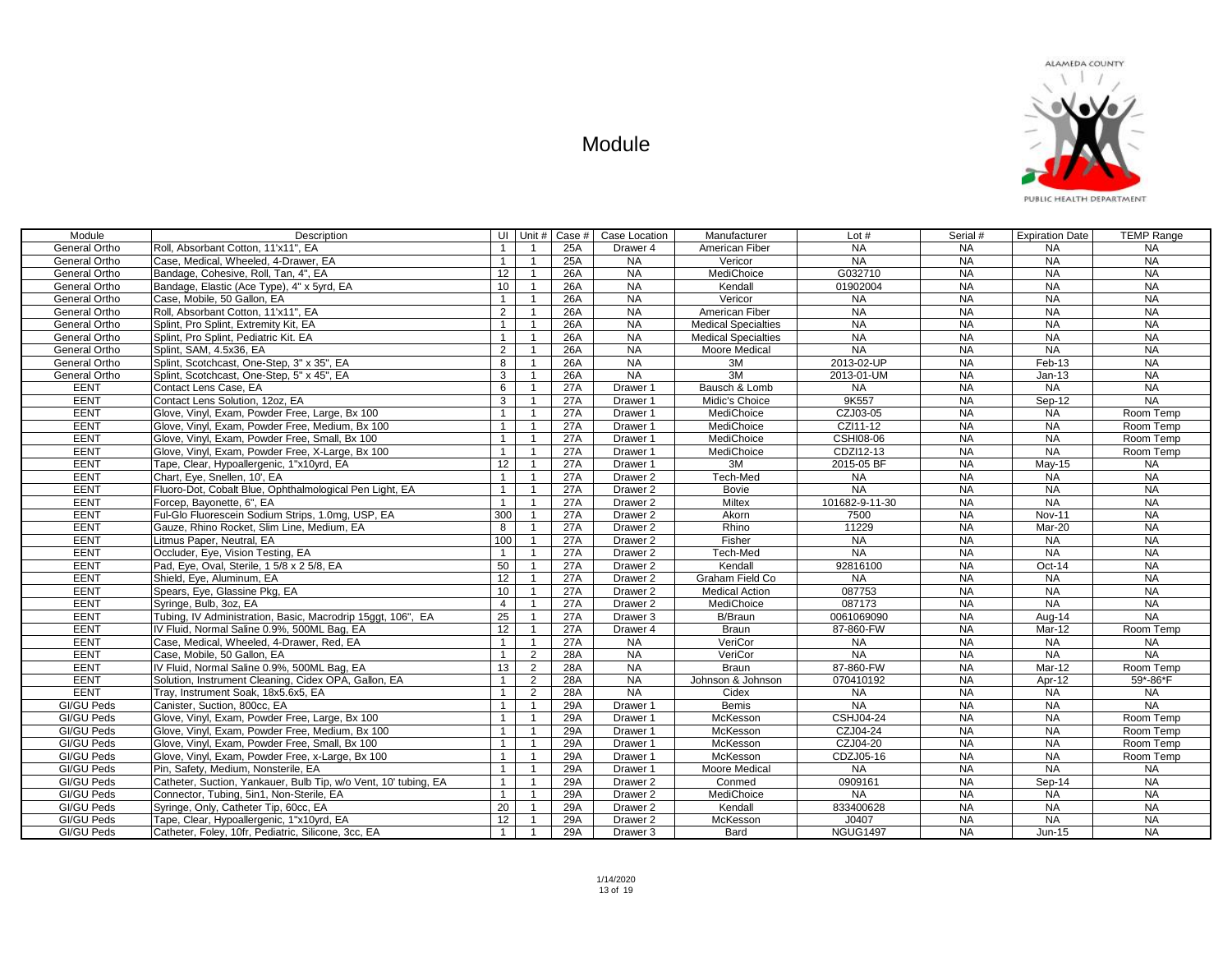

| Module                     | Description                                                       |                 | UI Unit #      | Case # | Case Location       | Manufacturer             | Lot $#$         | Serial #  | <b>Expiration Date</b> | <b>TEMP Range</b> |
|----------------------------|-------------------------------------------------------------------|-----------------|----------------|--------|---------------------|--------------------------|-----------------|-----------|------------------------|-------------------|
| GI/GU Peds                 | Catheter, Foley, 12fr, 5cc, Silicone, EA                          | $\mathbf{1}$    | $\overline{1}$ | 29A    | Drawer 3            | Bard                     | <b>NGUF2381</b> | <b>NA</b> | $Jan-15$               | NA.               |
| <b>GI/GU Peds</b>          | Catheter, Foley, Insertion Tray & Drainage Bag, Silicone, 5cc, EA | $\overline{2}$  | $\overline{1}$ | 29A    | Drawer <sub>3</sub> | Bard                     | <b>NGUC1171</b> | <b>NA</b> | $Jan-13$               | <b>NA</b>         |
| <b>GI/GU Peds</b>          | Case, Medical, Wheeled, 4-Drawer, EA                              | $\mathbf{1}$    | $\overline{1}$ | 29A    | <b>NA</b>           | Vericor                  | <b>NA</b>       | <b>NA</b> | NA.                    | <b>NA</b>         |
| GI/GU Peds                 | Canister, Suction, 800cc, EA                                      | $\mathbf{1}$    | $\overline{1}$ | 30A    | <b>NA</b>           | <b>Bemis</b>             | <b>NA</b>       | <b>NA</b> | NA                     | <b>NA</b>         |
| GI/GU Peds                 | Case, Protective, Medical, EA                                     | $\mathbf{1}$    | $\overline{1}$ | 30A    | <b>NA</b>           | Vericor                  | <b>NA</b>       | <b>NA</b> | <b>NA</b>              | <b>NA</b>         |
| <b>GI/GU Peds</b>          | Catheter, Suction, Yankauer, Bulb Tip, w/o Vent, 10' tubing, EA   | $\overline{1}$  | $\overline{1}$ | 30A    | <b>NA</b>           | Conmed                   | 0909161         | <b>NA</b> | Sep-14                 | NA                |
| <b>GI/GU Peds</b>          | Connector, Tubing, 5in1, Non-Sterile, EA                          | $\overline{1}$  | $\overline{1}$ | 30A    | NA                  | MediChoice               | <b>NA</b>       | <b>NA</b> | <b>NA</b>              | NA                |
| <b>GI/GU Peds</b>          | Pump, Suction, Portable, Vacu Aide, w/Battery & Case, EA          | $\overline{1}$  | $\overline{1}$ | 30A    | <b>NA</b>           | DeVilbiss                | <b>NA</b>       | PD317895  | <b>NA</b>              | -40* 158*F        |
| <b>GI/GU Peds</b>          | Tube, Nasogastric, Sump, 10fr, EA                                 | $\overline{1}$  | $\overline{1}$ | 30A    | <b>NA</b>           | Medovations              | 209849          | <b>NA</b> | $Jun-14$               | <b>NA</b>         |
| GI/GU Peds                 | Tube, Nasogastric, Sump, 6fr, EA                                  | $\overline{1}$  | $\overline{1}$ | 30A    | <b>NA</b>           | Kendall                  | 011800584       | <b>NA</b> | Apr-15                 | <b>NA</b>         |
| GI/GU Peds                 | Canister, Suction, 800cc, EA                                      | $\overline{1}$  | $\mathbf{1}$   | 31A    | NA                  | <b>Bemis</b>             | <b>NA</b>       | <b>NA</b> | <b>NA</b>              | NA                |
| <b>GI/GU Peds</b>          | Case, Protective, Medical, EA                                     | $\mathbf{1}$    | $\mathbf{1}$   | 31A    | <b>NA</b>           | Vericor                  | <b>NA</b>       | <b>NA</b> | <b>NA</b>              | NA                |
| <b>GI/GU Peds</b>          | Catheter, Suction, Yankauer, Bulb Tip, w/o Vent, 10' tubing, EA   | $\overline{1}$  | $\mathbf{1}$   | 31A    | <b>NA</b>           | Conmed                   | 0909161         | <b>NA</b> | Sep-14                 | NA                |
| GI/GU Peds                 | Connector, Tubing, 5in1, Non-Sterile, EA                          | $\overline{1}$  | $\mathbf{1}$   | 31A    | <b>NA</b>           | MediChoice               | <b>NA</b>       | <b>NA</b> | <b>NA</b>              | NA                |
| <b>GI/GU Peds</b>          | Pump, Suction, Portable, Vacu Aide, w/Battery & Case, EA          | $\mathbf{1}$    | $\mathbf{1}$   | 31A    | <b>NA</b>           | <b>DeVilbiss</b>         | <b>NA</b>       | PD317623  | <b>NA</b>              | $-40*158*F$       |
| <b>GI/GU Peds</b>          | Tube, Nasogastric, Sump, 10fr, EA                                 | $\mathbf{1}$    | $\overline{1}$ | 31A    | <b>NA</b>           | <b>Medovations</b>       | 209849          | <b>NA</b> | $Jun-14$               | <b>NA</b>         |
| GI/GU Peds                 | Tube, Nasogastric, Sump, 6fr, EA                                  | $\mathbf{1}$    | $\overline{1}$ | 31A    | <b>NA</b>           | Kendall                  | 011800584       | <b>NA</b> | Apr-15                 | <b>NA</b>         |
| <b>Respiratory Therapy</b> | Cannula, Nasal, Adult, 7' Tubing, EA                              | 3               | $\overline{1}$ | 32A    | Drawer 1            | <b>B&amp;F</b> Medical   | H414269         | <b>NA</b> | <b>NA</b>              | <b>NA</b>         |
| <b>Respiratory Therapy</b> | Cannula, Nasal, Adult, 7' Tubing, EA                              | $\mathbf{1}$    | $\overline{1}$ | 32A    | Drawer 1            | McKesson                 | 10-29           | <b>NA</b> | <b>NA</b>              | NA                |
| <b>Respiratory Therapy</b> | Cannula, Nasal, Pediatric, 7' Tubing, EA                          | $\overline{2}$  | $\overline{1}$ | 32A    | Drawer 1            | <b>B &amp; F Medical</b> | O510            | NA        | NA                     | <b>NA</b>         |
| <b>Respiratory Therapy</b> | Cannula, Nasal, Pediatric, 7' Tubing, EA                          | 3               | $\overline{1}$ | 32A    | Drawer 1            | <b>B &amp; F Medical</b> | 0610            | <b>NA</b> | <b>NA</b>              | <b>NA</b>         |
| <b>Respiratory Therapy</b> | Incentive Spirometer, Adjustable 200-1200cc/sec, EA               | 5               | $\overline{1}$ | 32A    | Drawer 1            | MediChoice               | <b>NA</b>       | <b>NA</b> | <b>NA</b>              | <b>NA</b>         |
| <b>Respiratory Therapy</b> | Mask. Tracheostomy. Adult. EA                                     | $\overline{2}$  | $\overline{1}$ | 32A    | Drawer 1            | Sunset Healthcare        | 20081105        | <b>NA</b> | <b>Nov-11</b>          | <b>NA</b>         |
| <b>Respiratory Therapy</b> | Tubing, Oxygen, Star Lumen, 25', EA                               | 5               | $\mathbf{1}$   | 32A    | Drawer 1            | Medline                  | 20100415        | <b>NA</b> | <b>NA</b>              | <b>NA</b>         |
| <b>Respiratory Therapy</b> | Mask, Oxygen, Adult, Non-Rebreather, 7' Tubing, EA                | 10              | $\mathbf{1}$   | 32A    | Drawer <sub>2</sub> | Hudson RCI               | 02E1003299      | <b>NA</b> | <b>NA</b>              | <b>NA</b>         |
| <b>Respiratory Therapy</b> | Mask, Oxygen, Infant, Non-Rebreather, 7' Tubing, EA               | $\overline{2}$  | $\mathbf{1}$   | 32A    | Drawer <sub>2</sub> | Rusch                    | 02M0903030      | <b>NA</b> | <b>NA</b>              | NA                |
| <b>Respiratory Therapy</b> | Mask, Oxygen, Peds, Non-Rebreather, 7' Tubing, EA                 | $\overline{4}$  | $\mathbf{1}$   | 32A    | Drawer <sub>2</sub> | Hudson RCI               | 02C1003441      | <b>NA</b> | <b>NA</b>              | <b>NA</b>         |
| <b>Respiratory Therapy</b> | Mask, Oxygen, Peds, Non-Rebreather, 7' Tubing, EA                 | $\mathbf{1}$    | $\overline{1}$ | 32A    | Drawer 2            | <b>Hudson RCI</b>        | 02E1000860      | NA        | <b>NA</b>              | <b>NA</b>         |
| <b>Respiratory Therapy</b> | Nebulizer, Disposable, Small Volume, 7' O2 Tube, EA               | $\overline{9}$  | $\mathbf{1}$   | 32A    | Drawer <sub>3</sub> | McKesson                 | $10 - 27$       | <b>NA</b> | $Jul-15$               | <b>NA</b>         |
| <b>Respiratory Therapy</b> | Peak Flow Meter, Mouthpiece, Disp, Adult, EA                      | 100             | $\overline{1}$ | 32A    | Drawer 3            | Respironics              | 103D11          | <b>NA</b> | <b>NA</b>              | <b>NA</b>         |
| <b>Respiratory Therapy</b> | Peak Flow Meter, Mouthpiece, Disp, Peds, EA                       | 100             |                | 32A    | Drawer <sub>3</sub> | Respironics              | 104E12          | <b>NA</b> | <b>NA</b>              | <b>NA</b>         |
| <b>Respiratory Therapy</b> | Nebulizer, Disposable, Small Volume, 7' O2 Tube, EA               | 35              | $\overline{1}$ | 32A    | Drawer 4            | McKesson                 | $10 - 27$       | NA        | $Jul-15$               | <b>NA</b>         |
| <b>Respiratory Therapy</b> | Case, Medical, Wheeled, 4-Drawer, Red, EA                         | $\overline{1}$  | $\overline{1}$ | 32A    | <b>NA</b>           | VeriCor                  | <b>NA</b>       | <b>NA</b> | <b>NA</b>              | <b>NA</b>         |
| <b>Respiratory Therapy</b> | Cannula, Nasal, Adult, 7' Tubing, EA                              | 3               | $\overline{1}$ | 33A    | <b>NA</b>           | <b>B &amp; F Medical</b> | 10-29           | <b>NA</b> | <b>NA</b>              | <b>NA</b>         |
| <b>Respiratory Therapy</b> | Case, Protective, Medical, EA                                     | $\overline{1}$  | $\overline{1}$ | 33A    | <b>NA</b>           | Vericor                  | <b>NA</b>       | <b>NA</b> | <b>NA</b>              | <b>NA</b>         |
| <b>Respiratory Therapy</b> | Compressor, For Nebulizer, Compact, EA                            | $\overline{1}$  | $\overline{1}$ | 33A    | <b>NA</b>           | <b>DeVilbiss</b>         | <b>NA</b>       | 3D6044369 | <b>NA</b>              | <b>NA</b>         |
| <b>Respiratory Therapy</b> | Nebulizer, Disposable, Small Volume, 7' O2 Tube, EA               | 3               | $\mathbf{1}$   | 33A    | <b>NA</b>           | McKesson                 | 10-26           | <b>NA</b> | <b>NA</b>              | <b>NA</b>         |
| <b>Respiratory Therapy</b> | Peak Flow Meter, Full Range, EA                                   | 2               | $\mathbf{1}$   | 33A    | <b>NA</b>           | Respironics              | <b>NA</b>       | <b>NA</b> | <b>NA</b>              | <b>NA</b>         |
| <b>Respiratory Therapy</b> | Saline, Normal, 0.9%, 15ml Unit Dose, Inhalation Therapy, EA      | 48              | $\overline{1}$ | 33A    | <b>NA</b>           | <b>Smiths Medical</b>    | V254            | <b>NA</b> | $Jul-12$               | NA                |
| <b>Respiratory Therapy</b> | Cannula, Nasal, Adult, 7' Tubing, EA                              | $\mathbf{3}$    | $\mathbf{1}$   | 34A    | <b>NA</b>           | <b>B &amp; F Medical</b> | 10-29           | <b>NA</b> | <b>NA</b>              | <b>NA</b>         |
| <b>Respiratory Therapy</b> | Case, Protective, Medical, EA                                     | $\mathbf{1}$    | $\overline{1}$ | 34A    | NA                  | Vericor                  | <b>NA</b>       | NA        | <b>NA</b>              | <b>NA</b>         |
| <b>Respiratory Therapy</b> | Compressor, For Nebulizer, Compact, EA                            | $\mathbf{1}$    | $\mathbf{1}$   | 34A    | <b>NA</b>           | <b>DeVilbiss</b>         | <b>NA</b>       | 3D6044370 | <b>NA</b>              | <b>NA</b>         |
| <b>Respiratory Therapy</b> | Nebulizer, Disposable, Small Volume, 7' O2 Tube, EA               | 3               | $\overline{1}$ | 34A    | <b>NA</b>           | McKesson                 | $10 - 26$       | <b>NA</b> | <b>NA</b>              | <b>NA</b>         |
| <b>Respiratory Therapy</b> | Peak Flow Meter, Full Range, EA                                   | $\overline{2}$  |                | 34A    | <b>NA</b>           | Respironics              | <b>NA</b>       | <b>NA</b> | NA                     | <b>NA</b>         |
| <b>Respiratory Therapy</b> | Saline, Normal, 0.9%, 15ml Unit Dose, Inhalation Therapy, EA      | 48              | $\overline{1}$ | 34A    | NA                  | <b>Smiths Medical</b>    | V150            | <b>NA</b> | Apr-12                 | <b>NA</b>         |
| <b>Basic Surgery</b>       | Cautery, Pen, Disposable, Fine Tip, EA                            | $5\overline{)}$ |                | 35A    | Drawer 1            | McKesson                 | 0710A           | <b>NA</b> | $Jul-14$               | <b>NA</b>         |
| <b>Basic Surgery</b>       | Closure, Skin, Liquid Adhesive, EA                                | $\overline{12}$ | $\overline{1}$ | 35A    | Drawer 1            | Ethicon                  | CHP971          | <b>NA</b> | Jun-12                 | $30*C$            |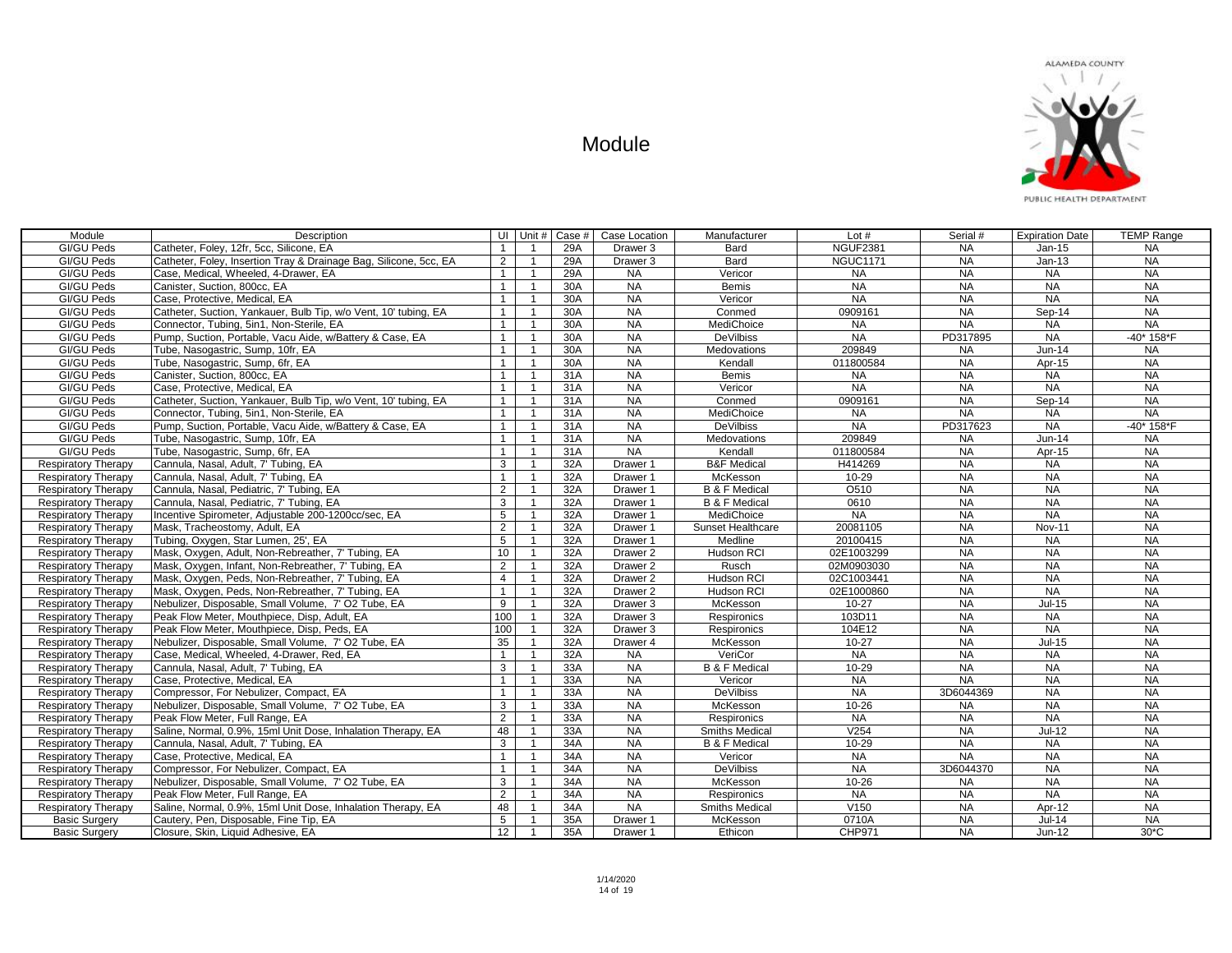

| Module               | Description                                                  | UI Unit #        |                | Case $#$     | Case Location       | Manufacturer          | Lot $#$       | Serial #  | <b>Expiration Date</b> | <b>TEMP Range</b> |
|----------------------|--------------------------------------------------------------|------------------|----------------|--------------|---------------------|-----------------------|---------------|-----------|------------------------|-------------------|
| <b>Basic Surgery</b> | Drain, Penrose, .25" x 12", EA                               | 10 <sup>°</sup>  | $\mathbf{1}$   | 35A          | Drawer 1            | Bard                  | NGUE0909      | <b>NA</b> | $Jan-13$               | <b>NA</b>         |
| <b>Basic Surgery</b> | Packing Strip, Plain, .25" x 5yd, EA                         | $\mathbf{1}$     | $\overline{1}$ | 35A          | Drawer 1            | McKesson              | D10216        | <b>NA</b> | <b>NA</b>              | <b>NA</b>         |
| <b>Basic Surgery</b> | Packing Strip, Plain, .25" x 5yd, EA                         | 2                | $\overline{1}$ | 35A          | Drawer 1            | McKesson              | B10078        | <b>NA</b> | <b>NA</b>              | <b>NA</b>         |
| <b>Basic Surgery</b> | Silver Nitrate, 6" Applicator, BT 100                        | $\mathbf{1}$     | $\mathbf{1}$   | 35A          | Drawer 1            | Grafco                | 3597          | <b>NA</b> | Dec-13                 | <b>NA</b>         |
| <b>Basic Surgery</b> | Staple, Remover, Kit, Tweezer Style, EA                      | 6                | $\mathbf{1}$   | 35A          | Drawer 1            | McKesson              | 0921142 D     | <b>NA</b> | <b>NA</b>              | <b>NA</b>         |
| <b>Basic Surgery</b> | Stapler, Skin, 5 Shot, EA                                    | 12               | $\mathbf{1}$   | 35A          | Drawer 1            | 3M                    | 2015-07JA     | <b>NA</b> | $Jul-15$               | <b>NA</b>         |
| <b>Basic Surgery</b> | Suture, Coated Vicryl, Braided, PS-3, 5-0, EA                | 12               | $\mathbf{1}$   | 35A          | Drawer 1            | Ethicon               | <b>CEM522</b> | <b>NA</b> | Jan-15                 | NA                |
| <b>Basic Surgery</b> | Suture, Coated Vicryl, Braided, PS-3, 6-0, EA                | 12               | $\mathbf{1}$   | 35A          | Drawer 1            | Ethicon               | CGZ841        | <b>NA</b> | Jan-15                 | <b>NA</b>         |
| <b>Basic Surgery</b> | Suture, Nylon, Black/Green Monofilament, PS-2, 5-0, EA       | 12               | $\mathbf{1}$   | 35A          | Drawer 1            | Ethicon               | <b>CGR695</b> | <b>NA</b> | Jan-15                 | <b>NA</b>         |
| <b>Basic Surgery</b> | Suture, Nylon, Black/Green Monofilament, PS-3, 6-0, EA       | 12               | $\overline{1}$ | 35A          | Drawer 1            | Ethicon               | CGP931        | <b>NA</b> | $Jan-15$               | <b>NA</b>         |
| <b>Basic Surgery</b> | Glove, Nitrile, Sterile, Large, Textured, Purple, Pairs, PR  | $\overline{18}$  | $\overline{1}$ | 35A          | Drawer 2            | Kimberly Clark        | SC00773SP     | NA        | $Feb-15$               | NA                |
| <b>Basic Surgery</b> | Glove, Nitrile, Sterile, Medium, Textured, Purple, Pairs, PR | 20               | $\mathbf{1}$   | 35A          | Drawer <sub>2</sub> | Kimberly Clark        | SC00793SP     | <b>NA</b> | Feb-15                 | <b>NA</b>         |
| <b>Basic Surgery</b> | Glove, Nitrile, Sterile, Small, Textured, Purple, Pairs, PR  | 25               | $\mathbf{1}$   | 35A          | Drawer 2            | Kimberly Clark        | SC00843SP     | <b>NA</b> | Feb-15                 | <b>NA</b>         |
| <b>Basic Surgery</b> | Glove, Vinyl, Exam, Powder Free, Large, Bx 100               | $\overline{1}$   | $\mathbf{1}$   | 35A          | Drawer 2            | McKesson              | CTJ04-08613   | <b>NA</b> | <b>NA</b>              | Room Temp         |
| <b>Basic Surgery</b> | Glove, Vinyl, Exam, Powder Free, Medium, Bx 100              | $\overline{1}$   | $\mathbf{1}$   | 35A          | Drawer 2            | McKesson              | CZJ04-24      | NA        | <b>NA</b>              | Room Temp         |
| <b>Basic Surgery</b> | Glove, Vinyl, Exam, Powder Free, Small, Bx 100               | $\mathbf{1}$     | $\mathbf{1}$   | 35A          | Drawer <sub>2</sub> | McKesson              | CZJ04-20      | <b>NA</b> | <b>NA</b>              | Room Temp         |
| <b>Basic Surgery</b> | Glove, Vinyl, Exam, Powder Free, x-Large, Bx 100             | $\overline{1}$   | $\mathbf{1}$   | 35A          | Drawer 2            | McKesson              | CDZJ05-16     | <b>NA</b> | <b>NA</b>              | Room Temp         |
| <b>Basic Surgery</b> | Suture, Tray, Kit, Disposable, EA                            | 8                | $\mathbf{1}$   | 35A          | Drawer <sub>3</sub> | McKesson              | 1030005       | <b>NA</b> | <b>NA</b>              | <b>NA</b>         |
| <b>Basic Surgery</b> | Brush, Scrub, EZ-Scrub, Dry, Sterile, EA                     | 18               | $\overline{1}$ | 35A          | Drawer 4            | <b>Becton Dickson</b> | 0144072       | <b>NA</b> | <b>May-15</b>          | <b>NA</b>         |
| <b>Basic Surgery</b> | Hibiclens, Liquid, 8oz, EA                                   | 3                | $\overline{1}$ | 35A          | Drawer 4            | Molnlycke             | 000589        | NA        | Mar-12                 | Room Temp         |
| <b>Basic Surgery</b> | Saline, Normal, 0.9%, 500ml, Irrigation, Bottle, BT          | 6                | $\mathbf{1}$   | 35A          | Drawer 4            | Baxter                | G088385       | NA        | $Jun-13$               | Room Temp         |
| <b>Basic Surgery</b> | Solution, Betadine, 8oz, EA                                  | 3                | $\overline{1}$ | 35A          | Drawer <sub>4</sub> | Aplacare              | 37052E        | NA        | $Mav-13$               | <b>NA</b>         |
| <b>Basic Surgery</b> | Case, Medical, Wheeled, 4-Drawer, Red, EA                    | $\mathbf{1}$     | $\mathbf{1}$   | 35A          | <b>NA</b>           | Vericor               | <b>NA</b>     | NA        | <b>NA</b>              | <b>NA</b>         |
| <b>Basic Surgery</b> | Brush, Scrub, EZ-Scrub, Dry, Sterile, EA                     | 12               | 2              | <b>R-16A</b> | NA                  | <b>BD</b>             | 0144072       | NA        | May-15                 | NA                |
| <b>Basic Surgery</b> | Case, Mobile, 50 Gallon, EA                                  | $\overline{1}$   | 2              | <b>R-16A</b> | <b>NA</b>           | Vericor               | <b>NA</b>     | <b>NA</b> | <b>NA</b>              | <b>NA</b>         |
| <b>Basic Surgery</b> | Glove, Nitrile, Sterile, Large, Textured, Purple, Pairs, PR  | 32               | 2              | <b>R-16A</b> | <b>NA</b>           | Kimberly Clark        | SC00843SP     | <b>NA</b> | Feb-15                 | <b>NA</b>         |
| <b>Basic Surgery</b> | Glove, Nitrile, Sterile, Medium, Textured, Purple, Pairs, PR | 30               | 2              | <b>R-16A</b> | <b>NA</b>           | <b>Kimberly Clark</b> | SC00793SP     | <b>NA</b> | Feb-15                 | <b>NA</b>         |
| <b>Basic Surgery</b> | Glove, Nitrile, Sterile, Small, Textured, Purple, Pairs, PR  | 25               | 2              | <b>R-16A</b> | <b>NA</b>           | <b>Kimberly Clark</b> | SC00843SP     | <b>NA</b> | Feb-15                 | NA                |
| <b>Basic Surgery</b> | Hibiclens, Liquid, 8oz, EA                                   | $\overline{1}$   | 2              | <b>R-16A</b> | <b>NA</b>           | Molnlycke             | 000589        | <b>NA</b> | $Mar-12$               | Room Temp         |
| <b>Basic Surgery</b> | Saline, Normal, 0.9%, 500ml, Irrigation, Bottle, BT          | 12               | 2              | <b>R-16A</b> | <b>NA</b>           | <b>Baxter</b>         | G088385       | <b>NA</b> | $Jun-13$               | Room Temp         |
| <b>Basic Surgery</b> | Solution, Betadine, 8oz. EA                                  | $\mathbf{1}$     | 2              | <b>R-16A</b> | <b>NA</b>           | Betadine              | 097-0247      | <b>NA</b> | May-12                 | <b>NA</b>         |
| <b>Basic Surgery</b> | Staple, Remover, Kit. Tweezer Style, EA                      | 6                | 2              | <b>R-16A</b> | <b>NA</b>           | McKesson              | 0921142 D     | NA        | <b>NA</b>              | <b>NA</b>         |
| <b>Basic Surgery</b> | Suture. Trav. Kit. Disposable. EA                            | 12               | 2              | <b>R-16A</b> | <b>NA</b>           | McKesson              | 1030005       | NA        | <b>NA</b>              | <b>NA</b>         |
| Patient Care Aug     | Armband, Allergy, Red, EA                                    | 125              | $\mathbf{1}$   | 36A          | <b>NA</b>           | Baum/Gartens          | <b>NA</b>     | <b>NA</b> | <b>NA</b>              | <b>NA</b>         |
| Patient Care Aug     | Armband, Short Stay, Blue, Tyvek, Blue, EA                   | 125              | $\mathbf{1}$   | 36A          | <b>NA</b>           | Baum/Gartens          | <b>NA</b>     | <b>NA</b> | <b>NA</b>              | <b>NA</b>         |
| Patient Care Aug     | Case, Mobile, 50 Gallon, EA                                  | $\overline{1}$   | $\mathbf{1}$   | 36A          | <b>NA</b>           | Vericor               | <b>NA</b>     | <b>NA</b> | <b>NA</b>              | <b>NA</b>         |
| Patient Care Aug     | Clipboard, Storage, Patient Chart, EA                        | 25               | $\mathbf{1}$   | 36A          | <b>NA</b>           | Office Depot          | NA            | <b>NA</b> | <b>NA</b>              | <b>NA</b>         |
| Patient Care Aug     | Pad, Nail Polish Remover, EA                                 | 100              | $\mathbf{1}$   | 36A          | <b>NA</b>           | Triad                 | 0E432         | <b>NA</b> | <b>NA</b>              | <b>NA</b>         |
| Patient Care Aug     | Razor, Prep, Safety, EA                                      | 50               | $\mathbf{1}$   | 36A          | <b>NA</b>           | Gallant               | 0926261315    | <b>NA</b> | <b>NA</b>              | <b>NA</b>         |
| Patient Care Aug     | Restraint Limb Holder, PR                                    | 3                | $\mathbf{1}$   | 36A          | <b>NA</b>           | MediChoice            | <b>NA</b>     | <b>NA</b> | <b>NA</b>              | <b>NA</b>         |
| Patient Care Aug     | Bag, Patient Belongings, White, Drawstring, EA               | $\overline{125}$ | $\mathbf{1}$   | 37A          | NA                  | MediChoice            | <b>NA</b>     | NA        | <b>NA</b>              | <b>NA</b>         |
| Patient Care Aug     | Case, Mobile, 50 Gallon, EA                                  | $\mathbf{1}$     | $\mathbf{1}$   | 37A          | <b>NA</b>           | Vericor               | <b>NA</b>     | <b>NA</b> | <b>NA</b>              | <b>NA</b>         |
| Patient Care Aug     | Kit, Bedding, Disposable, EA                                 | 12               | $\mathbf{1}$   | 37A          | <b>NA</b>           | Vericor               | <b>NA</b>     | <b>NA</b> | <b>NA</b>              | <b>NA</b>         |
| Patient Care Aug     | Carafe, Patient, 1 gt, w/handle&lid, EA                      | 25               | $\overline{2}$ | 38A          | <b>NA</b>           | MediChoice            | <b>NA</b>     | <b>NA</b> | <b>NA</b>              | <b>NA</b>         |
| Patient Care Aug     | Case, Mobile, 50 Gallon, EA                                  | $\overline{1}$   | 2              | 38A          | <b>NA</b>           | Vericor               | <b>NA</b>     | <b>NA</b> | $N_A$                  | <b>NA</b>         |
| Patient Care Aug     | Tissue, Facial, 2ply, 100/bx, Bx                             | 30 <sup>2</sup>  | $\overline{2}$ | 38A          | <b>NA</b>           | Georgia Pacific       | <b>NA</b>     | <b>NA</b> | <b>NA</b>              | <b>NA</b>         |
| Patient Care Aug     | Bedpan, Fracture, Disposable, Rose, EA                       | 5 <sup>5</sup>   | 2              | 39A          | <b>NA</b>           | <b>MediChoice</b>     | <b>NA</b>     | <b>NA</b> | <b>NA</b>              | <b>NA</b>         |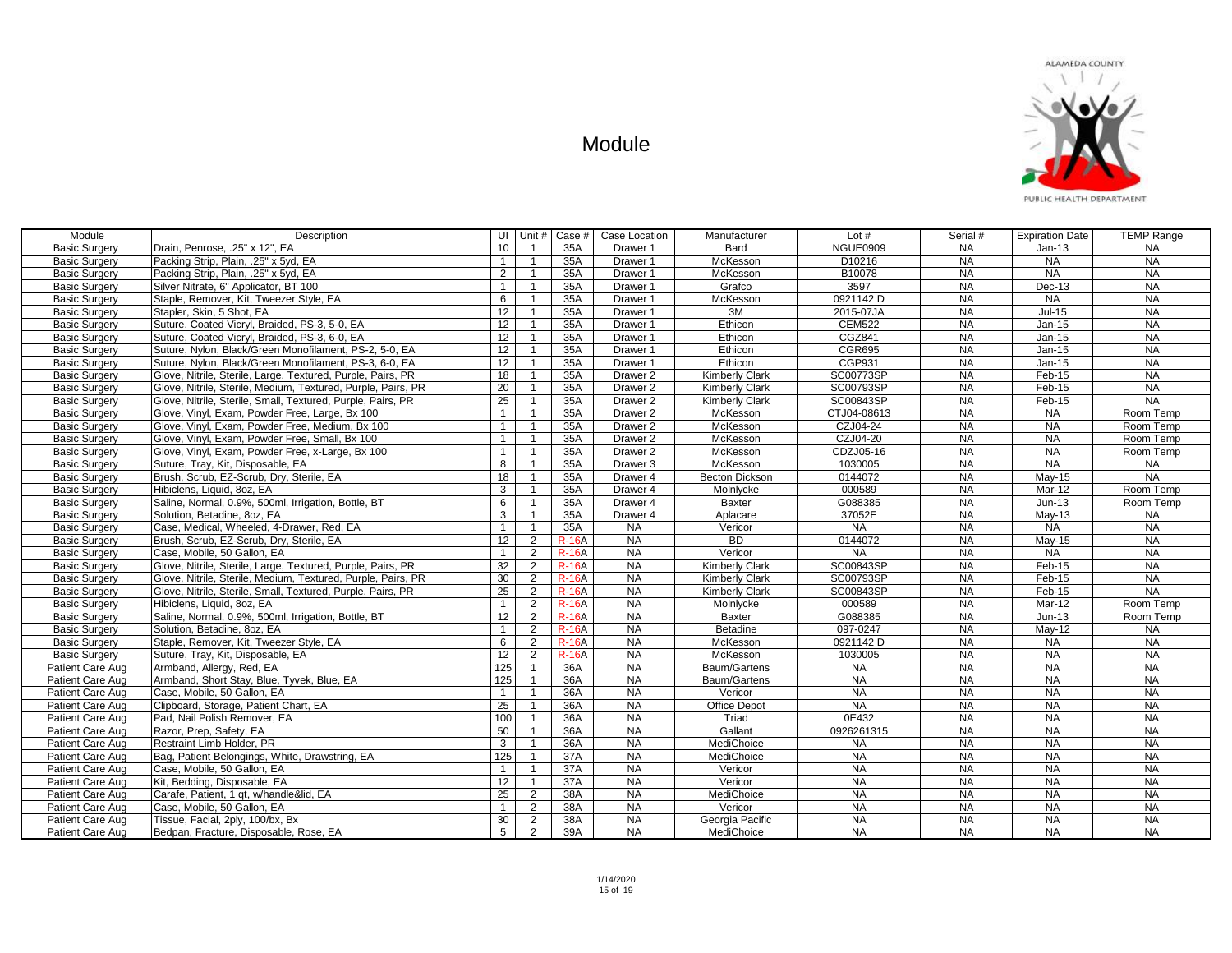

| Module                          | Description                                                      | UI             | Unit #         | Case #       | Case Location | Manufacturer          | Lot $#$   | Serial #  | <b>Expiration Date</b> | <b>TEMP Range</b> |
|---------------------------------|------------------------------------------------------------------|----------------|----------------|--------------|---------------|-----------------------|-----------|-----------|------------------------|-------------------|
| Patient Care Aug                | Case, Mobile, 50 Gallon, EA                                      | $\mathbf{1}$   | $\overline{2}$ | 39A          | <b>NA</b>     | Vericor               | <b>NA</b> | <b>NA</b> | <b>NA</b>              | <b>NA</b>         |
| Patient Care Aug                | Pad, Chux/Under Pad, 17x23.5, EA                                 | 300            | $\overline{2}$ | 39A          | <b>NA</b>     | MediChoice            | <b>NA</b> | NA        | <b>NA</b>              | <b>NA</b>         |
| Patient Care Aug                | Paper, Toilet, Roll, EA                                          | 18             | $\overline{2}$ | 39A          | NA            | Kimberly-Clark        | NA        | NA        | <b>NA</b>              | NA                |
| Patient Care Aug                | Post-Mortem, Bag, Pediatric, 30x48, EA                           | $\overline{2}$ | $\overline{2}$ | 39A          | <b>NA</b>     | MediChoice            | <b>NA</b> | <b>NA</b> | <b>NA</b>              | $N_A$             |
| Patient Care Aug                | Post-Mortem, Kit, Bag, Adult 36x90, 6 mil, EA                    | $\overline{2}$ | $\overline{2}$ | 39A          | <b>NA</b>     | 3M                    | <b>NA</b> | <b>NA</b> | <b>NA</b>              | $N_A$             |
| Patient Care Aug                | Basin, Bath, 8 gt, Rectangular, EA                               | 25             | $\overline{2}$ | 40A          | <b>NA</b>     | MediChoice            | <b>NA</b> | <b>NA</b> | <b>NA</b>              | <b>NA</b>         |
| Patient Care Aug                | Case, Mobile, 50 Gallon, EA                                      | $\overline{1}$ | $\overline{2}$ | 40A          | NA            | Vericor               | NA        | NA        | NA                     | $N_A$             |
| Patient Care Aug                | Convenience, Bag, Urine, Emisis, Non-Leak, EA                    | 120            | $\overline{2}$ | 40A          | <b>NA</b>     | <b>Moore Medical</b>  | <b>NA</b> | <b>NA</b> | <b>NA</b>              | <b>NA</b>         |
| Patient Care Aug                | Hygiene. Kit. Personal. Toiletry. EA                             | 25             | $\overline{2}$ | 40A          | <b>NA</b>     | Vericor               | <b>NA</b> | <b>NA</b> | <b>NA</b>              | <b>NA</b>         |
| Patient Care Aug                | Washcloth. Bath Svstem. Premoistened. EA                         | 30             | 2              | 40A          | <b>NA</b>     | Comfort               | <b>NA</b> | <b>NA</b> | <b>NA</b>              | $N_A$             |
| Patient Care Aug                | Case, Mobile, 50 Gallon, EA                                      | $\mathbf{1}$   | $\overline{2}$ | $R-17A$      | <b>NA</b>     | Vericor               | $N_A$     | <b>NA</b> | <b>NA</b>              | <b>NA</b>         |
| Patient Care Aug                | Post-Mortem, Bag, Pediatric, 30x48, EA                           | 8              | $\overline{2}$ | $R-17A$      | <b>NA</b>     | <b>Busse</b>          | <b>NA</b> | <b>NA</b> | <b>NA</b>              | <b>NA</b>         |
| Patient Care Aug                | Post-Mortem, Kit, Bag, Adult 36x90, 6 mil, EA                    | 8              | $\overline{2}$ | $R-17A$      | <b>NA</b>     | MediChoice            | <b>NA</b> | <b>NA</b> | <b>NA</b>              | <b>NA</b>         |
| Patient Care Aug                | Washcloth, Bath System, Premoistened, EA                         | 45             | $\overline{2}$ | <b>R-17A</b> | NA            | Sage                  | <b>NA</b> | <b>NA</b> | <b>NA</b>              | <b>NA</b>         |
| Patient Care Aug                | Case, Mobile, 50 Gallon, EA                                      | $\mathbf{1}$   | 2              | <b>R-18A</b> | <b>NA</b>     | Vericor               | <b>NA</b> | <b>NA</b> | <b>NA</b>              | <b>NA</b>         |
| Patient Care Aug                | Kit. Bedding. Disposable. EA                                     | 17             | 2              | <b>R-18A</b> | NA            | Vericor               | <b>NA</b> | <b>NA</b> | <b>NA</b>              | <b>NA</b>         |
| Patient Care Aug                | Case, Mobile, 50 Gallon, EA                                      | $\mathbf{1}$   | 2              | <b>R-19A</b> | <b>NA</b>     | Vericor               | <b>NA</b> | <b>NA</b> | <b>NA</b>              | $N_A$             |
| Patient Care Aug                | Kit, Bedding, Disposable, EA                                     | 17             | $\overline{2}$ | <b>R-19A</b> | <b>NA</b>     | Vericor               | <b>NA</b> | <b>NA</b> | <b>NA</b>              | $N_A$             |
| Patient Care Aug                | Case, Mobile, 50 Gallon, EA                                      | $\overline{1}$ | 2              | $R-20A$      | <b>NA</b>     | Vericor               | <b>NA</b> | <b>NA</b> | <b>NA</b>              | <b>NA</b>         |
| Patient Care Aug                | Kit, Bedding, Disposable, EA                                     | 17             | $\overline{2}$ | <b>R-20A</b> | <b>NA</b>     | Vericor               | <b>NA</b> | <b>NA</b> | <b>NA</b>              | <b>NA</b>         |
| Patient Care Aug                | Case, Mobile, 50 Gallon, EA                                      | $\overline{1}$ | 2              | $R-21A$      | <b>NA</b>     | Vericor               | <b>NA</b> | <b>NA</b> | <b>NA</b>              | <b>NA</b>         |
| Patient Care Aug                | Kit, Bedding, Disposable, EA                                     | 17             | $\overline{2}$ | $R-21A$      | <b>NA</b>     | Vericor               | <b>NA</b> | <b>NA</b> | <b>NA</b>              | $N_A$             |
| <b>Medical Facility Support</b> | Bag, Biohazard, 33 Gallon, 1.3mil, EA                            | 150            | $\overline{2}$ | 41A          | <b>NA</b>     | Team                  | <b>NA</b> | <b>NA</b> | <b>NA</b>              | $N_A$             |
| <b>Medical Facility Support</b> | Case, Mobile, 50 Gallon, EA                                      | $\mathbf{1}$   | $\overline{2}$ | 41A          | <b>NA</b>     | VeriCor               | <b>NA</b> | <b>NA</b> | $N_A$                  | <b>NA</b>         |
| <b>Medical Facility Support</b> | Cleaner, Bac/Deo/Virucidal, Spray, 32oz, EA                      | 12             | $\overline{2}$ | 41A          | <b>NA</b>     | Betco                 | 10153     | <b>NA</b> | <b>NA</b>              | <b>NA</b>         |
| <b>Medical Facility Support</b> | Lid, Container, Sharps, 8 Gal, EA                                | 10             | $\overline{2}$ | 41A          | <b>NA</b>     | <b>Medical Action</b> | <b>NA</b> | <b>NA</b> | <b>NA</b>              | <b>NA</b>         |
| <b>Medical Facility Support</b> | Sanitizer, Surface, Wipes, 6x6.75, Canister, BX/160              | 12             | 2              | 41A          | <b>NA</b>     | PDI                   | 11001272  | <b>NA</b> | <b>NA</b>              | <b>NA</b>         |
| <b>Medical Facility Support</b> | Spill kit, Biohazard, EA                                         | 36             | $\overline{2}$ | 41A          | <b>NA</b>     | R & D Poly            | 101037    | <b>NA</b> | <b>NA</b>              | $N_A$             |
| <b>Assistive Devices</b>        | Belt, Gait, 60", EA                                              | $\mathbf{1}$   | $\overline{2}$ | 42A          | NA            | MediChoice            | <b>NA</b> | NA        | <b>NA</b>              | <b>NA</b>         |
| <b>Assistive Devices</b>        | Belt, Gait, 72", EA                                              | $\overline{1}$ | $\overline{2}$ | 42A          | <b>NA</b>     | MediChoice            | <b>NA</b> | <b>NA</b> | <b>NA</b>              | $N_A$             |
| <b>Assistive Devices</b>        | Case, Mobile, 50 Gallon, EA                                      | $\mathbf{1}$   | $\overline{2}$ | 42A          | NA            | VeriCor               | <b>NA</b> | <b>NA</b> | <b>NA</b>              | $N_A$             |
| <b>Assistive Devices</b>        | Communication Picture Board, EA                                  | $\overline{2}$ | $\overline{2}$ | 42A          | NA            | Servision             | <b>NA</b> | <b>NA</b> | <b>NA</b>              | <b>NA</b>         |
| <b>Assistive Devices</b>        | Crutches, Aluminum, Adjust, Child 4'-4'6", PR                    | 2              | $\overline{2}$ | 42A          | NA            | MediChoice            | <b>NA</b> | J1000875  | <b>NA</b>              | <b>NA</b>         |
| <b>Assistive Devices</b>        | Crutches, Aluminum, Adjust, Child 4'-4'6", PR                    | 2              | $\overline{2}$ | 42A          | <b>NA</b>     | MediChoice            | <b>NA</b> | J1000873  | <b>NA</b>              | <b>NA</b>         |
| <b>Assistive Devices</b>        | Crutches, Aluminum, Adjust, Youth 4'6"-5'2", PR                  | $\overline{2}$ | $\overline{2}$ | 42A          | <b>NA</b>     | MediChoice            | <b>NA</b> | E1014135  | <b>NA</b>              | $N_A$             |
| <b>Assistive Devices</b>        | Crutches, Aluminum, Adjust, Youth 4'6"-5'2", PR                  | 2              | $\overline{2}$ | 42A          | NA            | MediChoice            | <b>NA</b> | E1014139  | <b>NA</b>              | $N_A$             |
| <b>Assistive Devices</b>        | Patient Lifter/Mover.EA                                          | $\overline{2}$ | $\overline{2}$ | 42A          | NA            | <b>Mega Mover</b>     | <b>NA</b> | <b>NA</b> | <b>NA</b>              | $N_A$             |
| Admin Support                   | 3-Piece, 6 Outlet Strip, 3-Outlet Adapter, 6' Extension Cord, EA | $\overline{1}$ | $\mathbf{1}$   | 43A          | <b>NA</b>     | Philips               | <b>NA</b> | <b>NA</b> | <b>NA</b>              | <b>NA</b>         |
| Admin Support                   | Badge Holder w/Clip, 3" x 4", EA                                 | 100            | $\overline{1}$ | 43A          | <b>NA</b>     | Avery                 | <b>NA</b> | <b>NA</b> | <b>NA</b>              | <b>NA</b>         |
| Admin Support                   | Badge, Name, Inserts, 3x4, EA                                    | 300            | $\overline{1}$ | 43A          | <b>NA</b>     | Avery                 | <b>NA</b> | <b>NA</b> | <b>NA</b>              | <b>NA</b>         |
| Admin Support                   | Battery, Alkaline, SZ AA, EA                                     | 24             | $\overline{1}$ | 43A          | NA            | Energizer             | NA        | $N_A$     | NA                     | $N_A$             |
| Admin Support                   | Battery, Alkaline, SZ D, EA                                      | 12             | $\mathbf{1}$   | 43A          | <b>NA</b>     | Energizer             | <b>NA</b> | <b>NA</b> | <b>NA</b>              | <b>NA</b>         |
| Admin Support                   | Cable, USB, Printer, 10ft, EA                                    | $\overline{2}$ | $\overline{1}$ | 43A          | <b>NA</b>     | <b>Belkin</b>         | <b>NA</b> | NA        | <b>NA</b>              | <b>NA</b>         |
| Admin Support                   | Clipboard, Hardboard, 9x12.5, EA                                 | 10             | $\mathbf{1}$   | 43A          | <b>NA</b>     | Office Depot          | <b>NA</b> | <b>NA</b> | <b>NA</b>              | <b>NA</b>         |
| <b>Admin Support</b>            | Clock, Wall, Battery, Powered, EA                                | $\mathbf{1}$   |                | 43A          | <b>NA</b>     | Horizon               | <b>NA</b> | <b>NA</b> | <b>NA</b>              | <b>NA</b>         |
| Admin Support                   | Desk, Field, Case, w/chair, EA                                   | $\overline{1}$ |                | 43A          | NA            | Hardigg               | <b>NA</b> | <b>NA</b> | <b>NA</b>              | <b>NA</b>         |
| <b>Admin Support</b>            | Extension Cord, 25', 16ga, 3 conductor, EA                       | $\overline{1}$ | $\overline{1}$ | 43A          | <b>NA</b>     | <b>Power First</b>    | <b>NA</b> | <b>NA</b> | <b>NA</b>              | <b>NA</b>         |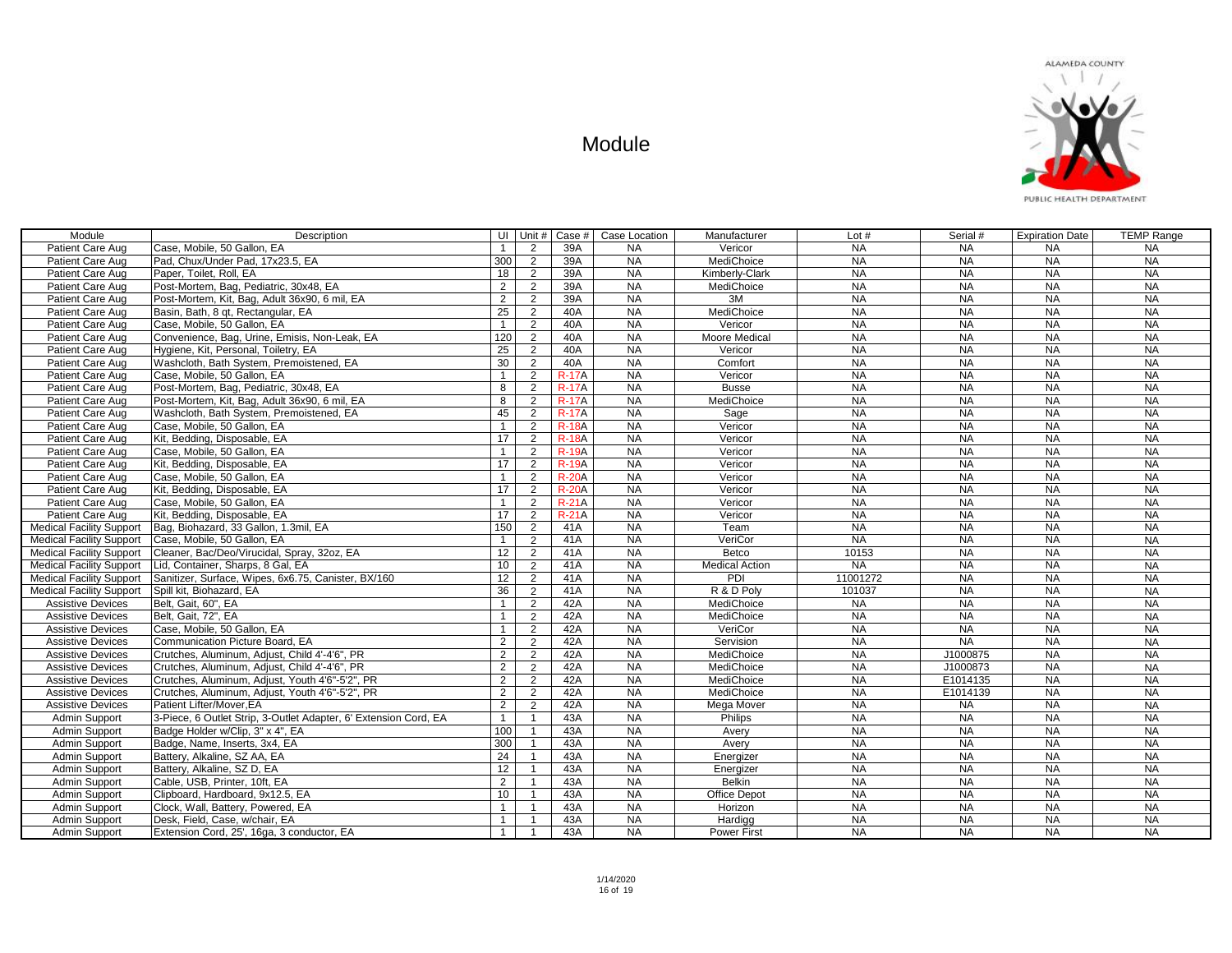

| Module                   | Description                                                      |                | UI Unit #      | Case #       | Case Location | Manufacturer              | Lot $#$            | Serial #   | <b>Expiration Date</b> | <b>TEMP Range</b> |
|--------------------------|------------------------------------------------------------------|----------------|----------------|--------------|---------------|---------------------------|--------------------|------------|------------------------|-------------------|
| Admin Support            | Inkjet Cart, Black, for All-In-One, EA                           | 2              | $\overline{1}$ | 43A          | <b>NA</b>     | Espon                     | <b>NA</b>          | <b>NA</b>  | <b>NA</b>              | <b>NA</b>         |
| Admin Support            | Inkiet Cart. Color. for All-In-One.EA                            | 2              | $\overline{1}$ | 43A          | <b>NA</b>     | Epson                     | <b>NA</b>          | <b>NA</b>  | <b>NA</b>              | <b>NA</b>         |
| Admin Support            | Marker. Drv Erase Set (6 pens. Eraser. Holder)                   | 2              | $\overline{1}$ | 43A          | NA            | Sanford                   | <b>NA</b>          | <b>NA</b>  | <b>NA</b>              | <b>NA</b>         |
| Admin Support            | Marker, Permanent, Multicolor, Sharpie, PK 12                    | $\overline{1}$ | $\overline{1}$ | 43A          | <b>NA</b>     | Sanford                   | <b>NA</b>          | <b>NA</b>  | <b>NA</b>              | <b>NA</b>         |
| Admin Support            | Radio, 2-Way, GMRS/FRS, Pair                                     | $\overline{2}$ | $\overline{1}$ | 43A          | <b>NA</b>     | Motorola                  | <b>NA</b>          | <b>NA</b>  | <b>NA</b>              | <b>NA</b>         |
| Admin Support            | All-In-One, Print, Copy, Fax, EA                                 | $\overline{1}$ | $\overline{2}$ | 44A          | <b>NA</b>     | Epson                     | <b>NA</b>          | LHMY264644 | <b>NA</b>              | <b>NA</b>         |
| Admin Support            | Command Board, Deluxe, Black, EA                                 | $\overline{1}$ | 2              | 44A          | <b>NA</b>     | <b>Command Boardstore</b> | <b>NA</b>          | <b>NA</b>  | NA                     | NA                |
| Admin Support            | Paper, Copy, Standard, Reams, EA                                 | 4              | 2              | 44A          | <b>NA</b>     | Office Depot              | <b>NA</b>          | <b>NA</b>  | <b>NA</b>              | <b>NA</b>         |
| Admin Support            | Case, Mobile, 50 Gallon, EA                                      | $\overline{1}$ | $\overline{2}$ | 44A          | <b>NA</b>     | Vericor                   | <b>NA</b>          | NA         | <b>NA</b>              | <b>NA</b>         |
| Admin Support            | Admin Kit, General Office Supplies, EA                           | $\overline{2}$ | 2              | 45A          | <b>NA</b>     | VeriCor                   | <b>NA</b>          | <b>NA</b>  | <b>NA</b>              | <b>NA</b>         |
| Admin Support            | Megaphone, w/mic, EA                                             | $\overline{1}$ | 2              | 45A          | <b>NA</b>     | Megaphone USA             | <b>NA</b>          | <b>NA</b>  | NA                     | <b>NA</b>         |
| <b>Admin Support</b>     | Tape, Barricade, Caution Do Not Enter, EA                        | $\overline{2}$ | 2              | 45A          | <b>NA</b>     | CH Hanson                 | <b>NA</b>          | <b>NA</b>  | <b>NA</b>              | <b>NA</b>         |
| Admin Support            | Tape, Black/Yellow stripe, EA                                    | $\overline{2}$ | 2              | 45A          | <b>NA</b>     | 3M                        | <b>NA</b>          | <b>NA</b>  | <b>NA</b>              | <b>NA</b>         |
| Admin Support            | Tape, Duct, EA                                                   | 2              | 2              | 45A          | <b>NA</b>     | <b>NASHUA</b>             | <b>NA</b>          | <b>NA</b>  | <b>NA</b>              | <b>NA</b>         |
| Admin Support            | Vest. Incident Command, EA                                       | 10             | 2              | 45A          | <b>NA</b>     | Safety                    | <b>NA</b>          | <b>NA</b>  | <b>NA</b>              | <b>NA</b>         |
| Admin Support            | Case, Mobile, 50 Gallon, EA                                      | $\overline{1}$ | $\overline{2}$ | 45A          | $\mathbf{x}$  | Vericor                   | <b>NA</b>          | <b>NA</b>  | <b>NA</b>              | <b>NA</b>         |
| Admin Support            | 3-Piece, 6 Outlet Strip, 3-Outlet Adapter, 6' Extension Cord, EA | 4              | $\overline{2}$ | <b>R-22A</b> | <b>NA</b>     | Philips                   | <b>NA</b>          | <b>NA</b>  | <b>NA</b>              | <b>NA</b>         |
| Admin Support            | Admin Kit, General Office Supplies, EA                           | $\overline{1}$ | $\overline{2}$ | <b>R-22A</b> | <b>NA</b>     | VeriCor                   | <b>NA</b>          | <b>NA</b>  | <b>NA</b>              | <b>NA</b>         |
| Admin Support            | Case, Mobile, 50 Gallon, EA                                      | $\overline{1}$ | 2              | $R-22A$      | <b>NA</b>     | Vericor                   | <b>NA</b>          | <b>NA</b>  | <b>NA</b>              | <b>NA</b>         |
| Admin Support            | Extension Cord, 25', 16ga, 3 conductor, EA                       | $\overline{4}$ | $\overline{2}$ | <b>R-22A</b> | <b>NA</b>     | <b>Power First</b>        | NA                 | <b>NA</b>  | NA                     | NA                |
| Admin Support            | Paper, Copy, Standard, Reams, EA                                 | 6              | $\overline{2}$ | $R-22A$      | <b>NA</b>     | Office Depot              | <b>NA</b>          | <b>NA</b>  | <b>NA</b>              | <b>NA</b>         |
| Admin Support            | Radio, 2-Way, GMRS/FRS, Pair                                     | 3              | 2              | $R-22A$      | <b>NA</b>     | Motorola                  | $N_A$              | <b>NA</b>  | <b>NA</b>              | <b>NA</b>         |
| <b>Facility Support</b>  | Bag, Garbage, 33gal, 1.1mil, Black, EA                           | 80             | 2              | 46A          | <b>NA</b>     | Webster                   | <b>NA</b>          | <b>NA</b>  | <b>NA</b>              | <b>NA</b>         |
| <b>Facility Support</b>  | Case, Mobile, 50 Gallon, EA                                      | $\overline{1}$ | 2              | 46A          | <b>NA</b>     | Vericor                   | NA                 | <b>NA</b>  | NA                     | NA                |
| <b>Facility Support</b>  | Cleaner, Concentrate, Broad Sprectrum, Gallon, EA                | 2              | 2              | 46A          | <b>NA</b>     | Betco                     | <b>NA</b>          | <b>NA</b>  | <b>NA</b>              | Room Temp         |
| <b>Facility Support</b>  | Dust Pan. Plastic. 12". EA                                       | $\overline{1}$ | 2              | 46A          | <b>NA</b>     | ToughGuv                  | <b>NA</b>          | <b>NA</b>  | <b>NA</b>              | <b>NA</b>         |
| <b>Facility Support</b>  | Glove, Rubber, Cleaning, Flock-Lined, Yellow, EA                 | 12             | 2              | 46A          | <b>NA</b>     | Galaxy                    | <b>NA</b>          | <b>NA</b>  | <b>NA</b>              | <b>NA</b>         |
| <b>Facility Support</b>  | Mop Head, #20, Cut End, General Cleaning, EA                     | $\overline{1}$ | 2              | 46A          | <b>NA</b>     | ToughGuy                  | <b>NA</b>          | <b>NA</b>  | <b>NA</b>              | <b>NA</b>         |
| <b>Facility Support</b>  | Paper towel, Folded, White, BigFold Z, EA                        | 10             | $\overline{2}$ | 46A          | <b>NA</b>     | Georgia Pacific           | <b>NA</b>          | <b>NA</b>  | <b>NA</b>              | <b>NA</b>         |
| <b>Facility Support</b>  | Soap, Hand, Liquid, Antimicrobial, 16oz, w/pump                  | 12             | $\overline{2}$ | 46A          | <b>NA</b>     | Medline                   | Q86N01010-77-61206 | <b>NA</b>  | <b>NA</b>              | <b>NA</b>         |
| <b>Facility Support</b>  | Sponges, Multipurpose, EA                                        | 12             | $\overline{2}$ | 46A          | <b>NA</b>     | 3M                        | <b>NA</b>          | <b>NA</b>  | <b>NA</b>              | <b>NA</b>         |
| Maintenance              | Battery, Alkaline, 9 Volt, EA                                    | 12             | $\overline{2}$ | 47A          | <b>NA</b>     | Energizer                 | $N_A$              | <b>NA</b>  | <b>NA</b>              | NA                |
| Maintenance              | Battery, Alkaline, SZ D, EA                                      | 24             | $\overline{2}$ | 47A          | <b>NA</b>     | Energizer                 | NA                 | <b>NA</b>  | <b>NA</b>              | <b>NA</b>         |
| Maintenance              | Case, Mobile, 50 Gallon, EA                                      | $\overline{1}$ | 2              | 47A          | <b>NA</b>     | Vericor                   | <b>NA</b>          | <b>NA</b>  | <b>NA</b>              | <b>NA</b>         |
| Maintenance              | Flashlight, Handheld, LED, 2 D Size Battery, EA                  | $\overline{4}$ | 2              | 47A          | <b>NA</b>     | MAG-LITE                  | <b>NA</b>          | <b>NA</b>  | <b>NA</b>              | $N_A$             |
| Maintenance              | Gloves, Work, Canvas, Large                                      | 5              | 2              | 47A          | <b>NA</b>     | Grainger                  | <b>NA</b>          | <b>NA</b>  | <b>NA</b>              | <b>NA</b>         |
| Maintenance              | Gloves, Work, Canvas, Small                                      | 5              | 2              | 47A          | NA            | Grainger                  | <b>NA</b>          | <b>NA</b>  | <b>NA</b>              | NA                |
| Maintenance              | Tape, Barricade, 3" x 1000', EA                                  | $\overline{1}$ | $\overline{2}$ | 47A          | <b>NA</b>     | CH Hanson                 | <b>NA</b>          | <b>NA</b>  | <b>NA</b>              | $N_A$             |
| Maintenance              | Tape, Black/Yellow stripe, EA                                    | $\overline{1}$ | $\overline{2}$ | 47A          | <b>NA</b>     | 3M                        | <b>NA</b>          | <b>NA</b>  | <b>NA</b>              | <b>NA</b>         |
| Maintenance              | Tape, Duct, 2" x 60yrd, Silver, EA                               | $\overline{1}$ | 2              | 47A          | <b>NA</b>     | <b>NASHUA</b>             | <b>NA</b>          | <b>NA</b>  | <b>NA</b>              | <b>NA</b>         |
| Maintenance              | Tool Set, Craftsman 260pc Mechanics, EA                          | $\overline{1}$ | 2              | 47A          | <b>NA</b>     | Craftsman                 | <b>NA</b>          | <b>NA</b>  | <b>NA</b>              | <b>NA</b>         |
| Maintenance              | Case, Mobile, 50 Gallon, EA                                      | $\overline{1}$ | $\overline{2}$ | 48A          | <b>NA</b>     | Vericor                   | <b>NA</b>          | <b>NA</b>  | <b>NA</b>              | <b>NA</b>         |
| Maintenance              | Cone, Safety, Fluo Lime, 18", EA                                 | 12             | $\overline{2}$ | 48A          | <b>NA</b>     | Grainger                  | <b>NA</b>          | <b>NA</b>  | <b>NA</b>              | <b>NA</b>         |
| Admin Support            | Easel, Dry Erase / Paper / Charts, EA                            | $\overline{2}$ | $\overline{1}$ | <b>NA</b>    | <b>NA</b>     | Quartet                   | <b>NA</b>          | <b>NA</b>  | <b>NA</b>              | <b>NA</b>         |
| Admin Support            | Paper, Flip Chart, 27x34, 50 sheets, Pk 2                        | $\overline{1}$ | $\overline{1}$ | <b>NA</b>    | <b>NA</b>     | Office Depot              | <b>NA</b>          | <b>NA</b>  | <b>NA</b>              | <b>NA</b>         |
| <b>Assistive Devices</b> | Crutches, Aluminum, Adjust, Adult Tall 5'10"-6'6", PR            | $\overline{c}$ | $\overline{1}$ | <b>NA</b>    | <b>NA</b>     | <b>Medical Action</b>     | <b>NA</b>          | <b>NA</b>  | <b>NA</b>              | <b>NA</b>         |
| <b>Assistive Devices</b> | Litter, Easy-Fold, Mesh Decon, EA                                | $\overline{2}$ | $\overline{1}$ | <b>NA</b>    | <b>NA</b>     | <b>DMS</b>                | <b>NA</b>          | <b>NA</b>  | <b>NA</b>              | <b>NA</b>         |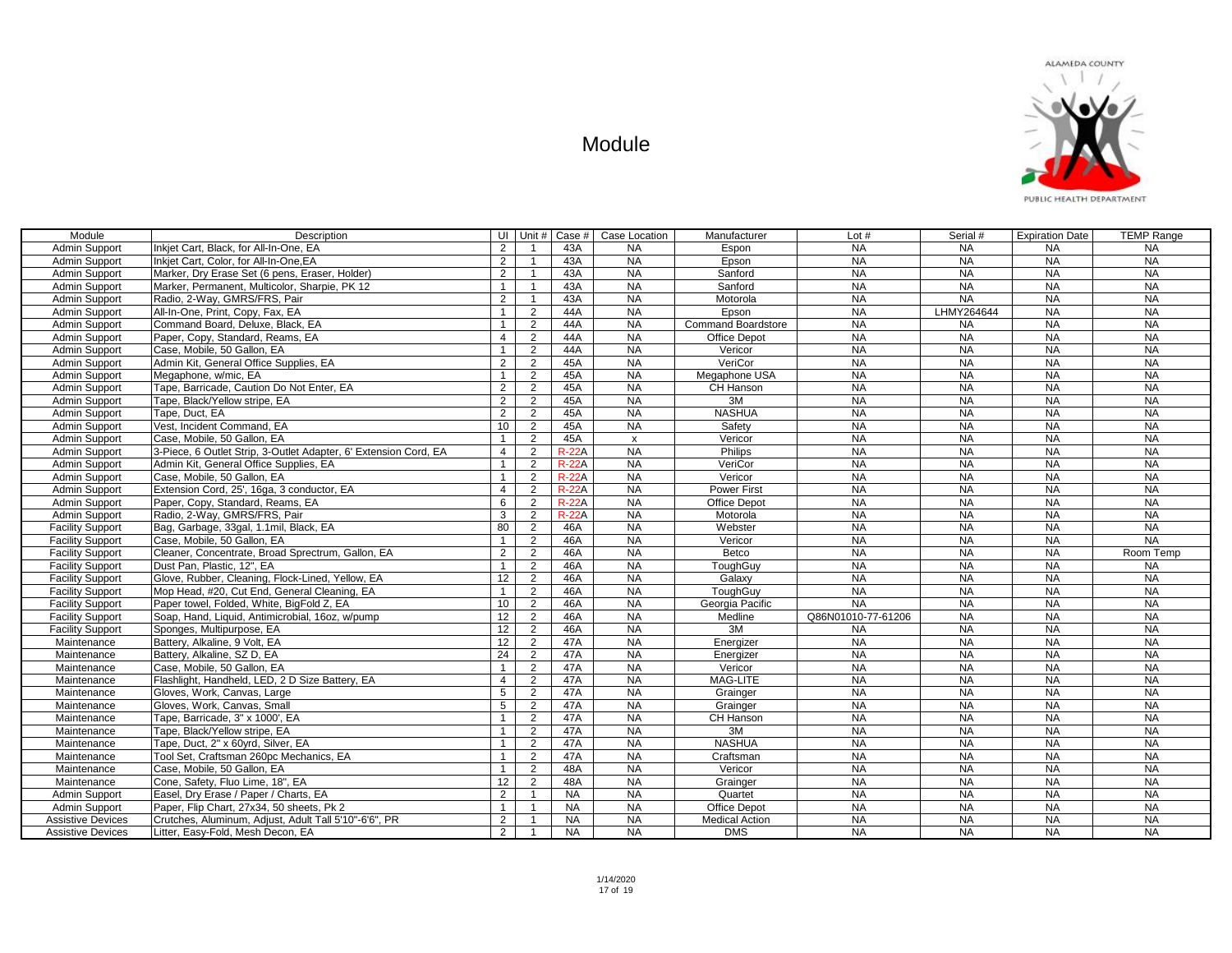| Module                          | Description                                                |                | UI Unit #      | Case $#$  | Case Location | Manufacturer            | Lot $#$    | Serial #    | <b>Expiration Date</b> | <b>TEMP Range</b> |
|---------------------------------|------------------------------------------------------------|----------------|----------------|-----------|---------------|-------------------------|------------|-------------|------------------------|-------------------|
| <b>Assistive Devices</b>        | Strap, Stretcher, Backboard, 5', White, Quick Release, EA  | $\overline{4}$ | $\mathbf{1}$   | <b>NA</b> | <b>NA</b>     | <b>DMS</b>              | <b>NA</b>  | <b>NA</b>   | <b>NA</b>              | <b>NA</b>         |
| <b>Emergency Care</b>           | Head Immobilizer, Spine Board, Blue, EA                    | 2              | $\mathbf{1}$   | <b>NA</b> | <b>NA</b>     | Moore Medical           | <b>NA</b>  | <b>NA</b>   | <b>NA</b>              | <b>NA</b>         |
| <b>Emergency Care</b>           | Strap, Stretcher/Backboard, 5', White, Quick RelEAse, EA   | 8              | $\mathbf{1}$   | <b>NA</b> | <b>NA</b>     | Moore Medical           | NA         | <b>NA</b>   | <b>NA</b>              | <b>NA</b>         |
| <b>Emergency Care</b>           | Backboard, Blue, x-ray trans, 10 pin, 16x72, EA            | 2              | $\mathbf{1}$   | <b>NA</b> | <b>NA</b>     | Ferno                   | <b>NA</b>  | <b>NA</b>   | <b>NA</b>              | <b>NA</b>         |
| Examination                     | Stand, Vital Signs Monitor, Wheeled, EA                    | $\mathbf{1}$   | $\mathbf{1}$   | <b>NA</b> | <b>NA</b>     | Welsch Allyn            | 2010/03    | <b>NA</b>   | <b>NA</b>              | <b>NA</b>         |
| <b>Medical Equip</b>            | Bed Rail, Safety, Westcot, Set of 4                        | 25             | $\mathbf{1}$   | <b>NA</b> | <b>NA</b>     | $\overline{\text{IMS}}$ | <b>NA</b>  | <b>NA</b>   | <b>NA</b>              | <b>NA</b>         |
| <b>Medical Equip</b>            | Bed, Medbed 400, Special Needs Cot, EA                     | 25             | $\mathbf{1}$   | <b>NA</b> | <b>NA</b>     | $\overline{\text{IMS}}$ | NA         | NA          | NA                     | NA                |
| <b>Medical Equip</b>            | Hanging Drawer, EA                                         | 25             | $\mathbf{1}$   | <b>NA</b> | <b>NA</b>     | <b>IMS</b>              | <b>NA</b>  | <b>NA</b>   | <b>NA</b>              | <b>NA</b>         |
| <b>Medical Equip</b>            | Rack, Westcart, Rolling, EA                                | 3              | $\mathbf{1}$   | <b>NA</b> | <b>NA</b>     | <b>IMS</b>              | <b>NA</b>  | <b>NA</b>   | <b>NA</b>              | <b>NA</b>         |
| <b>Trailer Accessories</b>      | Board, White, Dry-Erase, 36x48, EA                         | $\overline{4}$ | $\mathbf{1}$   | <b>NA</b> | <b>NA</b>     | <b>NA</b>               | <b>NA</b>  | <b>NA</b>   | <b>NA</b>              | <b>NA</b>         |
| <b>Trailer Accessories</b>      | Can, Gas, 5 gal, Red, EA                                   | $\overline{1}$ | $\mathbf{1}$   | <b>NA</b> | <b>NA</b>     | <b>NA</b>               | NA         | <b>NA</b>   | <b>NA</b>              | <b>NA</b>         |
| <b>Trailer Accessories</b>      | Chair, Folding, Steel & Vinyl Padded, EA                   | 8              | $\mathbf{1}$   | <b>NA</b> | <b>NA</b>     | <b>NA</b>               | <b>NA</b>  | <b>NA</b>   | <b>NA</b>              | <b>NA</b>         |
| <b>Trailer Accessories</b>      | Coffee Pot, Percolating Urn, EA                            | $\overline{1}$ | $\mathbf{1}$   | <b>NA</b> | <b>NA</b>     | <b>NA</b>               | <b>NA</b>  | <b>NA</b>   | <b>NA</b>              | <b>NA</b>         |
| <b>Trailer Accessories</b>      | Cord, Power, Extension, 16ga, 50 FT, EA                    | 2              | $\mathbf{1}$   | <b>NA</b> | <b>NA</b>     | <b>NA</b>               | <b>NA</b>  | <b>NA</b>   | <b>NA</b>              | <b>NA</b>         |
| <b>Trailer Accessories</b>      | Generator, Honda, 3000 Watt, Electric Start w/ Battery, EA | $\overline{1}$ | $\mathbf{1}$   | <b>NA</b> | <b>NA</b>     | Honda                   | <b>NA</b>  | EZGF133533  | <b>NA</b>              | <b>NA</b>         |
| <b>Trailer Accessories</b>      | Kit, Emergency Spill, EA                                   | $\overline{1}$ | $\mathbf{1}$   | <b>NA</b> | <b>NA</b>     | <b>NA</b>               | <b>NA</b>  | <b>NA</b>   | <b>NA</b>              | <b>NA</b>         |
| <b>Trailer Accessories</b>      | Lug Wrench, EA                                             | $\mathbf{1}$   | $\mathbf{1}$   | <b>NA</b> | <b>NA</b>     | <b>NA</b>               | <b>NA</b>  | <b>NA</b>   | NA                     | <b>NA</b>         |
| <b>Trailer Accessories</b>      | Refrigerator, Compact, EA                                  | $\overline{1}$ | $\mathbf{1}$   | <b>NA</b> | <b>NA</b>     | <b>NA</b>               | <b>NA</b>  | <b>NA</b>   | NA                     | <b>NA</b>         |
| <b>Trailer Accessories</b>      | Strap, Ratchet, E Track, 2" x 12', EA                      | 34             | $\mathbf{1}$   | <b>NA</b> | <b>NA</b>     | <b>NA</b>               | <b>NA</b>  | <b>NA</b>   | <b>NA</b>              | <b>NA</b>         |
| <b>Trailer Accessories</b>      | Strap, Ratchet, w/S-Hooks, 1" x 15', EA                    | 8              | $\mathbf{1}$   | <b>NA</b> | <b>NA</b>     | NA                      | NA         | <b>NA</b>   | NA                     | <b>NA</b>         |
| <b>Trailer Accessories</b>      | Table, Folding, EA                                         | $\mathbf{3}$   | $\mathbf{1}$   | <b>NA</b> | <b>NA</b>     | <b>NA</b>               | <b>NA</b>  | <b>NA</b>   | NA                     | <b>NA</b>         |
| <b>Trailer Accessories</b>      | Tie Down, E Track, w/D Ring, EA                            | 16             | $\mathbf{1}$   | <b>NA</b> | <b>NA</b>     | <b>NA</b>               | <b>NA</b>  | <b>NA</b>   | <b>NA</b>              | <b>NA</b>         |
| <b>Trailer Accessories</b>      | Weight Distribution Hitch, EA                              | $\overline{1}$ | $\mathbf{1}$   | <b>NA</b> | <b>NA</b>     | <b>NA</b>               | <b>NA</b>  | <b>NA</b>   | <b>NA</b>              | <b>NA</b>         |
| <b>Trailer Accessories</b>      | Wheel Chock, 10"x4", Reflective Stripe, EA                 | 2              | $\mathbf{1}$   | <b>NA</b> | <b>NA</b>     | <b>NA</b>               | <b>NA</b>  | <b>NA</b>   | NA                     | <b>NA</b>         |
| <b>Assistive Devices</b>        | Crutches, Aluminum, Adjust, Adult Reg 5'2"-5'10", PR       | 2              | $\overline{2}$ | <b>NA</b> | <b>NA</b>     | <b>Medical Action</b>   | <b>NA</b>  | <b>NA</b>   | <b>NA</b>              | <b>NA</b>         |
| <b>Assistive Devices</b>        | Crutches, Aluminum, Adjust, Adult Reg 5'2"-5'10", PR       | 2              | $\overline{2}$ | <b>NA</b> | <b>NA</b>     | <b>Medical Action</b>   | <b>NA</b>  | <b>NA</b>   | <b>NA</b>              | <b>NA</b>         |
| <b>Assistive Devices</b>        | Crutches, Aluminum, Adjust, Adult Tall 5'10"-6'6", PR      | 2              | 2              | <b>NA</b> | <b>NA</b>     | <b>Medical Action</b>   | <b>NA</b>  | <b>NA</b>   | <b>NA</b>              | <b>NA</b>         |
| <b>Assistive Devices</b>        | Walker, 1 Button Folding, Adult, 18", EA                   | 2              | $\overline{2}$ | <b>NA</b> | <b>NA</b>     | Medline                 | R100104492 | $N_A$       | $N_A$                  | NA                |
| <b>Assistive Devices</b>        | Wheelchair, 450lb capacity, 24", EA                        | $\mathbf{1}$   | $\overline{2}$ | <b>NA</b> | <b>NA</b>     | Invacare                | <b>NA</b>  | 10GM012405  | <b>NA</b>              | <b>NA</b>         |
| <b>Assistive Devices</b>        | Wheelchair, Standard, 18", EA                              | $\overline{1}$ | $\overline{2}$ | <b>NA</b> | <b>NA</b>     | Invacare                | 108517     | 10EJM801284 | <b>NA</b>              | <b>NA</b>         |
| <b>Assistive Devices</b>        | Wheelchair, Standard, 18", EA                              | $\mathbf{1}$   | 2              | <b>NA</b> | <b>NA</b>     | Invacare                | 108517     | 10EJM801304 | <b>NA</b>              | <b>NA</b>         |
| <b>Facility Support</b>         | Broom, Push, 18", Medium Duty, EA                          | $\mathbf{1}$   | $\overline{2}$ | <b>NA</b> | NA            | ToughGuy                | <b>NA</b>  | <b>NA</b>   | NA                     | <b>NA</b>         |
| <b>Facility Support</b>         | Broom, Push, Handle, Threaded, EA                          | $\overline{1}$ | 2              | <b>NA</b> | <b>NA</b>     | ToughGuy                | <b>NA</b>  | <b>NA</b>   | <b>NA</b>              | <b>NA</b>         |
| <b>Facility Support</b>         | Broom, Upright, 12" Base, EA                               | $\overline{1}$ | $\overline{2}$ | <b>NA</b> | <b>NA</b>     | ToughGuy                | <b>NA</b>  | <b>NA</b>   | <b>NA</b>              | <b>NA</b>         |
| <b>Facility Support</b>         | Brush, Counter/Bench, 9", EA                               | $\overline{1}$ | $\overline{2}$ | <b>NA</b> | <b>NA</b>     | ToughGuy                | <b>NA</b>  | <b>NA</b>   | <b>NA</b>              | <b>NA</b>         |
| <b>Facility Support</b>         | Cart. Janitor                                              | $\overline{1}$ | 2              | <b>NA</b> | <b>NA</b>     | Rubbermaid              | <b>NA</b>  | <b>NA</b>   | <b>NA</b>              | <b>NA</b>         |
| <b>Facility Support</b>         | Mop Bucket, w/wringer, Yellow, 28 Quart                    | $\overline{1}$ | $\overline{2}$ | <b>NA</b> | NA            | <b>SP Richards</b>      | <b>NA</b>  | <b>NA</b>   | NA                     | NA                |
| <b>Facility Support</b>         | Mop Handle, EA                                             | $\overline{1}$ | $\overline{2}$ | <b>NA</b> | <b>NA</b>     | ToughGuy                | <b>NA</b>  | <b>NA</b>   | <b>NA</b>              | <b>NA</b>         |
| <b>Facility Support</b>         | Mop Head, #20, Cut End, General Cleaning, EA               | $\overline{1}$ | $\overline{2}$ | <b>NA</b> | <b>NA</b>     | ToughGuy                | <b>NA</b>  | <b>NA</b>   | <b>NA</b>              | <b>NA</b>         |
| <b>Facility Support</b>         | Trash Can, Lid, 32 gal, Gray, EA                           | $\overline{4}$ | $\overline{2}$ | NA        | <b>NA</b>     | Rubbermaid              | <b>NA</b>  | <b>NA</b>   | <b>NA</b>              | <b>NA</b>         |
| <b>Facility Support</b>         | Trash Can, Plastic, 32 gal, Gray, EA                       | $\overline{4}$ | $\overline{2}$ | NA        | <b>NA</b>     | Rubbermaid              | NA         | <b>NA</b>   | NA                     | NA                |
| Maintenance                     | Truck, Hand, 500lb, Convertible, EA                        | $\overline{1}$ | $\overline{2}$ | <b>NA</b> | <b>NA</b>     | Dayton                  | <b>NA</b>  | <b>NA</b>   | <b>NA</b>              | <b>NA</b>         |
| Maintenance                     | Truck. Platform. Steel Bound 1" Hardwood Deck. EA          | $\overline{1}$ | $\overline{2}$ | <b>NA</b> | <b>NA</b>     | Global                  | <b>NA</b>  | <b>NA</b>   | <b>NA</b>              | <b>NA</b>         |
| <b>Medical Facility Support</b> | Can, Biohazard, Plastic, 32 Gallon, Red, EA                | 2              | $\overline{2}$ | <b>NA</b> | <b>NA</b>     | Rubbermaid              | <b>NA</b>  | <b>NA</b>   | <b>NA</b>              | <b>NA</b>         |
| <b>Medical Facility Support</b> | Container, Sharps, 8 gallon, Stackable, EA                 | 10             | $\overline{2}$ | <b>NA</b> | <b>NA</b>     | <b>Medical Action</b>   | <b>NA</b>  | <b>NA</b>   | <b>NA</b>              | <b>NA</b>         |
| <b>Medical Facility Support</b> | Lid, Biohazard, 32 gal, Red, EA                            | $\overline{2}$ | 2              | <b>NA</b> | <b>NA</b>     | Rubbermaid              | <b>NA</b>  | <b>NA</b>   | <b>NA</b>              | <b>NA</b>         |
| <b>Trailer Accessories</b>      | Generator, Honda, 3000 Watt, Electric Start w/ Battery, EA | $\overline{1}$ | 2              | <b>NA</b> | <b>NA</b>     | Honda                   | <b>NA</b>  | EZJF133335  | <b>NA</b>              | <b>NA</b>         |